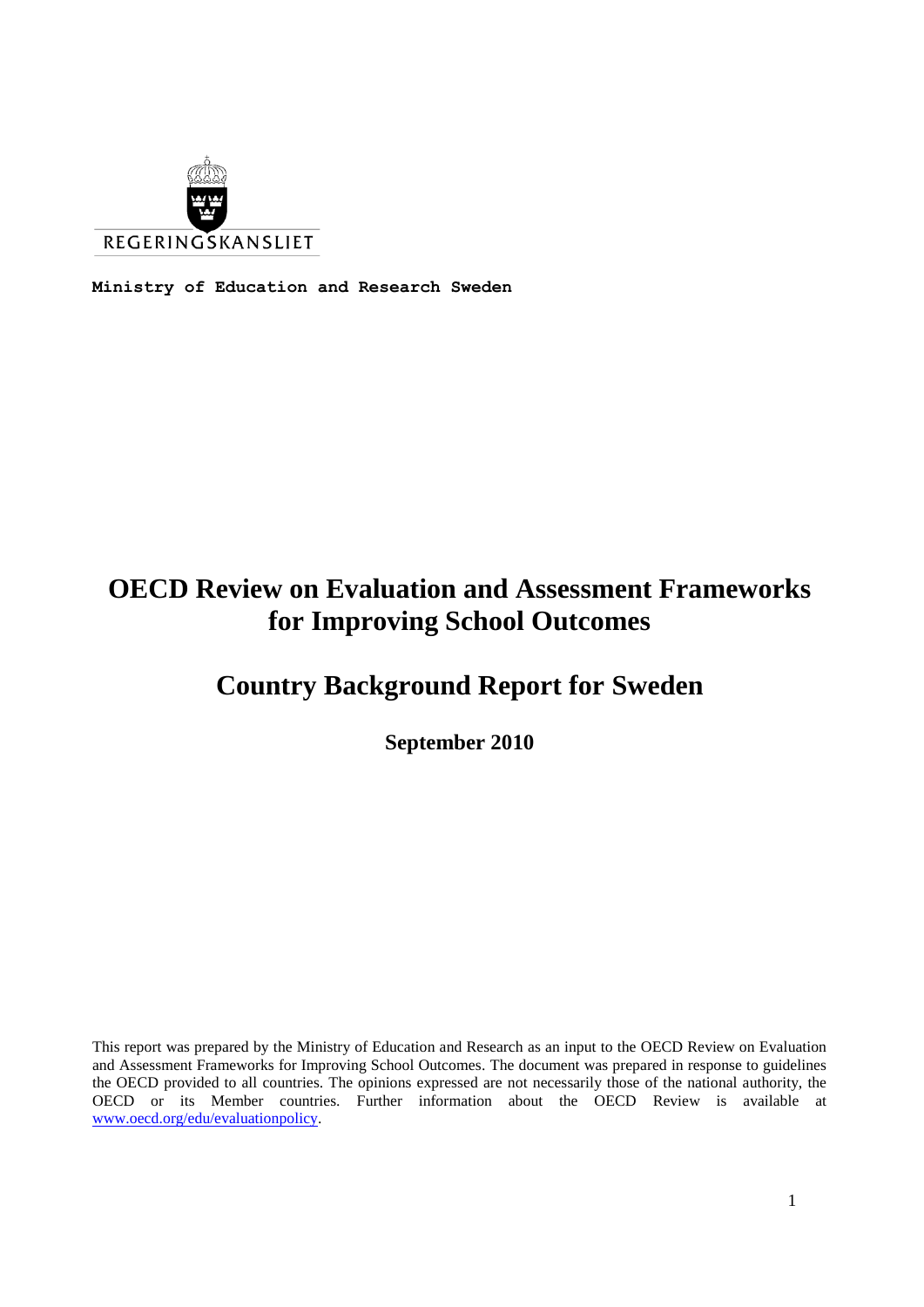# **Table of Contents**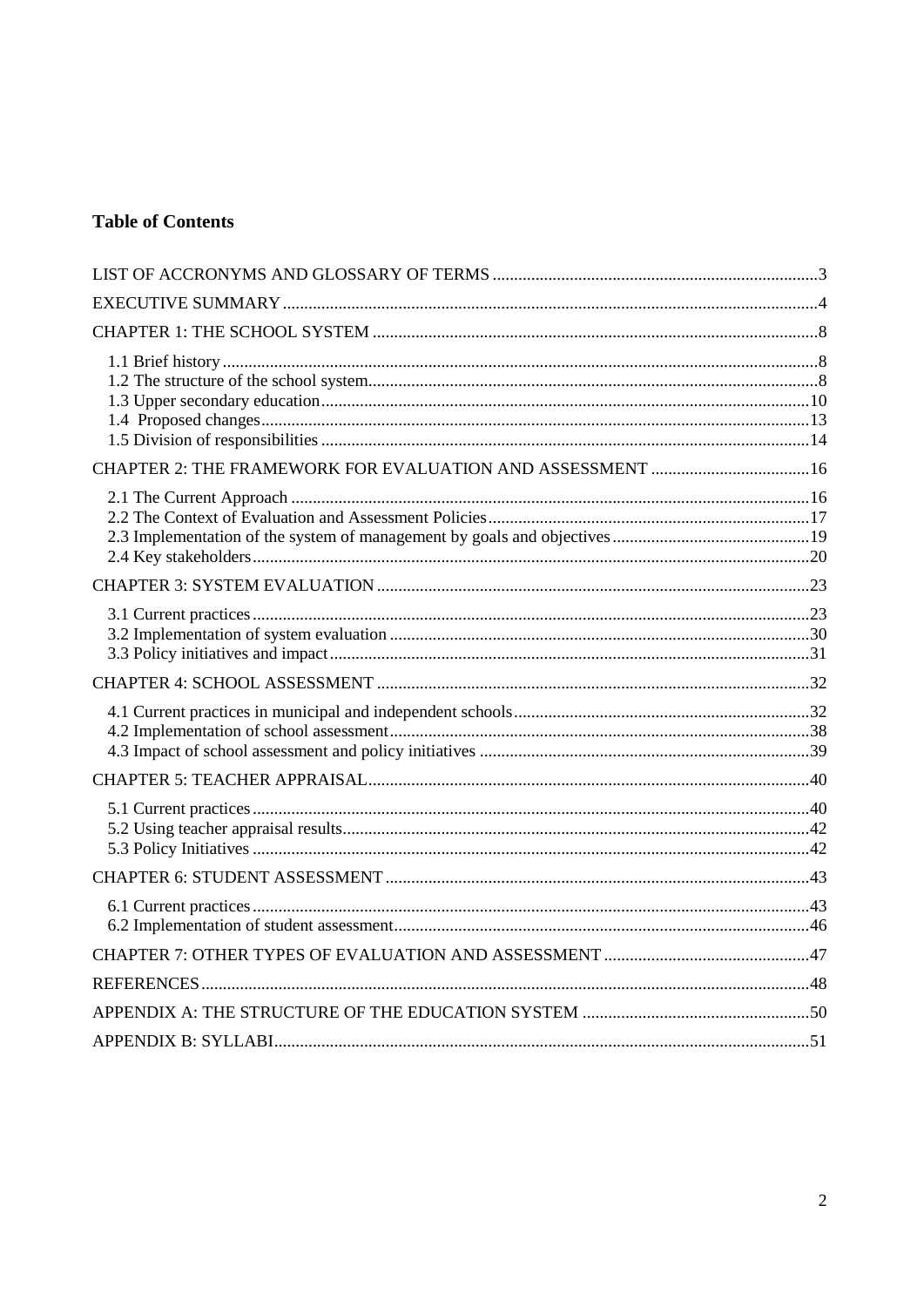# **LIST OF ACCRONYMS AND GLOSSARY OF TERMS**

<span id="page-2-0"></span>BRUK: Bedömning, reflektion, utvärdering och kvalitet (assessment, reflection, evaluation and quality)

G: Godkänd (Pass)

IG: Icke godkänd (Fail)

IFAU: Institutet för arbetsmarknadsrelaterad utvärdering (The Institute for Labour Market Evaluation)

MVG: Mycket väl godkänd (Pass with special distinction)

NAE: National Agency for Education

SALAR: Swedish Association of Local Authorities and Regions

SIRIS: Skolverkets Internetbaserade Resultat- och kvalitets Informations System (The NAE's Internet based result- and quality information system)

SALSA: Skolverkets Arbetsverktyg för Lokala Sambands Analyser (The NAE's instrument for analysis of local relations)

SOU: Statens offentliga utredningar (Swedish Government Official Reports)

VG: Väl godkänd (Pass with distinction)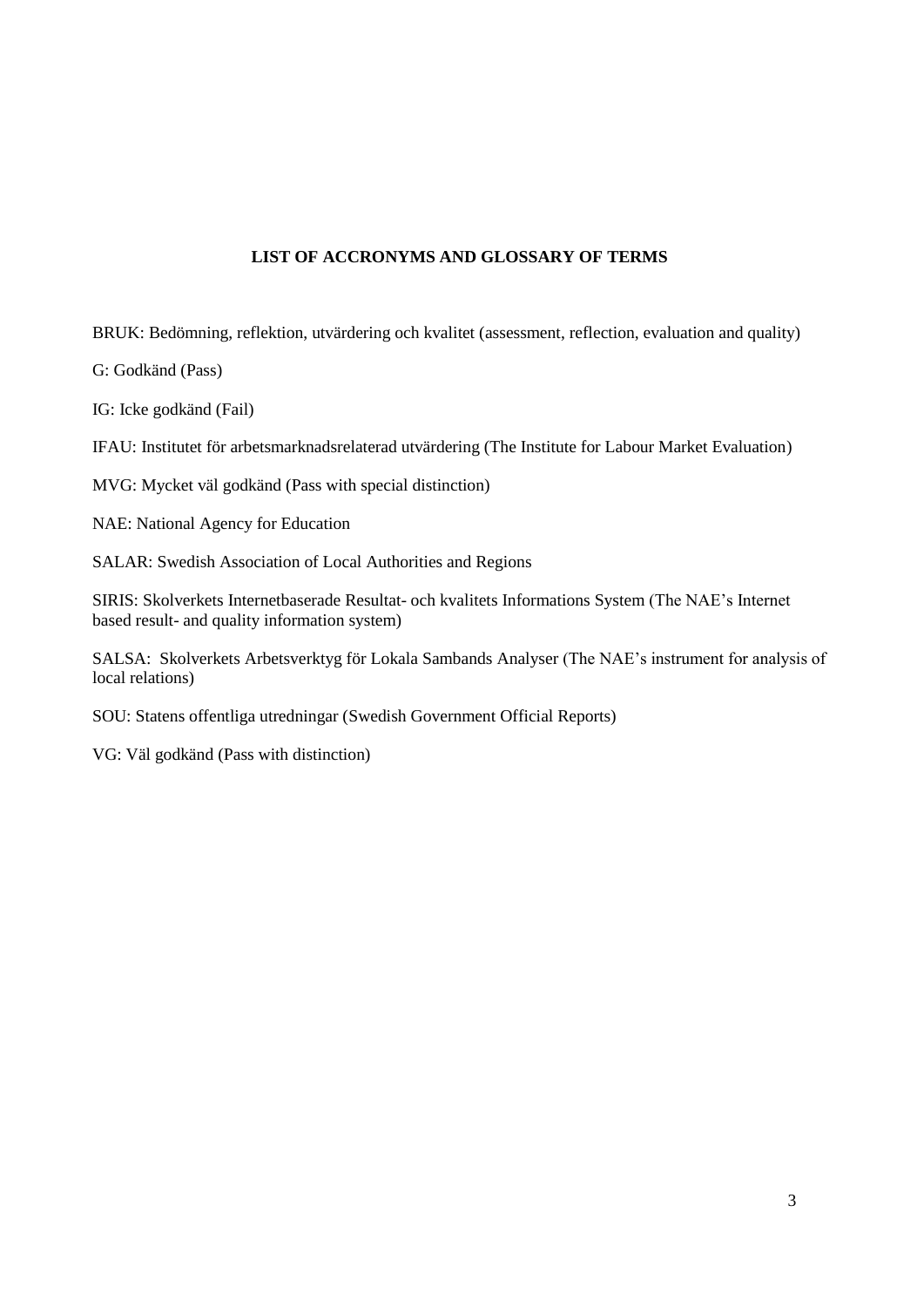# **EXECUTIVE SUMMARY**

#### <span id="page-3-0"></span>*Compulsory education*

i. The education system has been an integral component of the Swedish concept of the welfare state. The nine-year compulsory school program is for all children between the ages of 7 and 16 years. In Sweden today (school year 2009/10) there are 4,666 compulsory schools and 976 upper secondary schools. The vast majority of schools in Sweden are municipally run, which means that the municipality is the responsible authority. However, students and their parents are entitled to choose another municipal school, or a school that is run independently. The proportion of students in independent schools has grown considerably since the beginning of the 1990s; in 2008/09 the figure had grown to about 10%. The same trend may be observed in upper secondary education, where the percentage has grown to 20%.

ii. The curriculum for compulsory education dates back to 1994. It has a strong emphasis on goals in terms of norms and values, such as democratic values, equal rights and opportunities for everyone, irrespective of gender, race, ethnicity, religion or sexual identity. The curriculum also contains goals related to knowledge, defined in four dimensions: facts, proficiency, understanding, and familiarity. A fundamental idea is that teachers, in consultation with their students, decide on the teaching content and methods of instruction. The syllabi goals are formulated so that they can be applied to different teaching content. Grades are provided each semester year 8 and 9.

#### *Upper secondary education*

iii. Everything that is mentioned above is also true for upper secondary Education. All young people in Sweden who have finished compulsory school are entitled to three years of schooling at the upper secondary level. Upper secondary schools offer 17 national programmes that last for three years. The upper secondary school is based on courses, depending on what programme the student follows. Student assessment takes place continuously and grades are currently issued in the end of each course. Most of the upper secondary schools are also headed by the municipalities and have the same full degree of responsibility as the compulsory schools have.

#### *Proposed changes*

iv. The Government has proposed a new grading scale for the compulsory school, the upper secondary school and municipal adult education. The new grading scale will contain six levels plus a seventh code to indicate that a grade cannot be awarded. Furthermore, the current 17 national programmes will be replaced by 5 programmes preparatory for higher education and 14 vocational programmes. Both reforms will come into effect by autumn 2011. In addition to this the government has proposed a comprehensive revision of the Education Act in late March 2010.

#### *Division of responsibilities*

v. The curriculum, national objectives, and guidelines for the public education system are laid down by Parliament and Government. Within this framework the municipality or the board of an independent school may determine how its schools are to be run. Each school has the responsibility of working within the established framework to achieve the goals established. Approaches adapted to local conditions are chosen on the basis of national steering documents. The municipalities and principal organisers of independent schools are responsible for financial management as well as follow-up and evaluation of their respective activities. Independent schools are obliged to participate in the national follow-up and evaluation.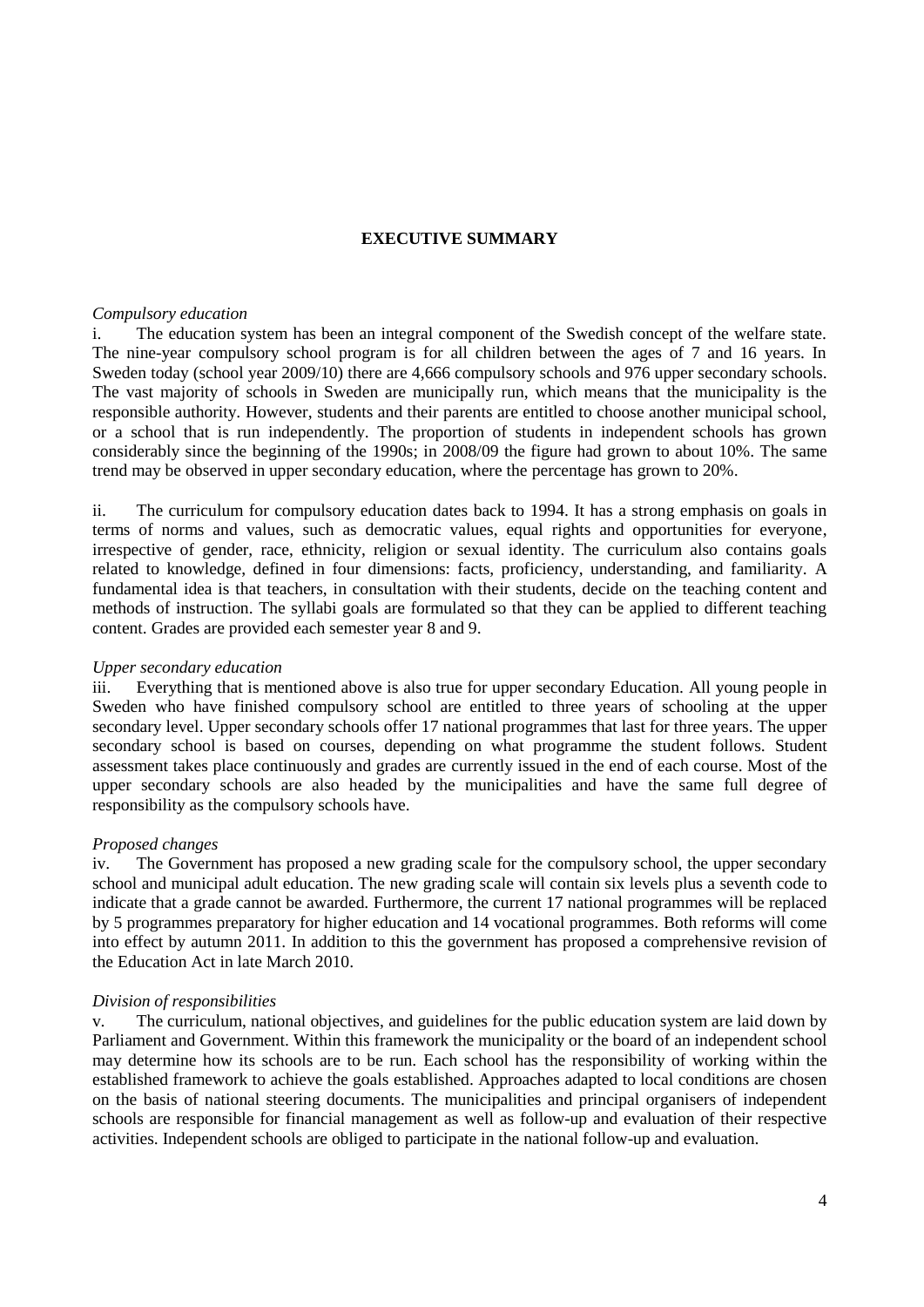vi. There are three school authorities on the national level that support and follow-up work on school quality and outcomes. The National Agency for Education (NAE) provides syllabi, is responsible of for the national assessment system and Sweden's participation in international comparative studies but also supports schools on improving quality and outcomes from a national perspective. The Schools Inspectorate is responsible for assessing permit applications for independent schools, inspection of school providers and schools, and performance reviews on local level. The National Agency for Special Needs Education and Schools is responsible for the state's overall support for children, young people and adults with special needs.

#### *The framework for evaluation and assessment*

vii. Evaluation and assessment takes place on all levels (from student to national). The general objective of the evaluation is to report goal attainment and enhance measures for increasing it. The framework has not been designed as an integrated system but has evolved over time. However, seen as a whole system, it contains seven main parts. These range from student self-evaluation and teachers assessing individual students; school heads who see to the cultivation of education in the school; the monitoring and evaluation done by the local educational authority; individual schools and municipalities inspected by the Schools Inspectorate; the NAE evaluating the results and goal attainment of the Swedish school system; and, finally, to the Parliament and Government setting goals and guidelines for the other entities.

#### *The context of evaluation and assessment policies*

viii. A shift in governance from central to local decision making was introduced in the early 1990s. Management by goals and objectives, along with a decentralisation around municipalities and schools, was the focal point of the reform. Municipalities were given authority for schooling and, within municipalities; further decentralisation took place, with responsibility vested in the schools and school heads. New government guidelines aimed at developing professional responsibility while leaving scope for teachers' initiatives. The system has undergone four phases. The first (after 1990) was characterised by deregulation, municipal funding and decentralisation. During the second phase (after 1995) a larger variance was visible within the system. The management in many municipalities was weak, and in the general debate more governmental control and inspection was asked for. In the third phase (after 1999) goals continued to be inadequately met. This led to more governmental interventions (such as earmarked state funds) and the introduction of governmental school inspections. During the fourth phase (after 2003) the attainment of goals deteriorated further. Governmental steering mechanisms were strengthened, as were demands for stronger directives regarding municipal quality reports. The governmental Schools Inspectorate also expanded greatly. There are a number of stakeholders in the area of education, but none of them have any official role in the evaluation system.

#### *System evaluation*

ix. The responsibility for system evaluation currently rests with the NAE, which is also in charge of follow-up. The Schools Inspectorate plays a minor role with regard to system evaluation. The current practice on follow-up is to gather statistical data from schools on an annual basis. In addition to this, four main instruments are used to perform the system evaluation: national tests in years 3, 5, and 9, as well as in upper secondary education; participation in international student assessments; in-depth analysis of certain issues such as multiculturalism, the interplay between the physical environment and learning within schools, etc., and national reviews of policies. These studies aim at a deeper understanding and analysis of outcomes and relationships in school activities.

x. The purpose of the national tests are both to establish a sound foundation for fair and equitable grades for students and to act as a basis for analyzing the degree to which students achieve their targets on school, municipal, and national levels. The tests are in most cases corrected by the local teachers. The performance criteria and reference standards used in system evaluation are to be found in the curricula and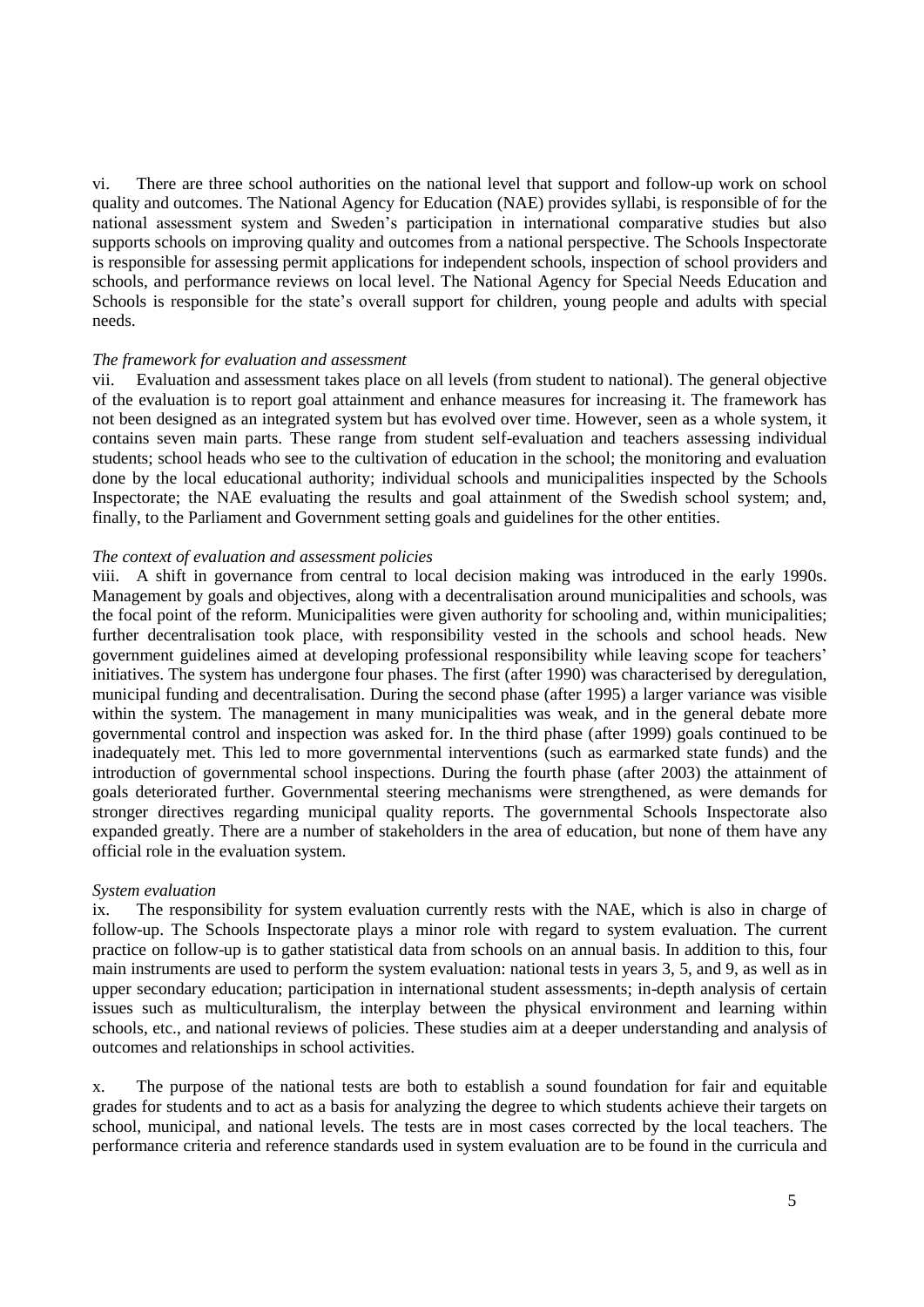the syllabi. The syllabus and the grading criteria are, in turn, the foundation for the national tests. All data from follow-up and evaluation gathered by the NAE are published, either in reports or in databases publicly available on the Internet. The NAE also summarises its findings in an annual progress report regarding the overall performance of the school system, giving its judgement of the strengths and weaknesses of the Swedish school system. In addition to this, the Swedish Association of Local Authorities and Regions (SALAR) has recently started to publish their own analysis of the data gathered by the NAE and others. In order to focus the debate on the output of the education system, rather than the input and resources, they have released a study on success indicators in Swedish municipalities and have started to rank individual schools in order of quality and results.

#### *School assessment*

xi. The overall reason for school assessment is to ensure that all children and young people are attending schools which focus on safety and knowledge. Everyone must be given an equal opportunity to achieve goals, regardless of gender, social/economic conditions, or place of residence. Teachers and school heads are responsible for daily internal assessment in schools. The school head reports to the municipality. In what way and how often assessment is done differs from municipality to municipality. Independent schools have the same responsibility as municipalities to assess their students, teachers, school heads, and schools. It is not unusual to use instruments like Quality Score Cards, Qualis etc., but no data is available regarding how many municipalities and independent schools apply such instruments. Some municipalities use teachers from other municipalities as peer evaluators. There are also instruments for self-evaluation for teachers and schools developed by the NAE. Until recently there was an obligation imposed on schools concerning quality assurance and improvement in the form of an annual quality report. However, the limited use and impact of the quality reports did not justify all the work put into them and thus there is no longer an obligation to submit such reports.

xii. The Schools Inspectorate carries out inspections through regular supervision and thematic quality reviews. During regular supervision the main focus is legality, the purpose being to ensure the right of each individual in relation to the Education Act. In the thematic quality reviews, focus is on quality aspects in the teaching and learning processes in relation to the results and performance of schools. The aim is to affect the work of schools and local authorities in order to increase quality and standards of achievement. The process of inspection involves data collection, checks, analyses, assessments, and quality assurance. It is divided into four phases: preparation, on-site visits, analysis, and feedback. During the period from 2003 to 2009 the Inspectorate had the task to carry out inspections in all Swedish schools. These inspections included both legal and quality aspects. The Inspectorate publishes all the results of their inspections. These results are used by both the NAE in their annual progress report and by SALAR in making comparisons between municipalities and schools.

#### *Teacher appraisal*

xiii. Teacher appraisal is not a major issue in Sweden at present. Since the system for remuneration of teachers is based on an individual pay scheme, it is primarily a market issue. It means that schools can reward committed teachers and use some teachers' best competencies in an improved way, as well as link better performance to better pay. However, because the system is strongly labor market driven, it runs the risk of endangering the performance-related side of the system. Furthermore, it does not necessarily differentiate between performance and commitment. The performance of teachers is assessed by the school head, usually in an annual dialogue based on "salary criteria" decided on at municipal level.

#### *Student assessment*

xiv. The general approach to student assessment is based on the principal that the instructor teaching the student is the person best suited to assess that student. Formative assessment plays an important role in the Swedish school system. Teachers are to continually inform the student about his or her progress. At least once every semester, teachers are required to have discussions on progress with the student and the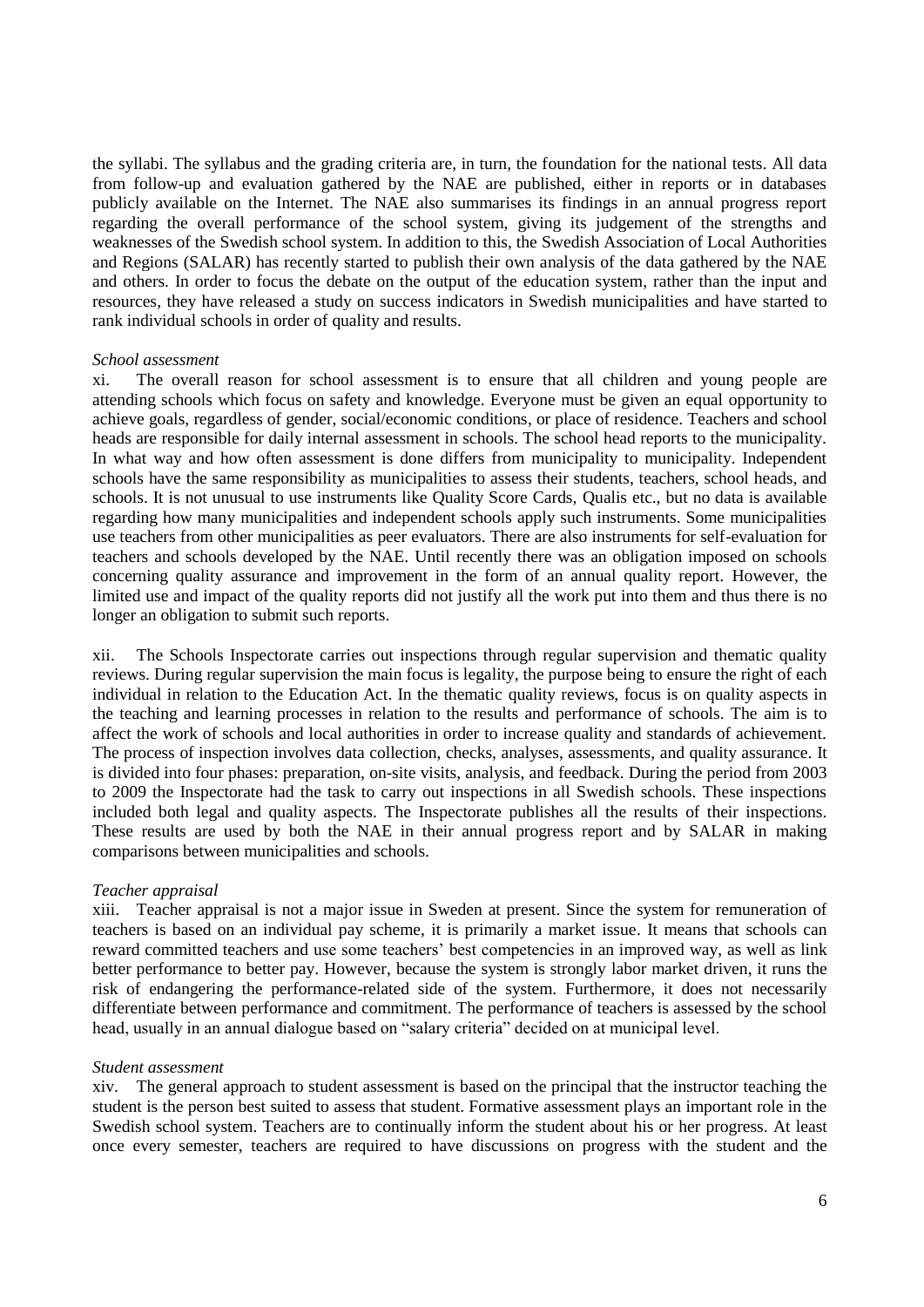student's guardian in order to come to a joint conclusion on how the student's knowledge and social development can best be supported, and to formulate and document this in an individual development plan. In compulsory schools summary student assessment takes place through end-of-semester reports at the conclusion of the autumn and spring semesters of years 8 and 9. When awarding grades teachers are to factor in national tests for each subject provided by the NAE. In addition, they should consider other achievements during the course.

xv. The grading system in the upper secondary school is related to the goals of each course as set out in the syllabi. Grading criteria stipulate the degree of knowledge required for each grade. Students are awarded grades when a course is completed, i.e., assessment is continuous. There are national tests in Swedish and Swedish as a Second language, mathematics and English. It should be emphasized that a national test cannot examine a student's knowledge against all targets or criteria. Therefore, test results can be only one part of the evidence that the teacher has to take into account when grades are awarded. How much weight is given to national test results in determining a student grade is not regulated, but determined locally.

Syllabi for compulsory and upper secondary school http://www3.skolverket.se/ki03/front.aspx?sprak=EN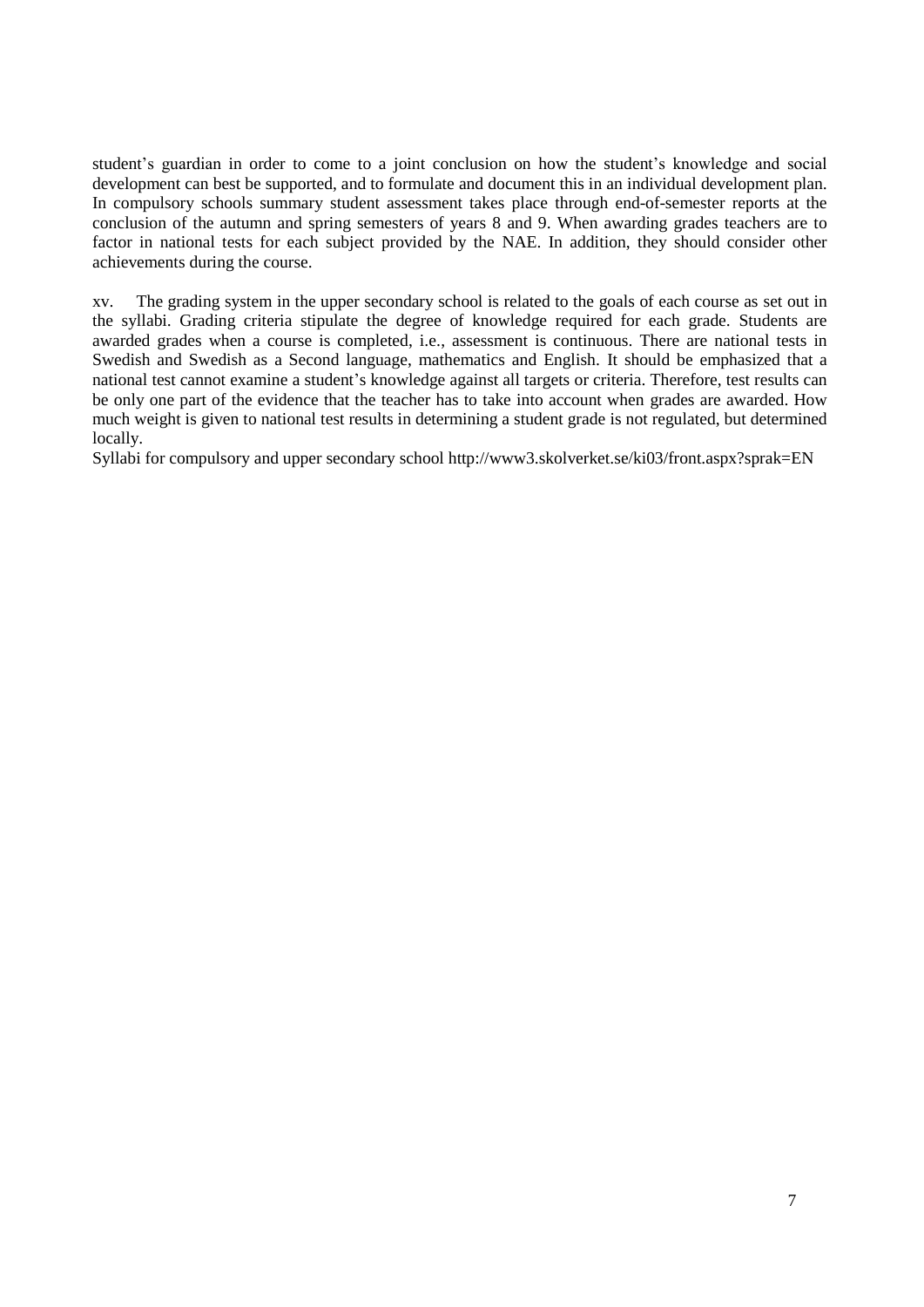# **CHAPTER 1: THE SCHOOL SYSTEM**

### <span id="page-7-1"></span><span id="page-7-0"></span>**1.1 Brief history**

1. The education system has been an integral component of the Swedish concept of the welfare state. Compulsory schooling was introduced as early as 1842. In the 1960s, Sweden had nine years of free compulsory education for those ages 7 and over. It provided a comprehensive education, with all children following a similar curriculum determined by the government. Upper secondary education was voluntary and offered different programmes, from vocational training to programmes preparing for university studies. Parallel to this, there has also been a strong tradition of public support for adult liberal education, encouraging the accumulation of social and human capital. The schooling system has focused on providing equality of opportunities and equivalence of outcomes. The result of this is that almost all Swedes now continue full-time education beyond the minimum age required. The adult education system reinforces this equality of opportunity to adults by also offering the possibility of a second chance to those who missed it the first time, giving another route to jobs with higher pay or better conditions.

2. By tradition Sweden has small ministries working mainly with strategic issues, and national agencies within the sphere of responsibility for each ministry. The Ministry for Education and Research which is responsible for early childhood education and care, schools, upper secondary schools, adult education, universities, university collages and research has some 200 staff, which may be compared with the National Agency for Education with approximately 250 employees and the Schools Inspectorate with approximately 300 staff.

# <span id="page-7-2"></span>**1.2 The structure of the school system**

3. Compulsory schooling includes regular compulsory school, Sami school, special school, and programs for students with learning disabilities. Non-compulsory schooling includes preschool classes; upper secondary school, and upper secondary school for students with learning disabilities; municipal adult education, and adult education for adults with learning disabilities. All education throughout the public school system is free. There is no charge to students or their parents for teaching materials, school meals, health services or transport.

#### *The Education Act*

4. According to the Swedish Education Act, all children and youth shall have equal access to education. All children shall enjoy this right regardless of gender, where they live, or social or economic factors. The Education Act states that this education shall "provide the students with knowledge and, in cooperation with the homes, promote their harmonious development into responsible human beings and members of the community." Consideration must also be given to students with special needs. (For the complete Education Act in English, see: http://www.sweden.gov.se/sb/d/574/a/21538)

#### *The school year*

5. The academic school year normally begins at the end of August and runs to the beginning of June in the following year, comprising a total of about 40 weeks. The regular school week is five days long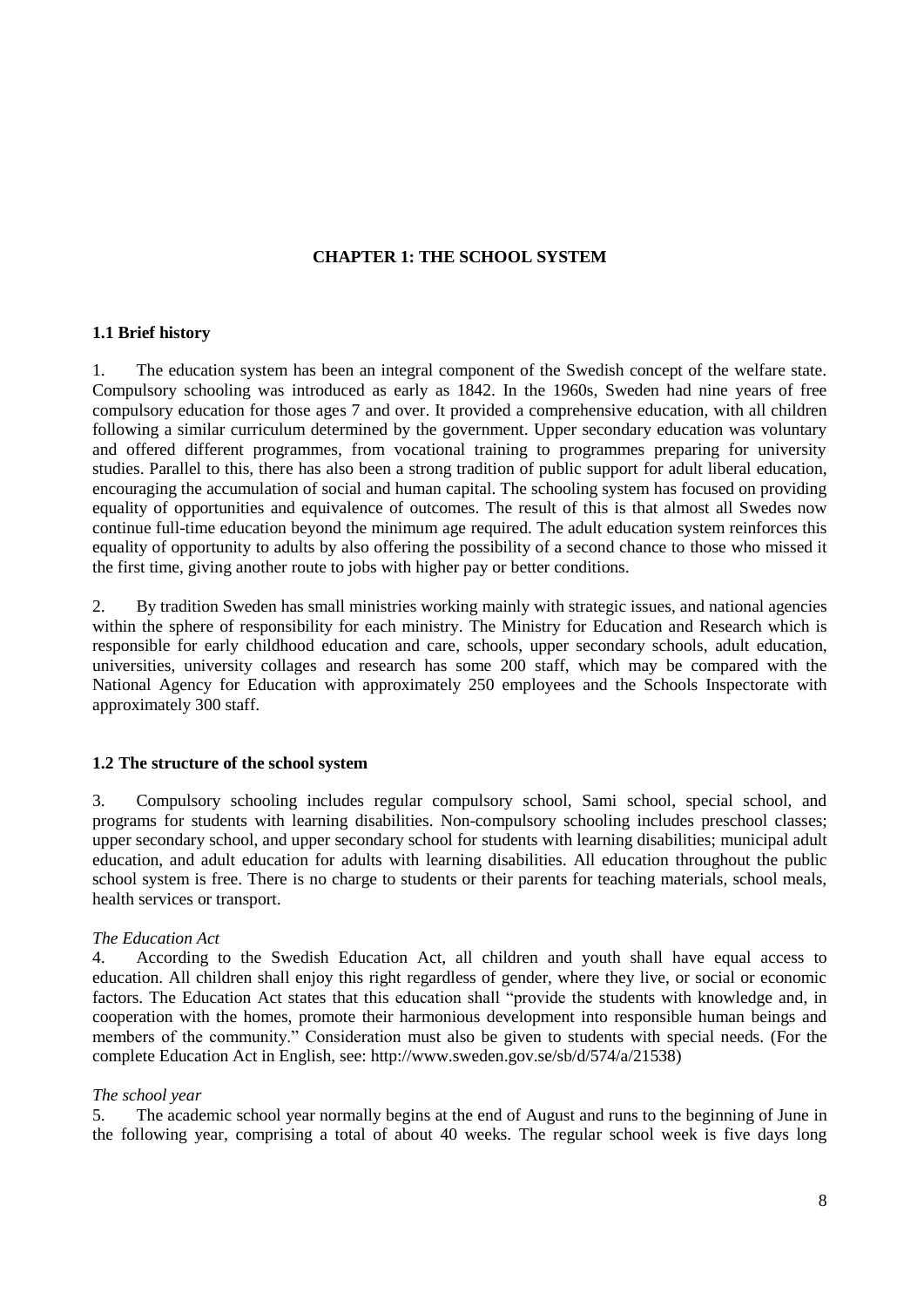(Monday through Friday). A longer holiday of just over two weeks is taken from around the  $20<sup>th</sup>$  of December to the beginning of January.

#### *Compulsory Education*

 $\overline{a}$ 

6. The nine-year compulsory school program is for all children between the ages of 7 and 16 years. Upon the request of parents, a child may begin school one year earlier, at the age of 6.

7. Sami children can receive education in Sami School that covers grades 1-6. This schooling corresponds to the first six years of compulsory school.

8. Special schools offer a ten-year program for the deaf and hearing impaired. Programs for students with learning disabilities include compulsory school and training school for students with severe learning disabilities.

9. In Sweden today (2009/2010) there are 4,666 compulsory schools (see Table 2). During the first three to seven years the class can be taught by the same teacher, supported by specialist teachers responsible for handicrafts or sports as well as teachers for students with special needs and teachers in Swedish as a second language and teachers for students in their mother tongue. But as is up to each school to organize their work there are many different ways of doing this. Subject teachers are common during school years seven and nine. School size varies because there are many sparsely populated areas in Sweden. Therefore the numbers of teachers in each school also varies. The work is led by a school head, who not only manages the teachers, but also manages the people who work at the school in student care, counseling, health, maintenance, and food services.

10. The majority of schools in Sweden are municipally run, which means that the municipality is the responsible authority.<sup>1</sup> Many children attend a municipal school close to their home. However, students and their parents are entitled to choose another municipal school, or a school that is run independently. Independent schools are open to all children and must have been approved by the Schools Inspectorate. Teaching in independent schools is to have more or less the same objectives as those of the municipal school, but can have an orientation that differs from that of the municipal schools. If a school does not comply with current regulations, the Schools Inspectorate can withdraw its permit. It is common for independent schools to have a different orientation from municipal schools, including special teaching methods, e.g., Montessori or Waldorf (approximately 6% in 2008/09), a linguistic/ethnic orientation, or to have a certain religious profile (approximately 10% in 2008/09).

11. The proportion of students in independent schools has grown considerably since the beginning of the 1990s, although the sector is still quite small. In the school year 1990-91, about 0.9% of all Swedish students in compulsory education (approximately ages 7-16) were enrolled in independent schools, whereas in 2009/10 the figure had grown to about 11%. The same trend may be observed in upper secondary education, where the percentage has grown from 1.5% to 22% during the same period. Independent compulsory schools are established in 185 of the 290 municipalities in Sweden, and there are independent upper secondary schools in 114 municipalities. During the academic year 2009/10, 15% (709) of the compulsory schools in Sweden and 47% (458) of the upper secondary schools were independent schools. The urbanized areas of southern and central Sweden, in particular in the Greater Stockholm area, have the highest concentration of independent schools. Looking at the economic organisation of the independent schools, the distribution is as follows:

<sup>&</sup>lt;sup>1</sup> There are 290 Swedish municipalities. Each of the municipalities is responsible for the use of taxes within several areas such as technical services (water, sanitary), elderly care, child care and schooling. The municipality has a local parliament representing the votes of the inhabitants and several boards with a political composition that also reflects local opinions.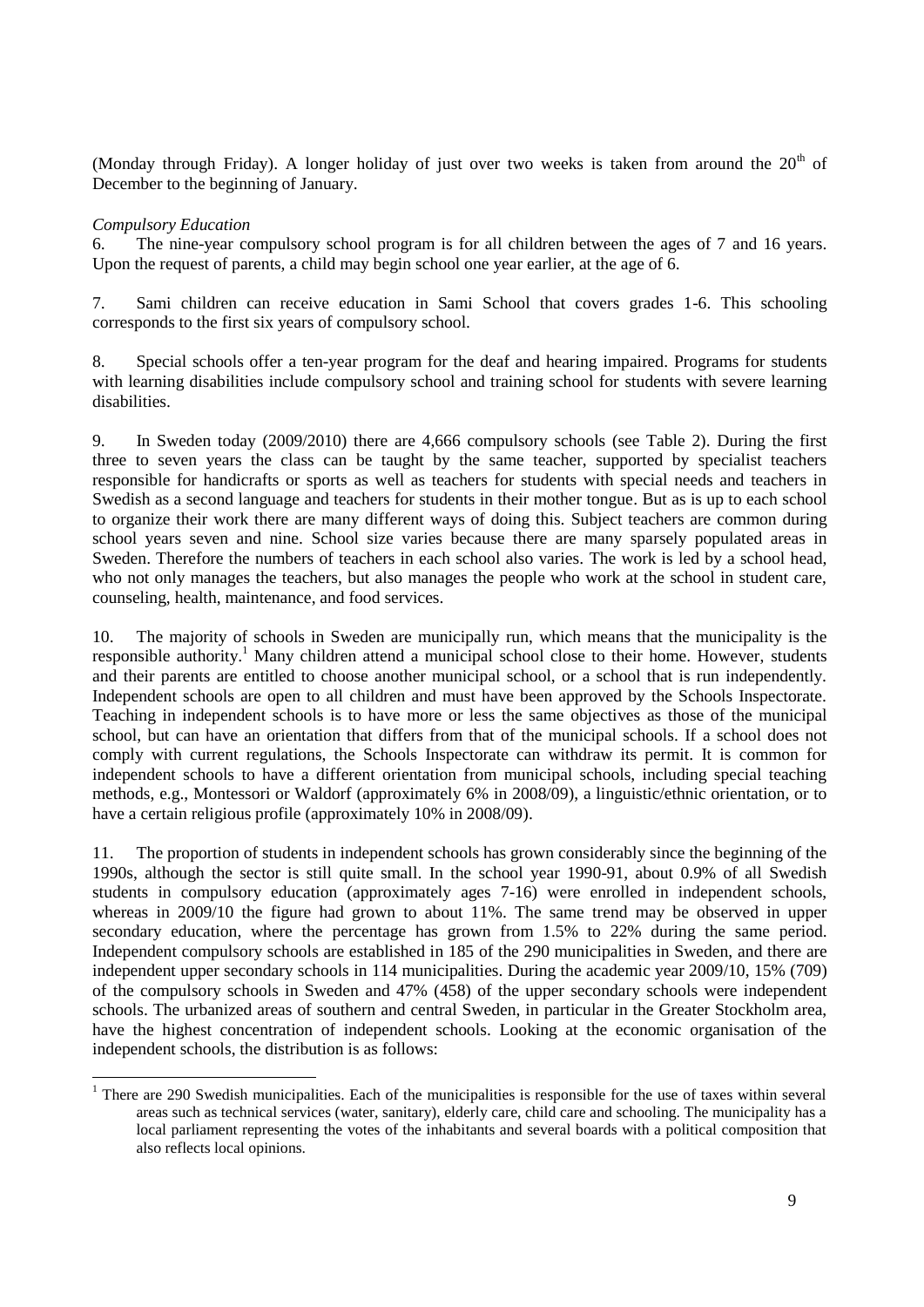#### **Table 1: Distribution of economic organisations for independent schools in 2008**

| Limited companies        | 64% |
|--------------------------|-----|
| Non-profit organisations | 11% |
| Economic associations    | 11% |
| Private foundations      | 11% |
| Sole proprietorship      | 2%  |
| Partnerships             | 1%  |
| Other                    | 1%  |

Source: The Swedish Association of Independent Schools

12. The curriculum for compulsory education, dated 1994, has a strong emphasis on goals in terms of norms and values, such as democratic values, equal rights, and opportunities for everyone irrespective of gender, race, ethnicity, religion or sexual identity. There is also strong emphasis on a student's individual development and the development of personal competencies such as of the ability to cooperate and communicate with others, think critically and creatively, etc. The curriculum also contains goals related to knowledge, defined in four dimensions: facts, proficiency, understanding, and familiarity.

13. In the syllabi for the compulsory school, goals are described at two different levels; year 5 and year 9. The syllabi are organised so that each of 20 subjects is described separately. Apart from the goals, the syllabus of each subject follows the same structure and describes, in addition to various goals, the purpose and role of the subject as a course, the character of the subject, and the focus of assessment. Finally, the syllabi also contain criteria for the award of grades. (The syllabus for Mathematics is included in Appendix B as an example.)

14. A fundamental idea of the present curriculum is that teachers, in consultation with the students, should decide on the teaching content and methods of instruction. In order to facilitate such freedom of choice, the syllabi goals are formulated so that they can be applied to different teaching content. The idea is that the national goals and the criteria for the award of grades will become explicit for the students by being reformulated and incorporated into the format of the locally chosen teaching content. (National Assessment and Grading in the Swedish School System, NAE 2005)

15. Student assessment takes place through end of semester reports. They are provided at the conclusion of the autumn and spring semesters of years 8 and 9. Certificates of completion are issued when a subject is completed or when compulsory attendance expires.

# <span id="page-9-0"></span>**1.3 Upper secondary education**

16. All young people in Sweden who have finished compulsory school are entitled to three years of schooling at the upper secondary level. Almost all compulsory school students (98,5%) continue on directly to upper secondary school, and the majority of those complete their upper secondary education in three years. Upper secondary education is non-compulsory schooling.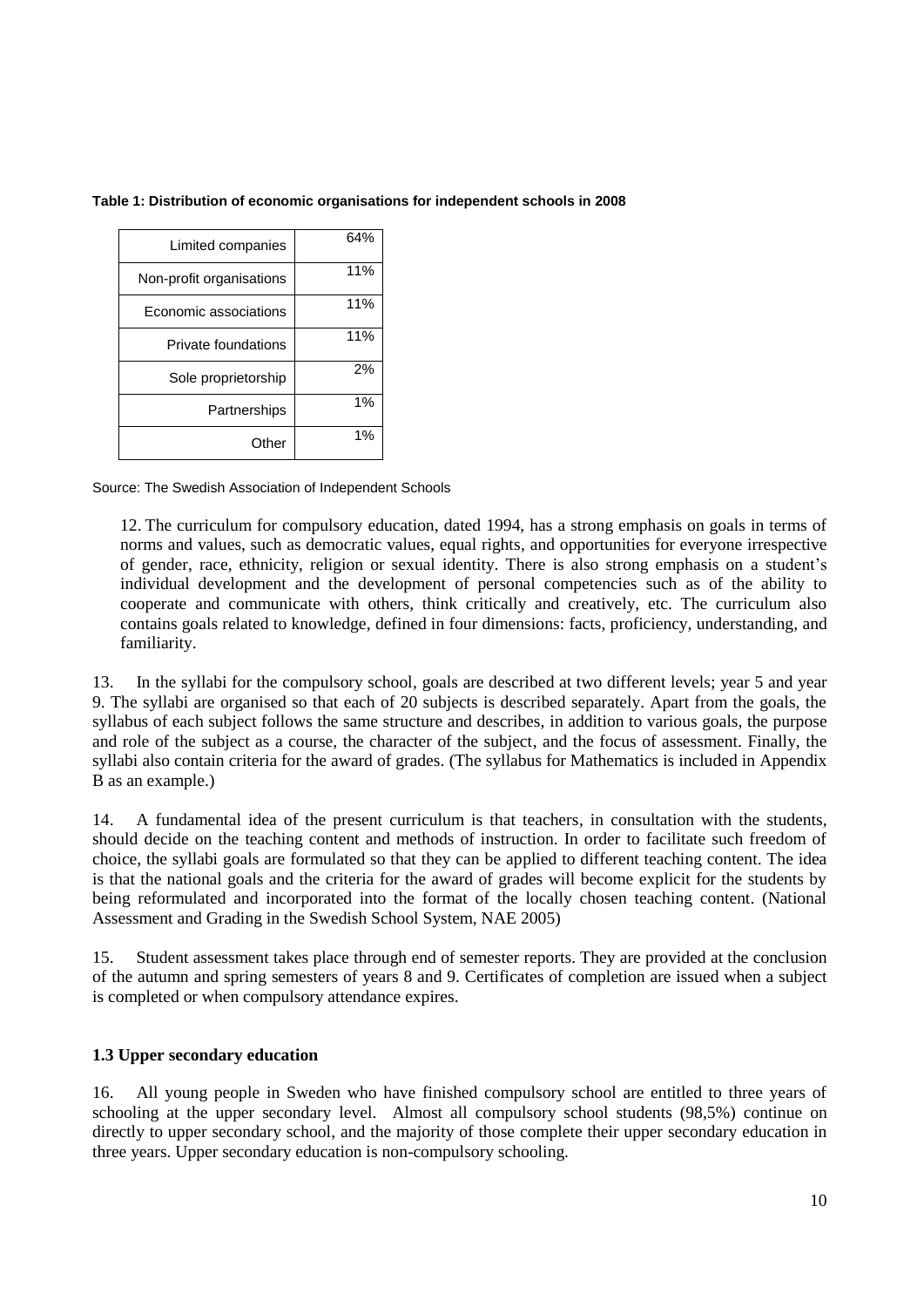17. Upper secondary education comprises the regular upper secondary school and upper secondary for young people with learning disabilities. Upper secondary school offers various types of programmes.

- 17 national programmes that last for three years. In upper secondary education there are two types of subjects; those common to all national programmes – core subjects; and those specific for each programme – programme specific subjects.
- Specially designed local programmes that combine subjects from the various national programmes.
- Individual programmes mainly for students who are not eligible for a national or specially designed programme, and recently immigrated young adults.

The national programs for the learning disabled, however, are fewer in number and specially oriented to vocational training. Upper secondary programs for the learning disabled are four years in length.

18. Most of the upper secondary schools are also headed by the municipalities and have the same full degree of responsibility as the compulsory schools have. In the upper secondary schools, all educational programs are kept under the same organizational roof. Students aspiring to go to universities work side-byside with students that have chosen to follow a vocational programme. The teachers follow the students for one, two, or three years. Teachers usually work in teams to be able to use time in effective ways. The school head is the manager of an upper secondary school but may work together with several deputy school heads who usually have responsibilities that follow the special study areas the school can offer the students.

19. Municipalities are obliged to provide young people between the ages of 16 and 20 with an all-round choice of programmes, either under their own auspices, or in conjunction with other organisers. The national curriculum lays down the tasks and overall goals of the upper secondary school, as well as the values that should underlie teaching. The Swedish Parliament decides which programmes and core subjects are offered. The government sets out the programme goals of each national programme at the upper secondary level. The programme goals describe the purpose and objective of the course. The National Agency for Education adopts syllabi that then set out the goals of teaching in each individual subject and course.

20. Student assessment takes place continuously, and grades are currently issued in the end of each course. The upper secondary school has 138 subjects and there can be one or many courses in each subject (in total about 880 national courses).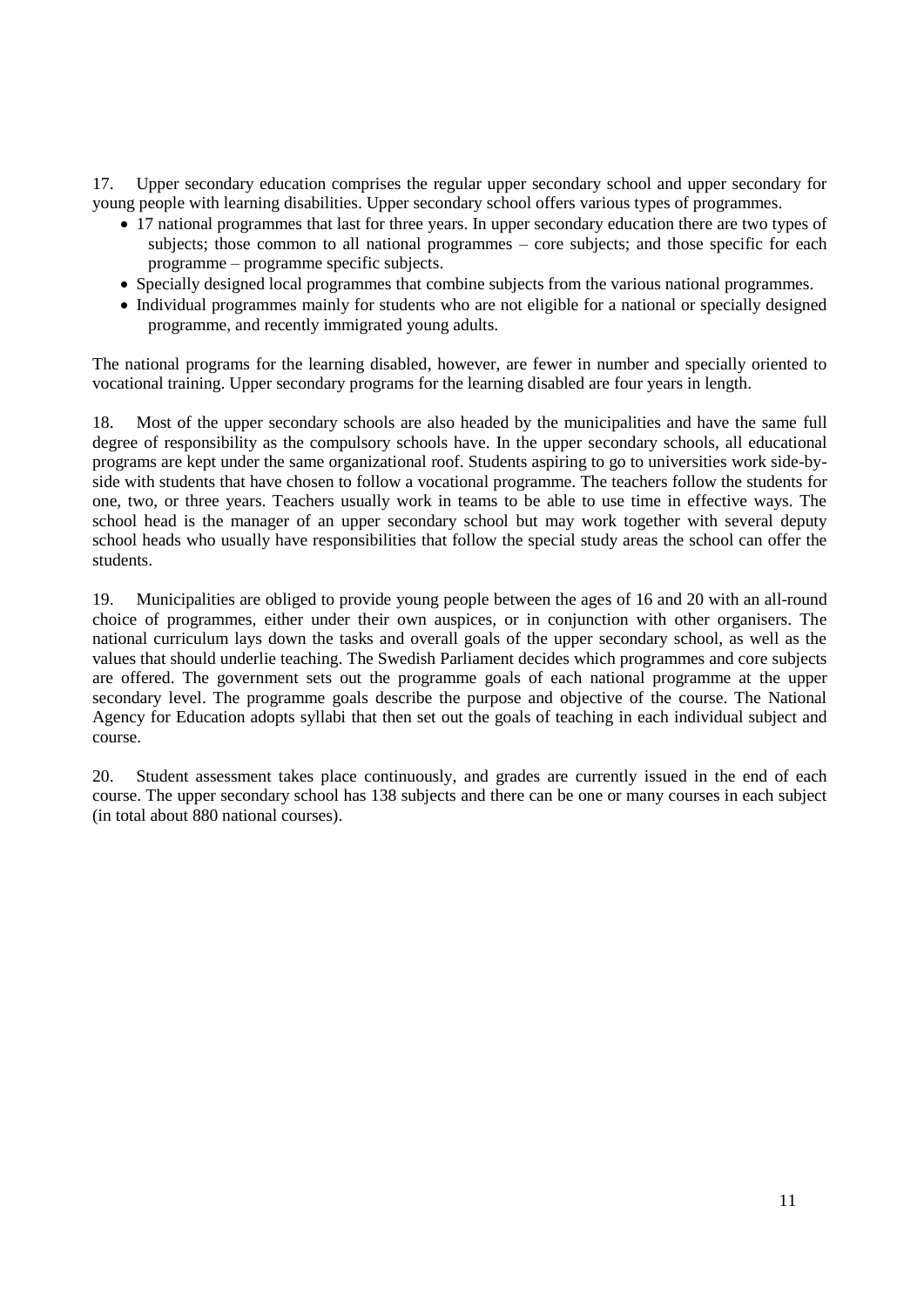|  | Table 2: Distribution of student and teachers numbers by type and level of school 2009/2010 |
|--|---------------------------------------------------------------------------------------------|
|  |                                                                                             |

|                                                       | Age range of | No. of              | No. of   |         | No. of                    |
|-------------------------------------------------------|--------------|---------------------|----------|---------|---------------------------|
|                                                       | students     | <i>institutions</i> | children |         | <b>Teachers/employees</b> |
|                                                       |              | and schools         | and      |         |                           |
|                                                       |              |                     | students |         |                           |
| <b>Preschool education</b>                            |              |                     |          |         |                           |
| Preschool education                                   | $1 - 5$      | 9866                | 446 080  | 96 620  | 83 207                    |
| Preschool class                                       | $6 - 7$      | 3773                | 100 283  | 8 3 9 7 | 6 1 2 2                   |
|                                                       |              |                     |          |         |                           |
| <b>Compulsory education</b>                           |              |                     |          |         |                           |
| Compulsory school                                     | $7 - 16$     | 4660                | 891 727  | 97 079  | 85 559                    |
| Special school                                        | $7 - 17$     | 8                   | 500      | 343     | 302                       |
| Sami school                                           | $7 - 13$     | 5                   | 131      | 24      | 19                        |
| School for children with intellectual                 | $7 - 19*$    | 722                 | 12 673   | 4 9 4 4 | 3025                      |
| disabilities                                          |              |                     |          |         |                           |
|                                                       |              |                     |          |         |                           |
| <b>Upper secondary education</b>                      |              |                     |          |         |                           |
|                                                       |              |                     |          |         |                           |
| Upper secondary school                                | $16 - 20$    | 976                 | 394 771  | 37 726  | 34 064                    |
| School for students with intellectual<br>disabilities | $16 - 20$    | 269                 | 9412     | 2852    | 2070                      |
|                                                       |              |                     |          |         |                           |

\* School for children with intellectual disabilities is for children and students 7-17 years but there can occasionally also be some students up to the age of 19

Source: National Agency for Education

# *Special education and special schools*

21. The Swedish Education Act states that all children shall have equal access to education and that all children shall enjoy this right, regardless of gender, where they live, or social or economic factors. Special support shall also be given to students who have difficulty with schoolwork. Most students with a need for special support are taught in regular classes in compulsory and upper secondary schools. There are also a certain number of special remedial classes for students with functional disabilities and for students with social and emotional problems. However, most children who have difficulty learning attend a program for students with learning disabilities (Särskola).

# *Special support and remedial teaching*

22. A student who for some reason has difficulty following lessons in class can receive support in one of several ways. Examples include having a special education teacher support and assist the child in the classroom, or teaching the child in a special remedial group outside the regular classroom. Students who are sick for an extended period of time, or who frequently miss school due to illness, are entitled to be taught at the hospital or in the home. This instruction is only given with the consent of a physician. The instruction given is to correspond as far as possible to regular classroom instruction.

# *Students with functional disabilities*

23. The National Agency for Special Needs Education and Schools is responsible for providing special needs support to students, parents, schools, and municipalities, so that functionally disabled students may receive the best education possible. This support targets children with hearing and vision impairments, children with physical or multiple disabilities, as well as disabled immigrant students, vision-impaired preschool children, and deaf-blind adults.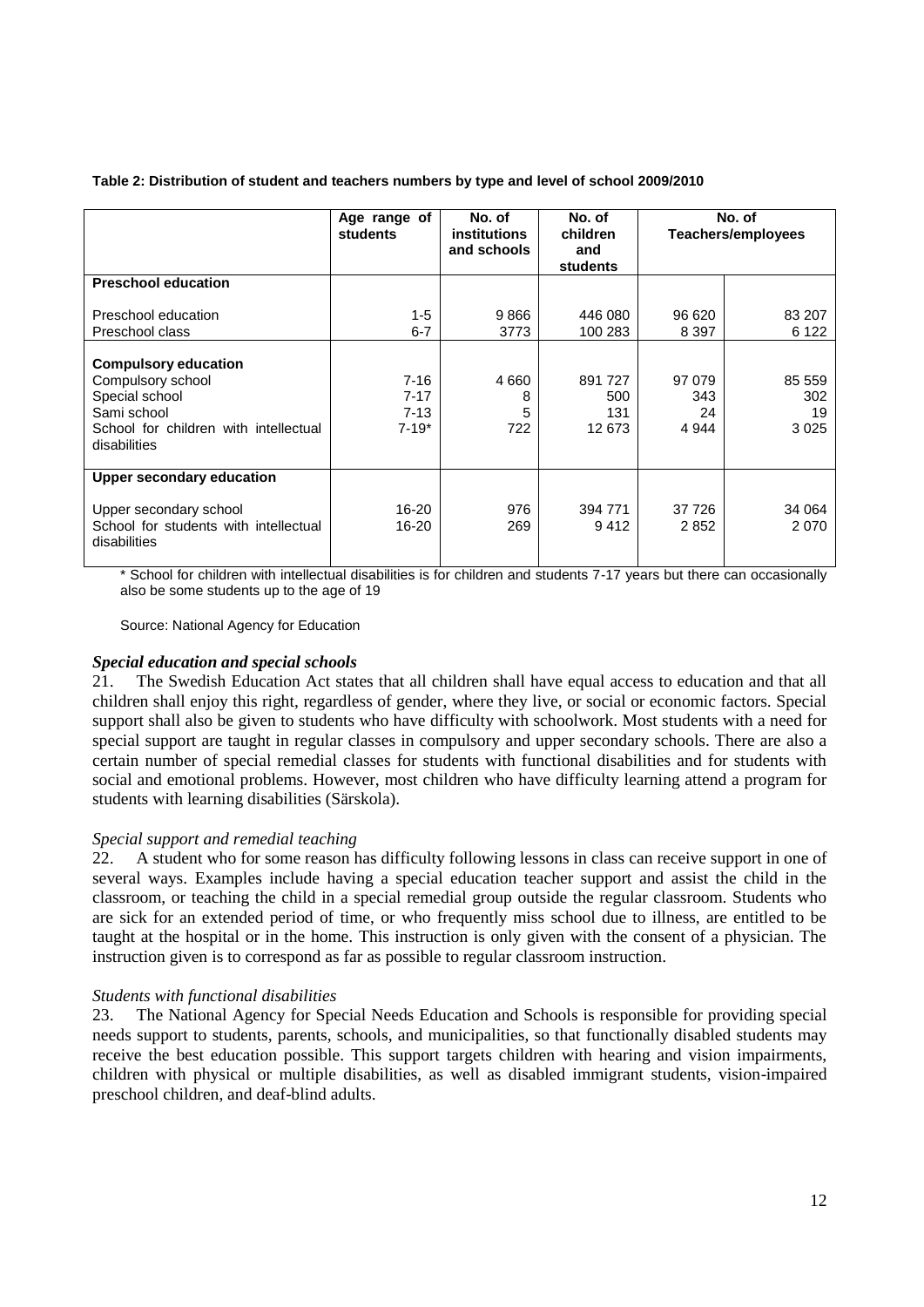# *Upper secondary school*

24. The principles of equal education for students with special needs, as well as the striving for integration, applies to upper secondary school as it does to compulsory school. The support measures available in compulsory school are also made available in upper secondary. Most youths with functional disabilities attend regular upper secondary schools. There are also special national secondary schools for the deaf, hearing-impaired, and physically disabled students.

25. The National Agency for Special Needs Education and Schools operate three national and five regional special needs schools. The regional schools offer education corresponding to compulsory nineyear comprehensive school to pupils with deafness or impaired hearing. The national schools cater for pupils with visual impairment and additional disabilities, deafness or impaired hearing combined with severe learning disabilities or congenital deaf-blindness, and severe speech and language disabilities.

# <span id="page-12-0"></span>**1.4 Proposed changes**

26. The Government has proposed a new grading scale for the compulsory school, the upper secondary school, and municipal adult education. The new grading scale will contain six levels and a seventh code to indicate that a grade cannot be awarded. The five levels A-E will denote a passing grade and F a nonpassing grade. If material for an assessment is non-existent due to substantial absenteeism, a grade will not be awarded, and this will be designated by a horizontal line. The new grading system is scheduled to come into effect by autumn 2011.

27. To create improved conditions for more young people to complete their upper secondary education the Government has proposed a comprehensive reform of the upper secondary school to better match the needs of all young people – both those aiming to proceed to higher education, and those who wish to start working or pursue advanced vocational education after upper secondary school. The new upper secondary school will provide both programmes preparatory for higher education and vocational programmes leading to a vocational degree. Programmes preparatory for higher educations provide basic eligibility for higher education at the first cycle level. Students attending a vocational programme will also have the right to continue their studies to gain eligibility for higher education. To have a closer linkage between education and working-life in the vocational programs a pilot has started project with upper secondary apprenticeship training, in which at least half of the programme is carried out at a workplace. A pilot project is also being carried out with leading edge programmes covering areas such as mathematics.

28. The Parliament has decided according to the Governments proposal that the current 17 national programmes will be replaced by five programmes preparatory for higher education and 14 vocational programmes. The reform will come into effect by autumn 2011.

29. In late March 2010 the government proposed a comprehensive revision of the Education Act (Government Bill 2009/10:165). The Education Act is one of Sweden's most extensive Acts, covering all education from pre-school to adult education. The current Education Act of 1985 has become out of date and does not reflect actual conditions in the school sector, above all as regards the position of independent schools. The legislation has accordingly undergone a comprehensive review aimed at drawing up a new and modern law that better reflects the conditions in the school sector. The new Act is also better adapted to a management by objectives approach in the school system and to the current division of responsibilities between central and local government. (http://www.sweden.gov.se/sb/d/12996)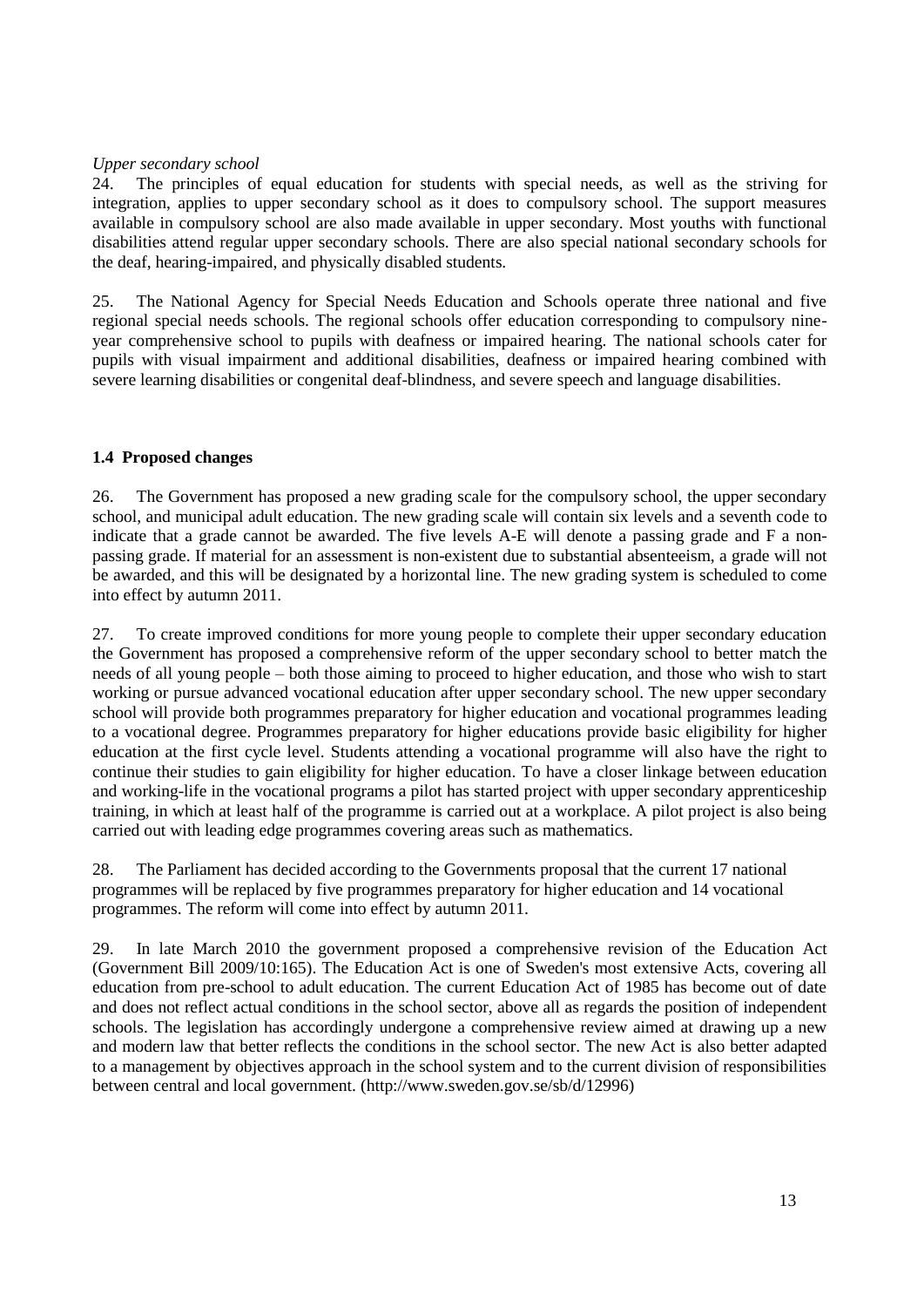# <span id="page-13-0"></span>**1.5 Division of responsibilities**

30. The curriculum, national objectives and guidelines for the public education system are laid down by Parliament and Government. Within the objectives and framework established by Government and Parliament, the individual responsible authority – a municipality or a board of an independent school – may determine how its schools are to be run. Together with the Parliament, the Government and the national school agencies, the principal school providers (municipality, county council or independent school organiser), and the school itself are part of a management system by goals and objectives that provides a large measure of freedom at the local level. Decentralisation is meant to provide good opportunities for participation and for teachers, students, and parents to exercise influence. The frameworks and goals are set out in various national steering documents decided upon by the Parliament and the Government. Each school has the responsibility of working within the established frameworks to achieve the goals established. Working approaches adapted to local conditions are chosen based on national steering documents. The municipalities and principal organisers of independent schools are responsible for financial management as well as follow-up and evaluation of their respective activities. Independent schools are obliged to participate in the national follow-up and evaluation, and municipalities have a right to exercise some oversight with regard to independent schools and independent preschools.

31. The government and the Ministry of Education and Research is responsible for setting the goals and framework for the educational system, while municipalities are responsible for organising and allocating resources to schools operating within their boundaries. Finally, teachers and school heads are responsible for students achieving the educational standards and goals set by the national government. Evaluation and quality control by individual schools and municipalities is emphasized, as well as the overall duty of the national government to evaluate and follow-up on the quality of the whole school system, i.e., whether the national goals are being achieved. This is done by the national agencies. The role of the Ministry of Education and Research in terms of evaluation and assessment is to give general direction to the work of the National Agency for Education and the Schools Inspectorate, and to be the receiver of their reports and the accumulated results of their work.

32. Since autumn 2008 there have been three school authorities to support and follow-up work on school quality and outcomes. The National Agency for Education, supports, follows-up, and evaluates the work of municipalities and schools on improving quality and outcomes. The Schools Inspectorate is responsible for assessing permit applications for independent schools, inspection of school providers and schools, as well as performance reviews. The National Agency for Special Needs Education and Schools is responsible for the state's overall support for the special needs of children, young people, and adults with disabilities.

33. The National Agency for Special Needs Education and Schools was established in 2008 for the purpose of coordinating the government's support for special needs education. The agency takes over the former functions of the National Agency for Special Educational Support, the Swedish Institute for Special Needs Education, and the National Agency for Special Schools for the Deaf and Hearing Impaired. The aim is to ensure that children, young people, and adults with disabilities will be able to develop while receiving an education based on equality, participation, accessibility, and companionship. The function of the agency is to offer support to school management in matters relating to special needs education, promote access to teaching materials, run special needs schools, and allocate government funding to students with educational disabilities and to education providers. The overall aim is to help students fulfil their educational goals. The agency operates three national and five regional special needs schools. The regional schools offer education corresponding to compulsory nine-year comprehensive school for students with deafness or impaired hearing. The national schools cater for students with visual impairment and additional disabilities; deafness or impaired hearing combined with severe learning disabilities or congenital deafblindness; and severe speech and language disabilities.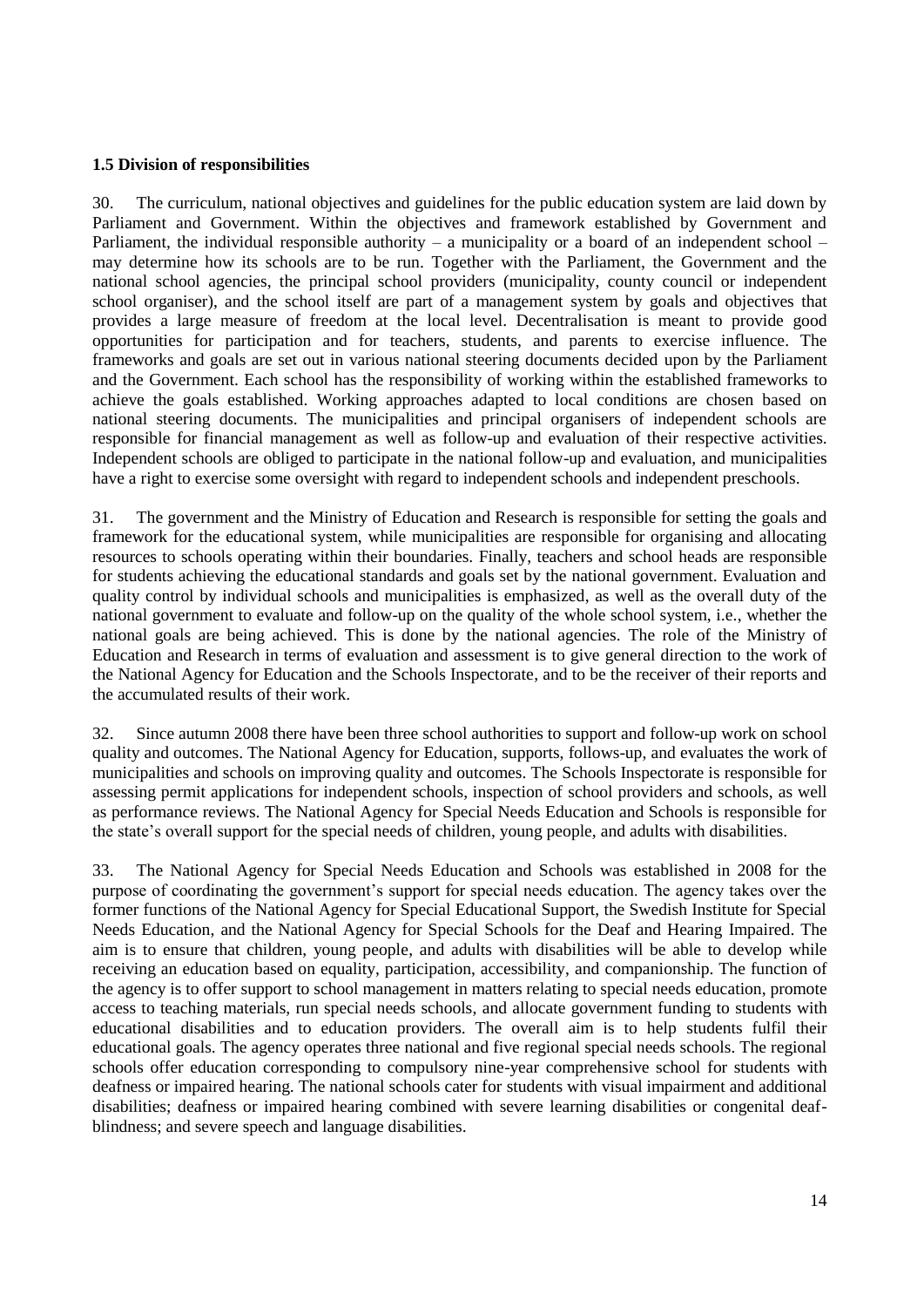34. The National Agency for Education (NAE) supports follows-up and evaluates the work of municipalities and schools. In relation to national goals and steering documents, the NAE establishes frameworks and guidelines for how education is to be conducted and assessed using goal documents, syllabi, tests, grading criteria, and general guidelines. The NAE is responsible for national school development on a system level, that is, supporting preschools and schools in their development mainly by publishing materials on the NAE website (see www.skolverket.se). The support provided is to be given national priority. The NAE evaluates activities within the school system through in-depth studies and provides analyses to highlight areas requiring attention on a national basis. Finally, the NAE follows-up the prerequisites of the different activities, how they are conducted, and how the results appear, by the continual collection of data from municipalities.

35. In 2008, the Schools Inspectorate was established. Its purpose was two-fold. First, it was considered important to separate the body responsible for steering and support from the one responsible for inspection and control. Second, the purpose was to emphasize the importance of national inspection and to encourage a more forceful and rigorous inspection, carried out more frequently. The inspectorate has been given a broadened mandate accompanied by significant economical reinforcement. The Schools Inspectorate is responsible for educational inspection, investigation of complaints and approval of independent schools.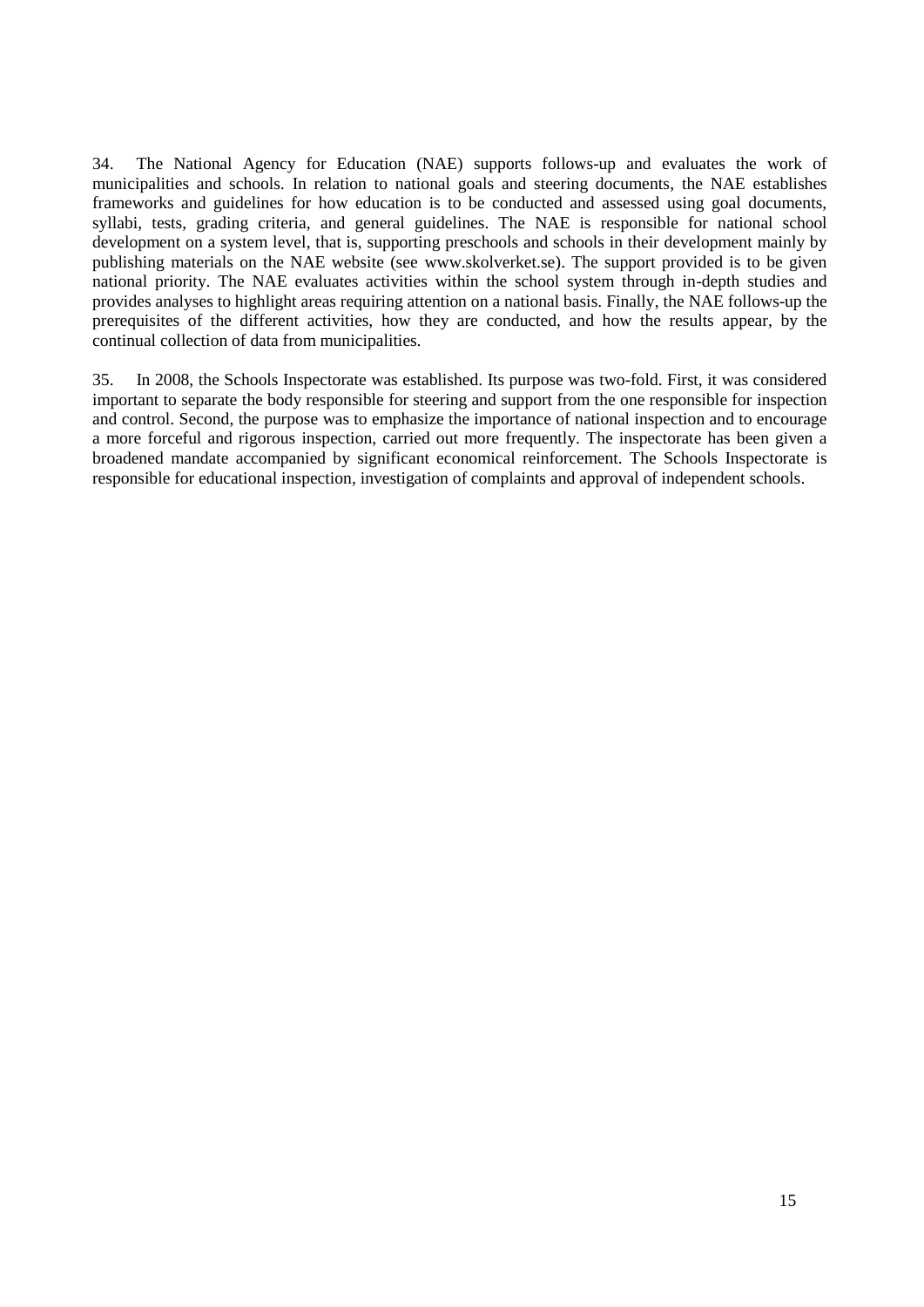# <span id="page-15-0"></span>**CHAPTER 2: THE FRAMEWORK FOR EVALUATION AND ASSESSMENT**

36. Since the Swedish education system is highly decentralised evaluation and assessment takes place on all levels of the system, from the student to the national level. The general objective of the evaluation is to report goal attainment and, where relevant and appropriate, measures planned for increasing goal attainment. Although the arrangement can be described as a top-down system where the next level is superior to and evaluates the former, this is only part of the picture. There are also a number of transverse means, support systems etc., developed at the national level to support teachers in their assessment of students, schools in their self-evaluation, and municipalities in their continuous monitoring and evaluation of schools. Municipalities and independent principal organisers are responsible for organising and allocating resources to schools operating within their control. They are also responsible for making sure that schools are monitored and evaluated. Finally, teachers and school heads are responsible for students achieving the educational standards and goals set by the Government.

#### <span id="page-15-1"></span>**2.1 The Current Approach**

37. The framework for evaluation and assessment has not been designed as an integrated system. It has evolved over time and is actually not as top-down as the following description might imply. Seen as a whole system, it contains seven main parts. These range from student self-evaluation and teachers assessing individual students; the National Agency for Education evaluating the results and goal attainment of the Swedish school system; and finally the Parliament and Government setting goals and guidelines for the other entities. The different elements of the framework is briefly outlined below:

- a) The teacher is responsible for setting up an individual development plan for each student. The plan should state the goals of the individual student and should be regularly discussed and revised with the student and his or her care provider. The plan should, among other things, be used as an instrument for self-evaluation by which the student reflects on his or her own learning and achievements.
- b)Teachers assess students continuously and set grades in certain years. They are supported in this by the results of national tests in some subjects (see section 6.1).
- c) According to the Education Act, the management of education in the school shall be undertaken by a school head who must see to the cultivation of education in the school. School heads assess teachers work, which influences teacher remuneration through the decentralized individual pay scheme (see section 5.1).
- d)The school is monitored and evaluated by the local educational authority (the municipality) or the independent school organiser. Until recently this was done as part of an annual quality report. The purpose of the quality report was to promote the continuous work of developing the schools in the municipality. The reports also fulfilled the function of informing citizens and others about the performance of the municipal schools. In the future there will also be a quality assurance component that has to be documented. The way in which municipalities monitor and evaluate their schools differ. While some municipalities have developed fine-tuned monitoring systems and use different kinds of score cards in their administration, others operate more on an ad hoc basis. Individual schools and municipalities are inspected by the Schools Inspectorate, which looks at the school organization, the education of school head and teachers, the leadership of the school head, the evaluation system and the internal audit of the municipality, the evaluation system and the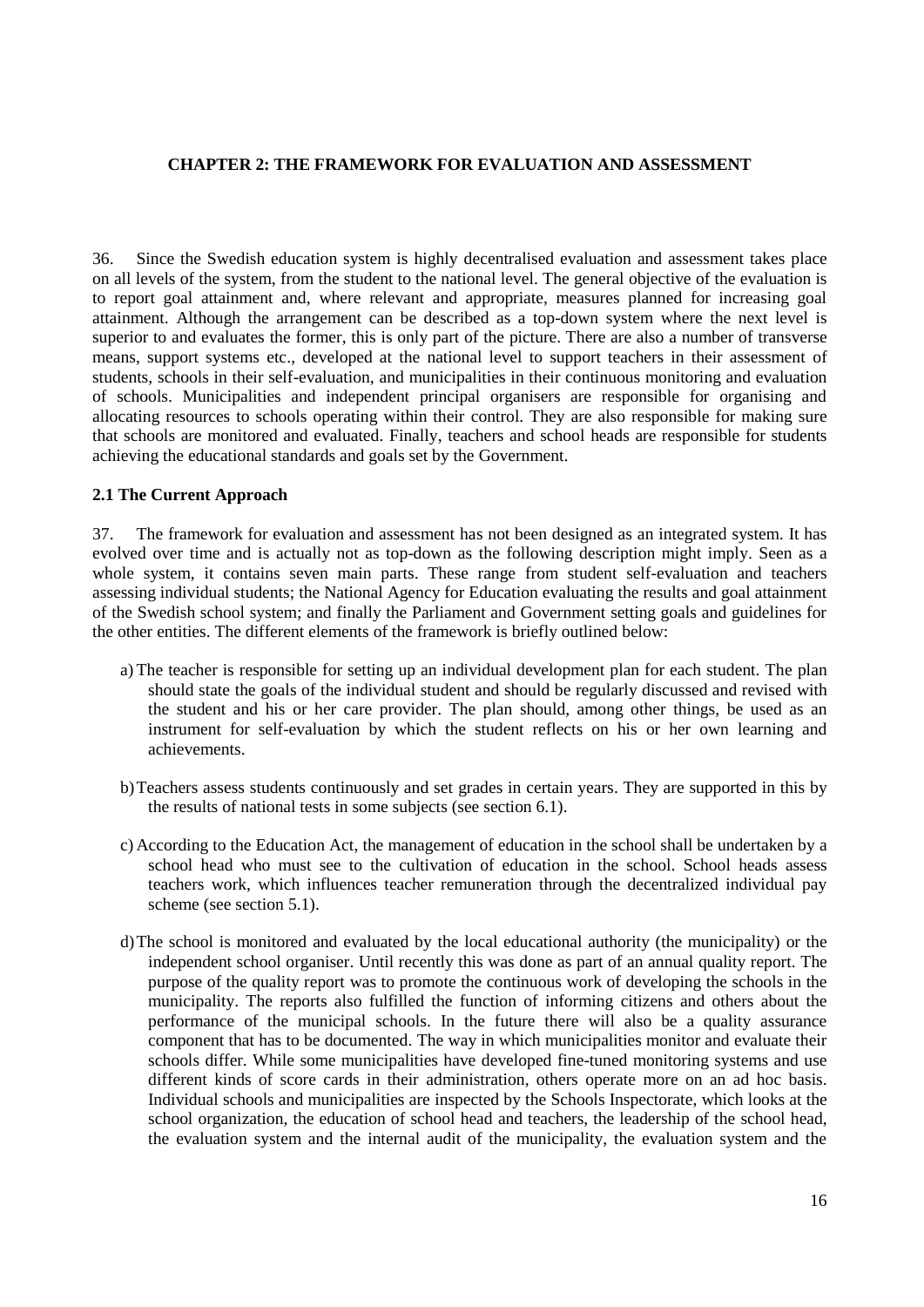internal audit of the school, and finally quality development work and systematic management of this work on the school and local authority level. They also check to see if quality assurance reports for each school and for the local authority were available and met statutory requirements. The Inspectorate itself is evaluated both internally and externally. Internally there are selfevaluations analysing the comparability of judgments made by different Regional Offices in order to reassure the objectivity and the equivalence of the Inspectorate's judgments. Questionnaires to representatives for teachers, school heads, local authorities and parents are planned in order to regularly investigate the public opinion of the Inspectorate and its work. Externally the Inspectorate submits an annual report to the Government containing both financial data and information about its activities.

- e) The NAE does follow-up on a systemic level by continuously gathering statistics from municipalities and schools on the conditions for the activities within the sector, how the activities are implemented and what the results are. The NAE provides and runs national tests in Mathematics, Swedish, Swedish as a Second Language, English (and beginning spring 2010 in Biology, Chemistry and Physics), diagnostic materials and an Internet based item bank. Furthermore, the NAE evaluates on a system level issues that need to be developed nationally. The evaluations should also provide a better foundation for school heads to develop their local schools. The studies and evaluations are either commissioned by the Government, initiated by the agency itself, or might be such international studies as PISA, TIMSS and PIRLS. As in the case of the Inspectorate, the NAE also reports annually to the Government both about its activities and its financial situation.
- f) The Swedish Parliament and Government set the goals and guidelines for work in the school system. This applies to all schools in Sweden and is to guarantee that education is of a high standard and equally good throughout the country. The Ministry of Education and Research is responsible for producing data for decision-making on Government proposals.

# <span id="page-16-0"></span>**2.2 The Context of Evaluation and Assessment Policies**

38. Although it is true that the Swedish educational system has experienced extensive changes during the last 20 years, it should be noted that these changes took place after many years of discussion and a gradual relaxation of detailed steering from the central level. A shift in governance from centrally controlled to local decision making is probably the most important change. It implies that the Swedish Parliament and Government have overall responsibility for schooling, shape national school policy, set objectives, and adopt instruments for implementation and evaluation; and local municipal authorities have full responsibility for allocating resources, organising and operating school services and ensuring that schools have the necessary staff and that the students fulfil the goals.

39. The change in governance was decided on in the early 1990s. It was preceded by several years of political discussions and reform efforts to deregulate and increase local responsibility in the public sector. The idea was to enhance efficiency and allow for more local decisions in line with the needs of citizens and the prevalent ideology, often called New Public Management. This could probably be seen in light of a strong political commitment to egalitarian values entailing, among other things, the provision of more education for all, regardless of geographical location and socio-economic background. This ambition, coupled with other welfare reforms, made the public sector grow very fast during the 1960s and 1970s. It was accomplished by allocating more resources for public spending, which was possible since the economic growth rate was high during this period. The slowdown in economic growth rate near the end of the 1970s made it more obvious to policy makers that an expanded and improved quality of social services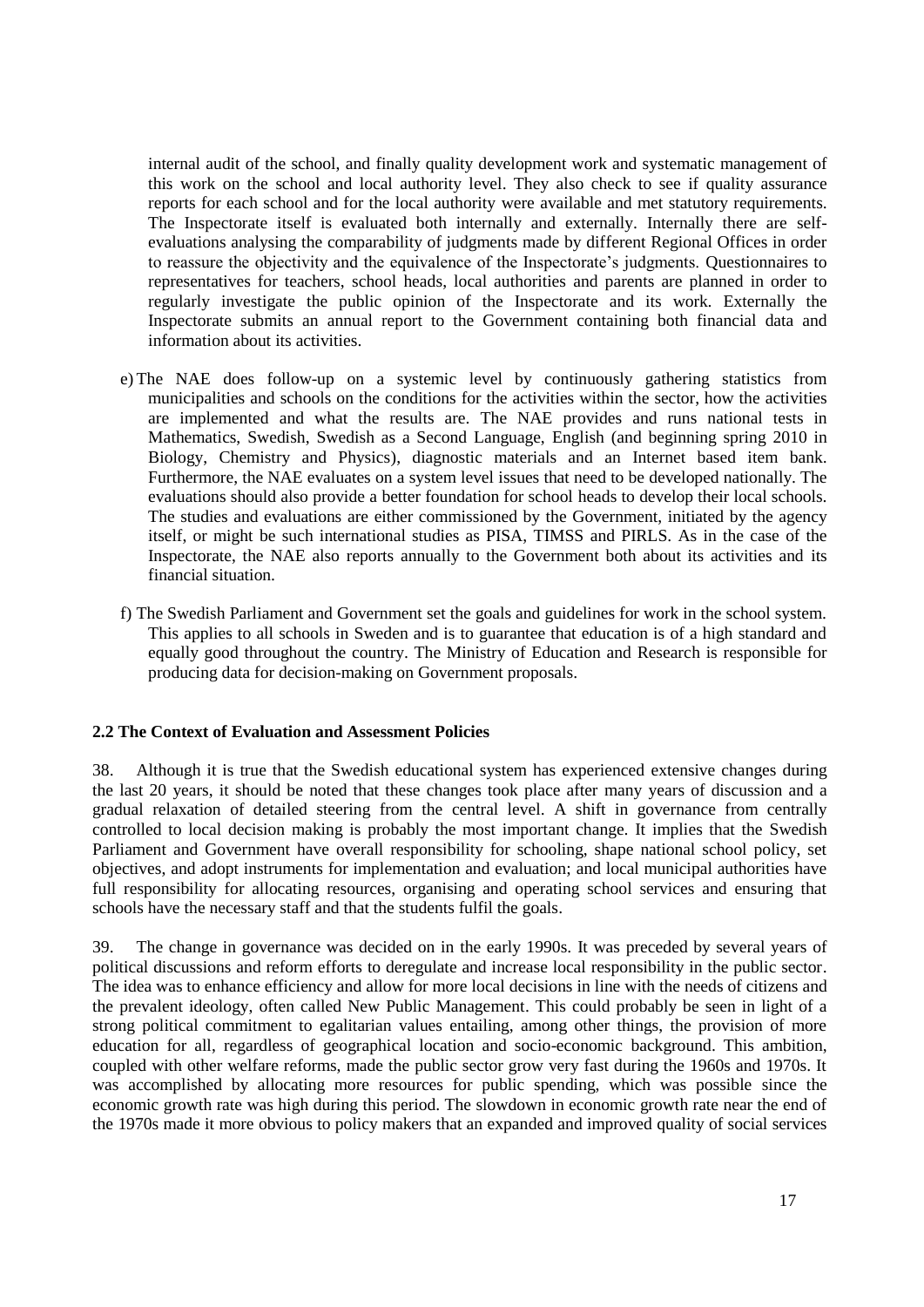could not be accomplished without improving efficiency in the public sector. The budget constraint facing the public sector also affected the resources that could be allocated to the educational sector. (Stråth, 2004)

40. The formation of the National Agency for Education in 1991 was associated with the closure of a large and long established authority, the National Board of Education. Political forces had long campaigned for a new division of responsibilities between central and local government, both within the school sector and in other areas. In the late 1980s the government sought a new management model that would meet modern democratic ideals and provide a more efficient government administration. Public spending could, they argued, no longer increase as before to get more out of the available funds by setting goals and assessing outcomes, instead of focusing on input. From these motivations and ideas a new agency was born. The change included a halving of the state school administration. The new agency was formed with relatively radical overtones, both in relation to the principles of school management and public management in general. National monitoring and evaluation can be seen as symbols of the main tasks of the new agency. (Björnsson 2003)

41. Management by goals and objectives along with the decentralization around municipalities and schools was the focal point of school reform in the early 1990s. It was, as stated by the government's bills and letters, a "linchpin" in the policies pursued during the early 1990s, a rhetorical framework in which results of the students are assessed and measured. It was a central idea behind the transformation of the operational framework for schools that was taking place between 1990 and 1994. Municipalities were given authority for schooling and, within municipalities, further decentralisation took place, with responsibility being given to schools and school heads. New government guidelines were aimed at developing professional responsibility and leaving scope for teachers' initiatives.

### *The strategic importance of the evaluation and assessment framework within educational policy*

42. As regards the relation between the framework for evaluation and assessment in the school system, as well as evaluation and assessment policies in the general public sector, the Swedish Agency for Public Management stated in its report "Evaluation and Policy II: How does government evaluate? " (2002:21), that it is relatively rare that evaluations are thorough comparisons of the effects of different measures or activities. Evaluations often lack in quality. The Swedish Agency for Public Management remarks that the quality of evaluations is higher in cases where evaluations are made by authorities who have evaluation as a central task and do not have to implement the policies they evaluate. In another report (Evaluation: By whom and for what? A survey by the Cabinet Office assessment resources), the Swedish Agency for Public Management (2002:20) identifies education as one of the policy areas where there is a need for good access to evaluation resources. The Swedish Agency for Public Management notes in particular the evaluator's level of independence in relation to the activities to be evaluated. The Agency states that further resources for sector-specific evaluations would increase the prospects for an overall illumination of the activities of education, thereby improving the basis for targets and performance management.

43. In recent years there has also been a lively debate about the education sector. Education is important from several perspectives. Besides providing a basic education and training, it also aims at contributing to the economic development of society. The emphasis on adapting education to the needs and demands of the labour market has increased the interest in both educational expenditures and the measurement of its outcomes. Management by goals and objectives within the field of education presupposes the existence of a functional monitoring and evaluation system. As a consequence, the government has expressed the desire to obtain better access to decision making data of high scientific quality. Furthermore, reforms and measures need to be monitored and evaluated against the intentions which were the basis for decisions. Major financial investment in the education sector needs to be further analyzed from a performance perspective and from a broader socio-economic viewpoint. Against this background, in 2008 the Government appointed a commission to investigate how evaluation activities in the field of education can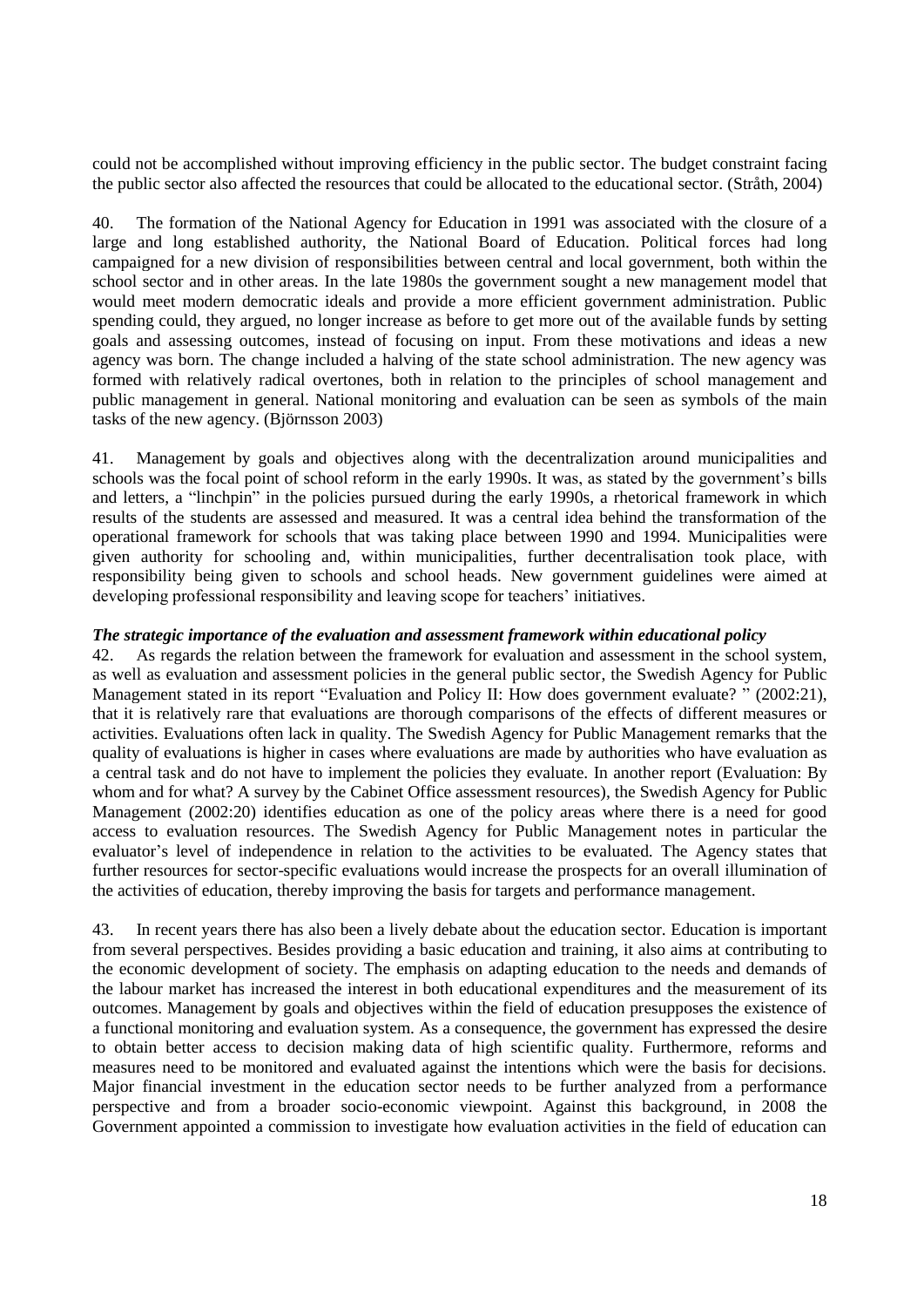be developed, quality assured, and organized. The commission has recently delivered its proposal which at the moment, is under consideration. (SOU 2009:94)

### <span id="page-18-0"></span>**2.3 Implementation of the system of management by goals and objectives**

44. In summary the system introduced in the early 1990s, generally called management by goals and objectives, has undergone four phases. The first (after 1990) was characterised by deregulation, municipal funding, decentralisation and a shift of power from the state to the municipalities as well as the introduction of school choice and independent schools. During the second phase (after 1995) a larger variance was visible within the system. The management in many municipalities was weak, goals were not sufficiently attended, and in the general debate more of governmental control and inspection was asked for. In the third phase (after 1999) the insufficient attainment of goals throughout the school system continued, which led many to dispute the ability of municipalities to govern schools in an appropriate way. This, in turn, led to more governmental interventions (such as earmarked state funds) and the introduction of governmental school inspections. During the fourth phase (after 2003) the attainment of goals further deteriorated. Governmental steering mechanisms were strengthened, as were demands for stronger directives regarding municipal quality reports. The governmental Schools Inspectorate also greatly expanded. (Lundh and Ramstedt, 2009)

45. A key element in the system of management by goals and objectives is the idea that data from evaluations and assessment should be used by local authorities and schools for comparisons and improvement. This means that the distribution of results from national agencies is of key importance. To this end, the use of information technology to distribute the results of the monitoring, inspections, and evaluations, is of great significance. The NAE has developed three databases, called SIRIS, and SALSA, and the database for descriptive data (see: http://www.skolverket.se/sb/d/3534/a/8785). The databases contain statistics on schools and municipalities and are available to all interested parties online. (See Paragraphs 91-93) Evaluation reports and research overviews on different themes from NAE, as well as inspection reports and analyses from the Schools Inspectorate and other kinds of publications are available on the respective agencies' websites. Printed copies are available at a modest cost.

46. Besides making all data and results available online, feedback from evaluation and assessment is also given to individual schools, municipalities, and independent school providers. When the NAE has involved individual schools or municipalities in their evaluations, feedback is given to these schools and municipalities and the reports are published on the NAE website. After a visit by the Schools Inspectorate to a school for regular supervision, the inspectors give oral feedback directly to the school head. After a couple of weeks the results are published in a report for the schools concerned and the municipality. Reports from inspections are published on the website of the Schools Inspectorate. Finally, the inspectors return to the municipality and meet with the administration of the municipality and the different schools, as well as representatives of staff, students, and parents, in order to comment on the written reports and decisions, and to explain the assessments.

47. Over time different instruments for assessment and evaluation have been used and occasionally there is some overlapping. In 1997 quality reports were introduced. Schools must do an annual quality report to the local school authorities. They, in turn, prepare a quality report for all the municipal schools. These are sent to the NAE and later to the Schools Inspectorate. This instrument is now being dismantled. Municipalities are still responsible for a systematic assessment and evaluation of schools but are free to organise this according to their own preference, as long as the work is systematic and documented. Another instrument is the supervision of the school inspection. School inspection started in 2003 as an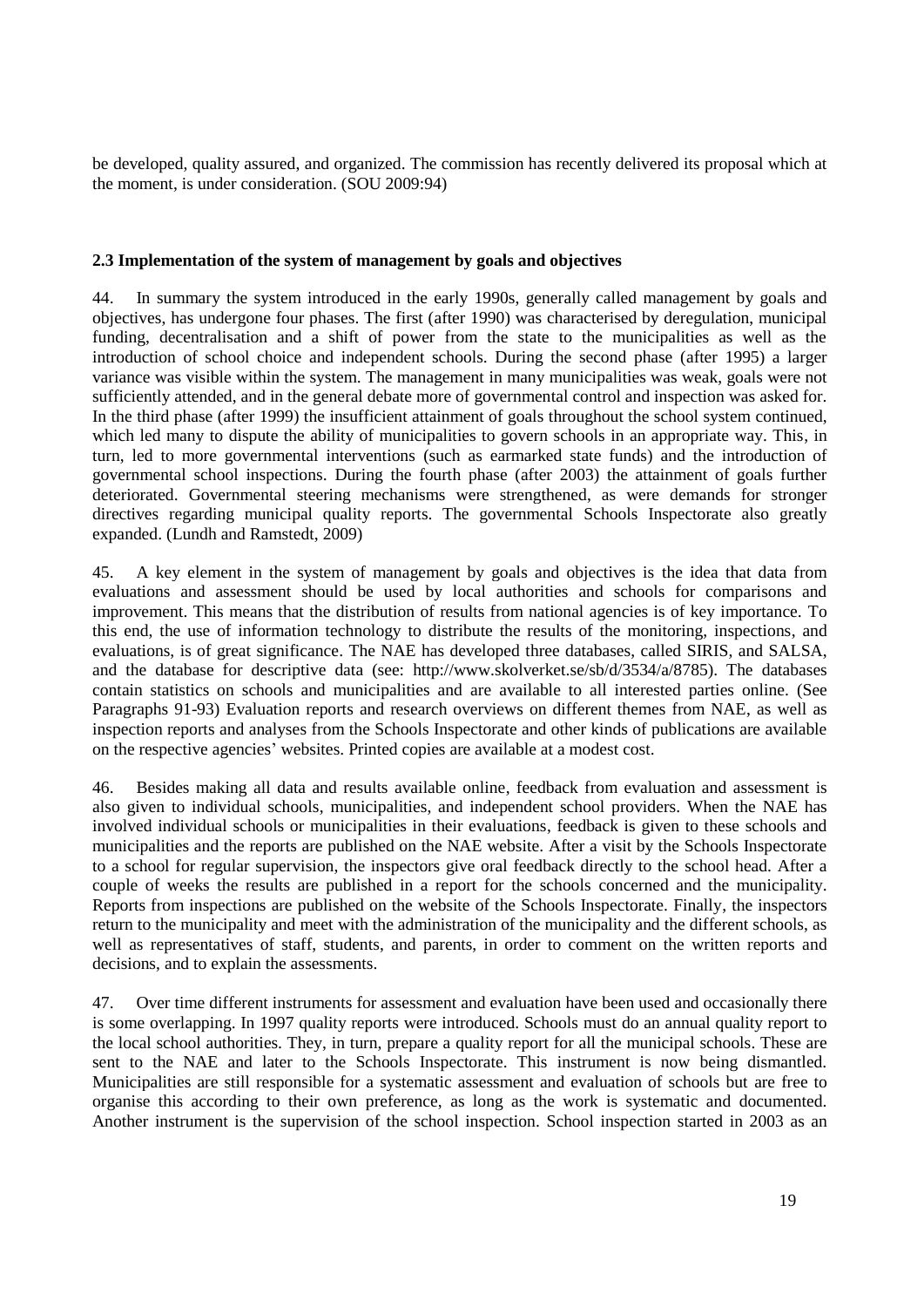activity inside the NAE, and as a programme side-by-side with the national evaluations and testing programmes.

48. Regarding the strategy for knowledge management in the evaluation and assessment framework, expertise is developed in several ways, although not planned or implemented by any central body. The Ministry of Education and Research and the national agencies hire staff with appropriate training, regularly participate in international surveys and other projects, and work continuously with researchers from universities. Researchers utilise and sometimes make further analysis of data from the agencies and from international surveys, both as part of their own research and at the request of the agencies. Municipalities and individual schools are supposed to work in similar ways. No particular mechanisms ensure that this happens, other than the needs of the different parties to have decision making data of the highest quality.

49. Similarly, there are no particular mechanisms in place to ensure that results from research, evaluation, and assessment are implemented in classroom practice, except the mechanisms described in the following chapters. Teacher training institutes are supposed to base their training on well-founded research and established practice. The same is true for municipalities, independent school providers, and individual teachers. If continuous assessments and evaluations show that individual teachers, schools, municipalities or the system as a whole does not perform in accordance with expectations and does not respond to feedback or criticism, appropriate actions are taken.

### <span id="page-19-0"></span>**2.4 Key stakeholders**

50. There are at least seven key stakeholders in this area. One is the Swedish Association of Local Authorities and Regions (SALAR) (Sveriges Kommuner och Landsting). It has been established to contribute to the improvement of the conditions in Swedish municipalities, county councils, and regions with regard to their functions as employers, service providers, supervisory authorities, and community developers. SALAR works proactively with the Swedish government, as well as European institutions.

51. The Board of SALAR has expressed its satisfaction with the initiative to enlarge the number of mandatory national tests, but they object to the fact that the cost for carrying out the tests is supposed to be covered by the municipalities. As regards the new grading system, the Board has had no objections to the proposed system or the fact that grades might be given from year 6. But they have pointed out the need for nationally developed criteria for all grade levels. Also, they have highlighted the importance of making the new grading system a part of the initial training of teachers and the National School Leadership Training Programme, as well as offering in-service training for teachers on this topic. SALAR does not have an official policy on how municipalities should organise and handle their work on follow-up and evaluation but they do encourage their members to take these issues seriously. They also want to set a good example by publishing analytical reports on how to improve municipal school results with experiences from successful municipalities. SALAR has no official role in the evaluation system. (See: http://english.skl.se/web/english.aspx)

52. A second important stakeholder is the Swedish Teachers' Union (Lärarförbundet). It is the largest union for teachers and heads of schools and the fourth largest professional trade union in Sweden. It has 225,000 members at all educational levels. Most Swedish teachers are women and make up 80% of the membership of the Swedish Teachers' Union. Their main goals besides making the teaching profession an attractive career choice are to have autonomous schools. Decision making should rest with individual schools. Heads of schools, teachers, and students should have a greater say in all decision making that affects their school or place of learning and in how resources are used, according to the Swedish Teachers' Union. The Teachers' Union has no official role in the evaluation system.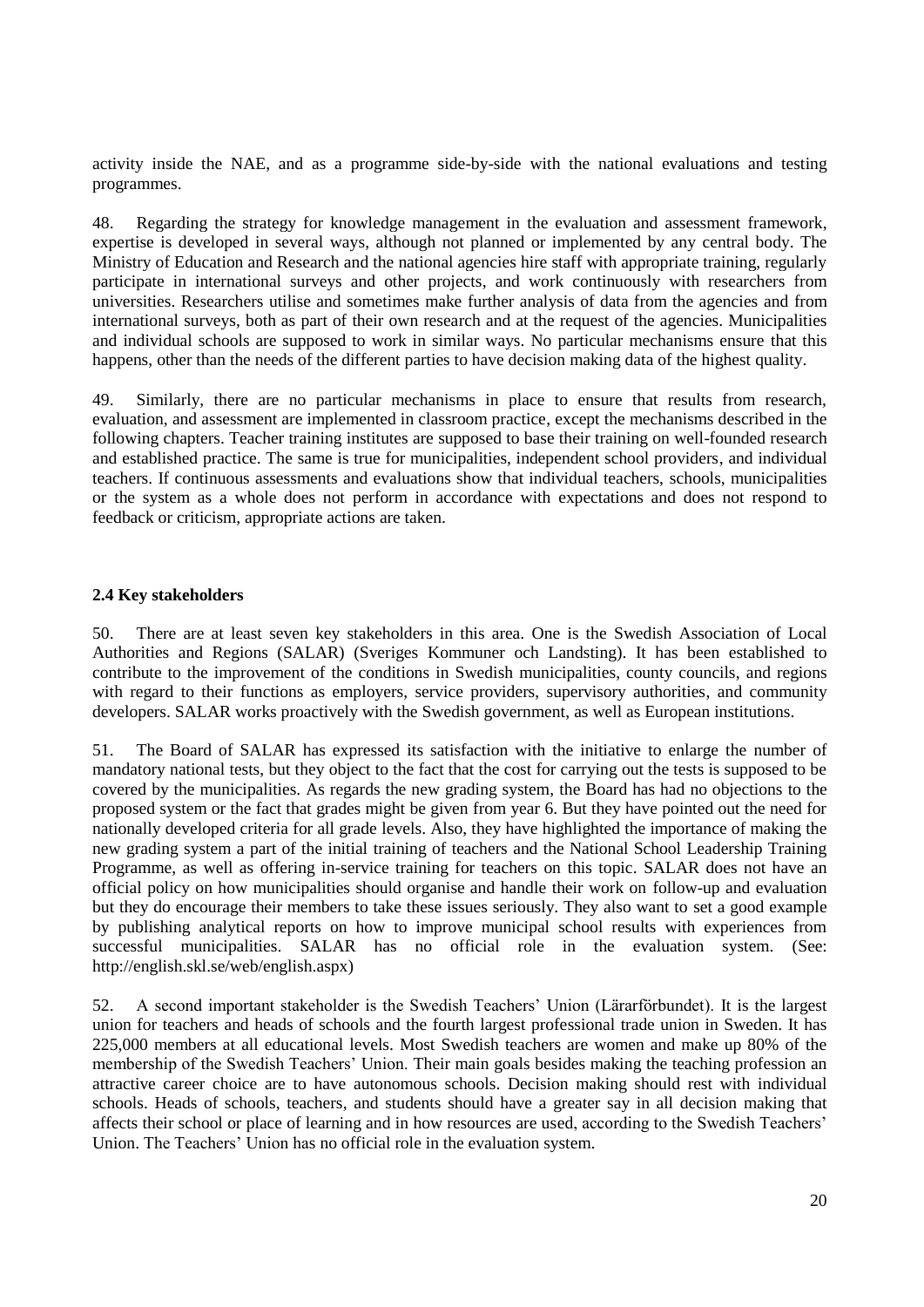(See: http://www.lararforbundet.se/)

53. A third stakeholder is the National Union of Teachers in Sweden (Lärarnas Riksförbund). It has about 80,000 members and organizes teachers employed in primary, secondary and adult education. Their members are teachers, educational counsellors and vocational counsellors with an academic degree – in municipal as well as independent schools. The National Union of Teachers focuses on qualifications, professionalism and pride in the teaching profession. They strive to use their collective power to give members a strong voice. Both the National Union of Teachers and the Swedish Teachers' Union are officially consulted in many matters concerning educational policy and school organization. They are frequently asked to make official comments on government reports and bills, but have no official role in the evaluation system. (See: http://www.lr.se/)

54. A fourth stakeholder is the Swedish Association of School Principals and Directors of Education (Sveriges Skolledarförbund). The Association has about 7,300 members consisting of principals, assistant principals, and other individuals with leading positions within the school system. The majority of Sweden's school principals or school heads and directors of education with a career in school and education have chosen to join the Association. The Association strives to increase members' awareness of their situation as employees; increase the understanding of the members' importance for the improvement of the school system; ensure that school leaders are trained in such a way that supports and encourages their work in an organisation based on knowledge and leadership; support school leaders in working towards educational progress; ensure equal rights and equal opportunities for every individual; and ensure that the Association is actively engaged in important educational issues in politics. The Association has provided ethical guidelines for its members since 1991. These guidelines stress members' responsibility for school administration and for achieving educational goals; guaranteeing the equal rights of every individual; working in the best interests of the students; ensuring a good physical and mental work environment; and upholding values and professionalism. The Association has no official role in the system of evaluation. (See: http://www.skolledarna.se/InEnglish/Sidor/inenglish.aspx)

55. The Association for school heads and the Swedish Teachers' Union have approximately the same number of school heads in their organisations. There are no school heads within the other union for teachers: the National Union of Teachers in Sweden. Overall the cooperation between the three stakeholders functions well, particularly between the teachers unions. There is more of a tension between these three organisations and SALAR, since SALAR represents the employers.

56. A fifth key stakeholder is the Swedish Association of Independent Schools (Friskolornas riksförbund). They focus on three areas:

- promoting the interests of independent schools through active participation in the public debate over independent schools in Sweden and through lobbying
- advising members on laws and regulations that affect independent schools (excluding pedagogical issues and their role as employers)
- providing information and services of interest to members, in particular management and quality-assurance training

Membership is open to independent schools of all levels, from preparatory and primary/compulsory to secondary, including complementary vocational. In 2009 there were about 830 member schools. Board members represent the broad spectrum of independent schools (in terms of size, whether confessional or not and type of legal organisation). Individual schools and authorities responsible for one or more independent schools are responsible for evaluation and assessment within their school or schools, but the Association of Independent School has no official role in the evaluation system.

(See: http://www.friskola.se/Om\_oss\_In\_English\_DXNI-38495\_.aspx /)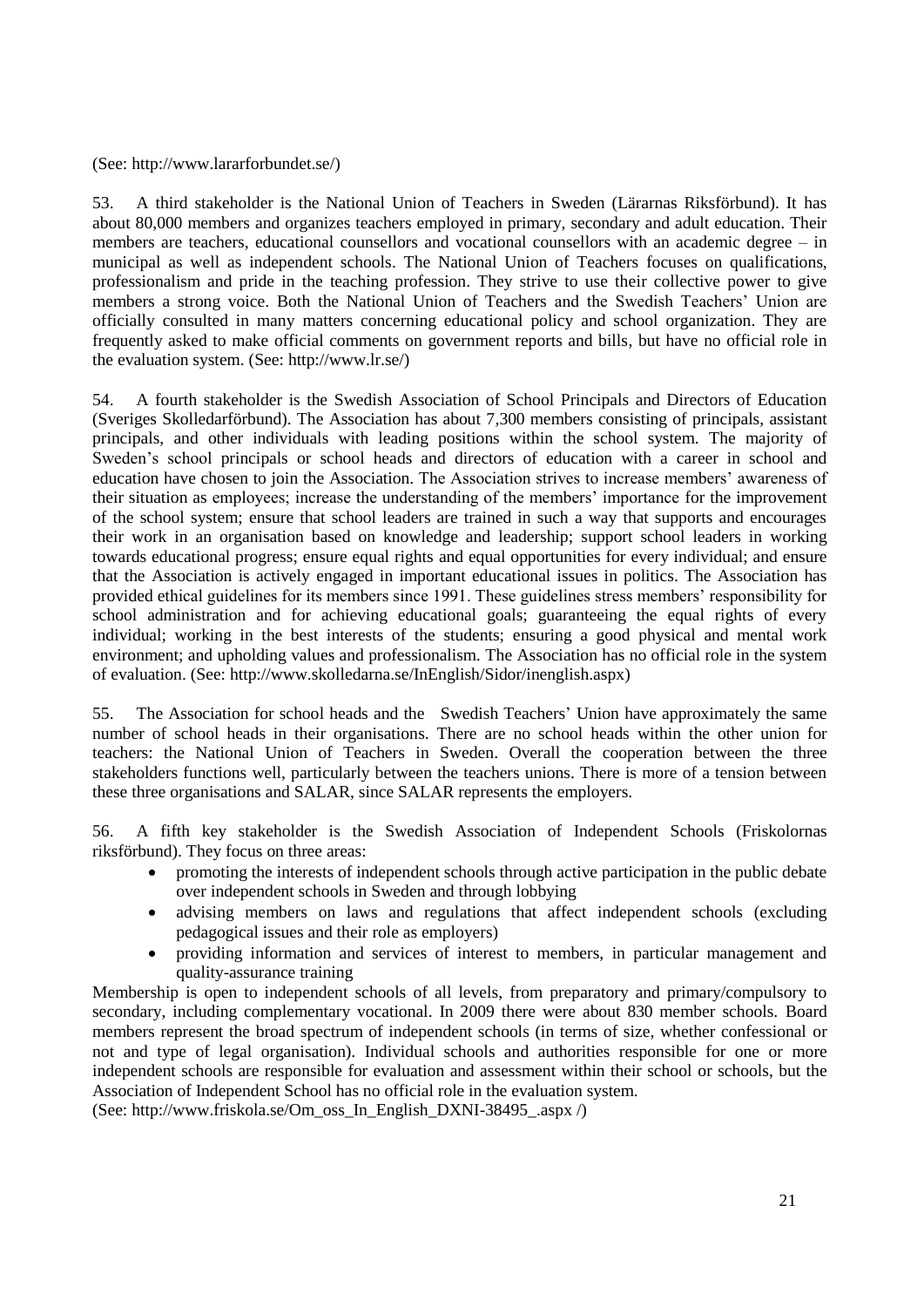57. The sixth stakeholder that should be mentioned consists of the different parent organisations. One is the Parent's Association (Hem och skola), which is a democratic organization whose goal is to bring together parents and care providers in Sweden to encourage children and young people's best interests, as well as promote the Swedish school by facilitating interaction between people working inside schools and school authorities. Sweden formerly had a strong parents organisation, but during the 1990s it was severely weakened by internal problems. They are now slowly growing in numbers and gaining strength again. The organisation is working both on the local and national level with matters ranging from general political issues regarding the school sector, school architecture, campaigns against bullying, the fight against alcohol, tobacco and drugs, etc. (See: http://www.hemoskola.se/)

58. Another parents organisation is the Children's Agency (Barnverket), which is a political unbiased national network for parents and other adults working for the good for children in preschools, schools, and day care centres. In relation to schools their primary goals are to see to it that schools live up to every child's right to leave compulsory school with at least Pass in all core subjects; that the teacher per student ratio increase in school to the 1990 level (an increase of 20%); that each child in school should have access to special educational support, a school nurse, a school social worker and a psychologist; and that local councils with a parent or student majority are implemented in all schools. (See: http://www.barnverket.nu/web/index.php)

59. A third parents organisation is the Swedish Alliance of Parents (Föräldraalliansen Sverige), which also stresses their politically unbiased position. The mission of the organisation is to monitor and act on education policy issues, as well as other issues affecting children, youth, and parents from a parent's perspective; to promote greater cooperation between parents, schools, and other social institutions; to support parents associations in their work; to collaborate with other organizations and agencies; and to work towards seeing that a parent's role and influence in the school, preschool, and society in general is strengthened. (See: http://www.foraldraalliansen.nu/)

None of the parents' organisations have any official role in the evaluation system.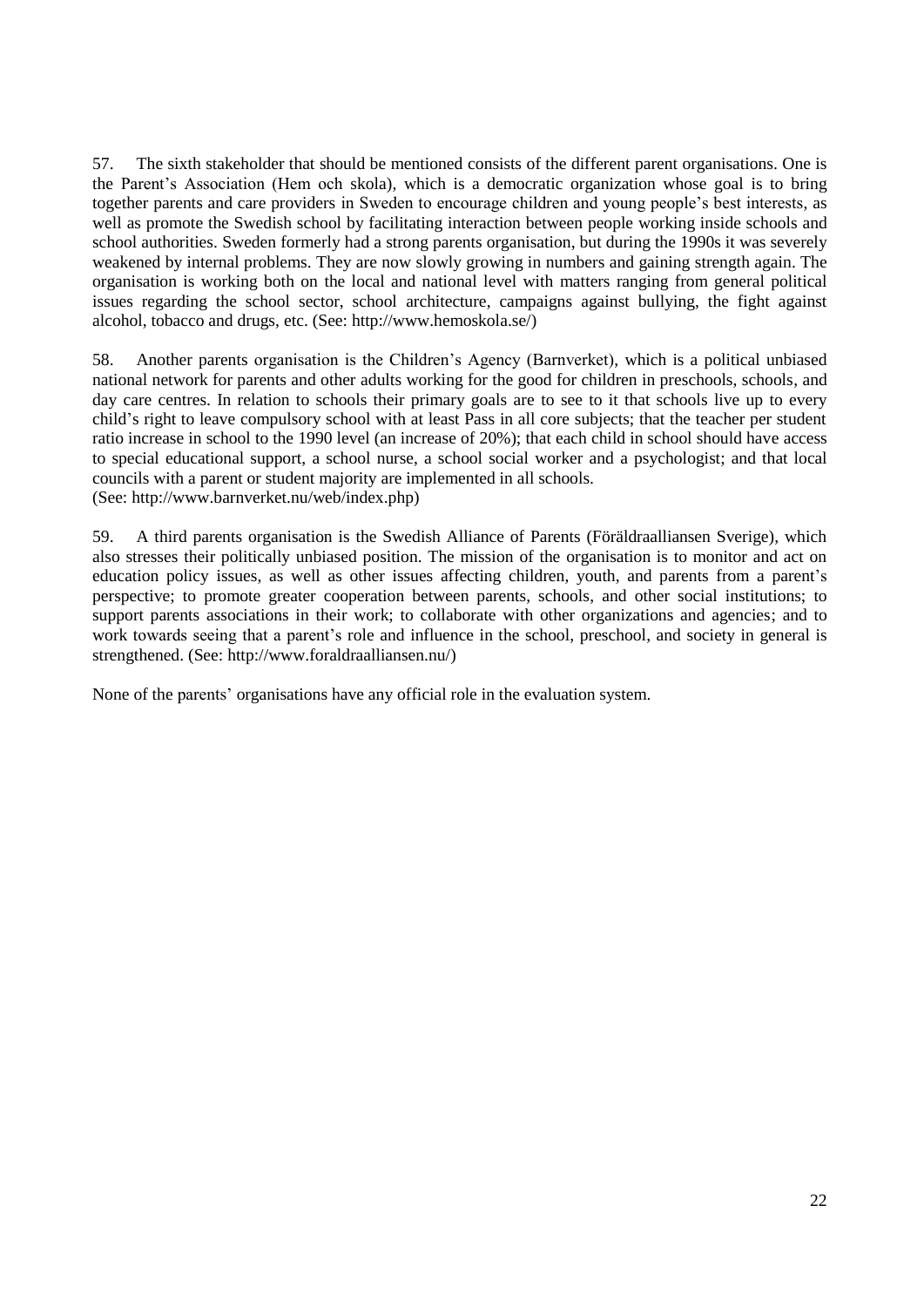# **CHAPTER 3: SYSTEM EVALUATION**

<span id="page-22-0"></span>60. The purpose of the evaluation and analysis done by the NAE is to increase the understanding of how the system works in relation to the intentions and the underlying causes and relations effecting the attainment of goals. The overall aim is to uphold equity and the quality of the school system. The results of the evaluations are openly published in order to stimulate stakeholders on all levels to contribute to the improvement of the school. Results are also reported to the government in order to provide the basis for changes in governmental regulations relating to the school system. If an evaluation indicates deficiencies in one area, this might lead to the initiation of development efforts.

# <span id="page-22-1"></span>**3.1 Current practices**

61. The responsibility for system evaluation rests with the National Agency for Education. The NAE has among other things the task of following up and evaluating preschools, school-age childcare, schools and adult education. The purpose of monitoring and evaluation is to make comparisons on a national and international level and thus provide the basis for decisions on actions at the national and local level. The NAE is to use national studies to increase the understanding of how the school sector develops in relation to national objectives and identify the causes of fluctuations in effectiveness between the various municipalities and schools. The NAE is also responsible for Sweden's participation in comparative international assessments of knowledge and other surveys.

62. The following instruments are used to perform the evaluation of the school system: national tests, international student assessments, in-depth analysis of certain issues and national reviews of policies.

63. In addition to this, statistical data and quality reports from schools and municipalities are gathered on an annual basis. Statistics Sweden (the central government authority for official statistics) is commissioned by the NAE to collect large quantities of data, which is then processed by the NAE. The data is presented at different levels, from aggregate figures at the national, county and municipal levels to the specific school level. The authority produces a number of annual statistical reports. The generation of statistics has increased in recent years due to a rising interest on the part of the media, municipalities, and the general public for school results. The data is regularly collected through questionnaires sent to the responsible authority – either the municipality or an authority responsible for one or more independent schools. The Education Act states that the responsible authorities also are obliged to submit information on school activities to the Government or the central authorities designated by the Government. Follow-up activities provide an ongoing description of school activities in terms of their basic conditions and results. The follow-up by the NAE mainly focuses on: What is being achieved? At what cost? Under what organisational conditions? At what quality and with what service?

64. The NAE is further charged with monitoring changes in educational outcomes and attempting to explain them. Outcomes are defined here as student attainment levels and values in relation to stipulated goals for compulsory schools taken as a whole – both in terms of democratic and academic aspirations. Such goals are formulated in curricula and syllabi. International studies are used as a way to study the results and achievements of Swedish students in relation to their peers in other countries. Other relevant aspects, also included in these outcomes, are student attitudes towards and interest in school; their selfesteem; and self-assessment of their own physical and psychological health. The NAE carries out a comprehensive survey on the attitudes of students and parents every third year. The next survey will be conducted during 2010.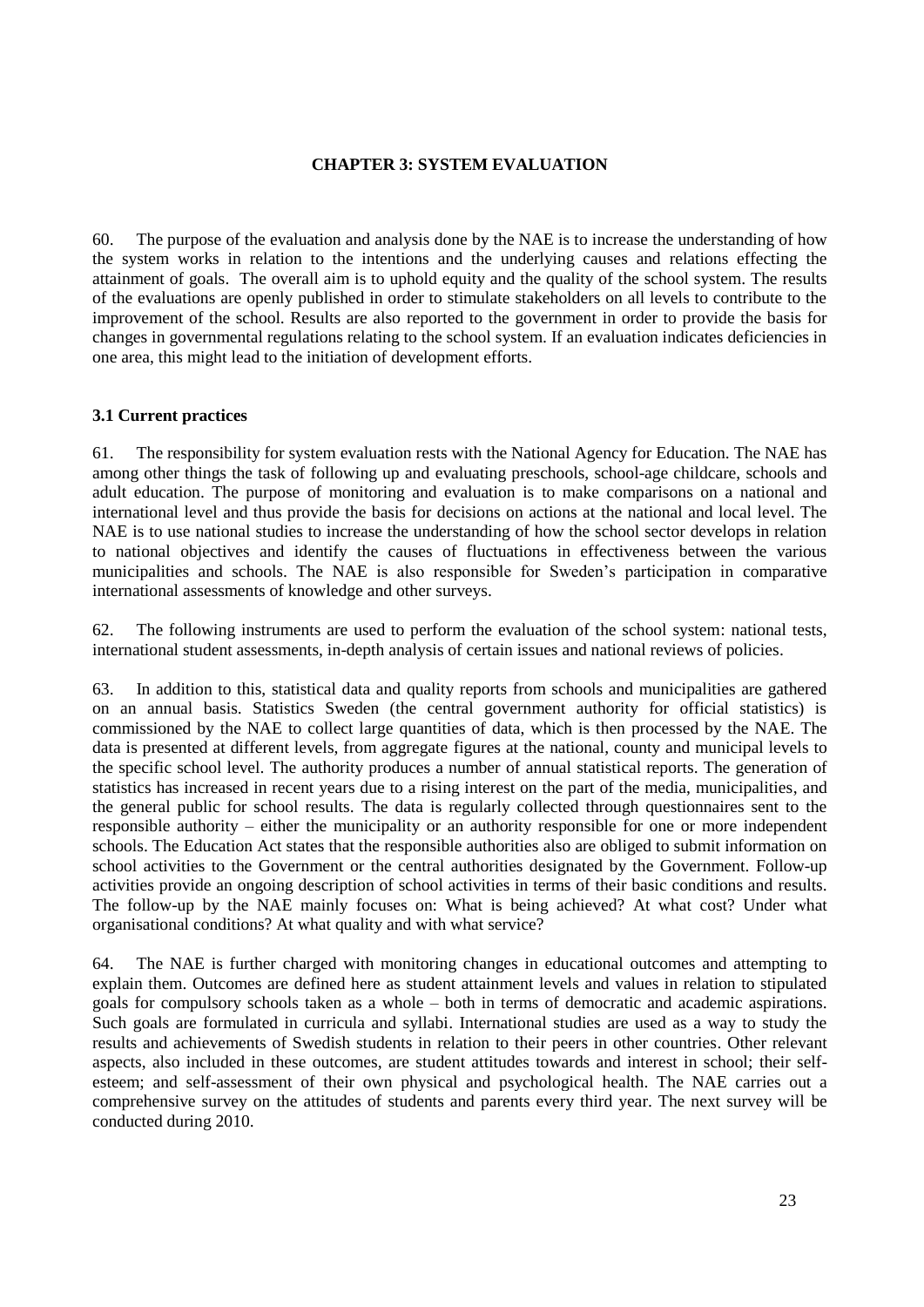65. Evaluations carried out by the NAE entail in-depth study and analysis in specific areas. This aims at a deeper understanding and explanation of outcomes and relationships in school activities than can be provided by follow-up. Evaluation is closely related to the stated goals and has the dual purpose of checking the school system and providing a basis for its further development. Examples of evaluations carried out during 2010 include drop-outs from upper secondary schools, the development of results by highly gifted children, absent children and the right to education, the physical education and health in relation to equality and gender, etc. (Verksamhetsplan, Utvärdering 2010) Specific evaluation projects may be started to explore future needs that the school system will have to meet. Another reason for initiating a specific evaluation might be that observations are made that deviate from those expected, or that deviations are not observed where they were expected. Finally, evaluations can be launched by the NAE to analyse the effect of reforms. The Government also initiates evaluations, with focus on topics of concern for political or other reasons.

66. To perform its tasks the NAE has divided its department for evaluation into three units. These units reflect the broad mission of the agency.

- The first is the unit for educational statistics. It is responsible for the presentation of data at all levels of the education system, except university level statistics. The national follow-up system provides quantitative, recurrent data on the development in the education system.
- The second is the unit for evaluation of results. It deals with national evaluations, international studies, and comprehensive reports gathering research results on different issues, such as multiculturalism, the interplay between the physical environment, and learning within schools, etc.
- The third is the unit for analysis and reviews, which is responsible for environmental analysis and intelligence work, thematic analysis, and process-related evaluations.

67. In addition to these tasks, all units also perform governmental missions from time to time. The collected results from the national follow-up and the evaluations and results from the quality reviews of the Schools Inspection form the basis for an annual progress report from the NAE to the Government. In the annual progress report the agency gives its assessment and a judgement of the results and the overall situation in the Swedish school system. This is where the NAE concludes if the education system reaches its objectives or not. Problems discovered when the analysis for the annual progress report is done may result in further analysis or actions of a different kind. The NAE might also bring the problem to the Ministry of Education and Research, which in turn might take action. One example of such a further analysis is the report on "Factors Influencing Educational Achievement in Swedish Compulsory Schools" (see Paragraphs 80-85).

- 68. The Schools Inspectorate has three tasks that relates to system evaluation. They are responsible for:
	- Asserting the right of each individual to knowledge and personal development. According to the Swedish. Education Act, all children and youth shall have equal access to education. All children shall enjoy this right, regardless of gender, place of residence, or social or economic factors. The Education Act states that an education shall provide students with knowledge and, in cooperation with the home, promote their harmonious development into responsible human beings and members of the community. Ultimately, the inspectorate strives to assert the right of children, young people, and adults to receive care, education, development, and knowledge. One of the most important tasks is to observe whether everyone actually has access to the high standard of childcare, schooling, and adult education they are entitled to.
	- Asserting national equivalence. The school system in Sweden is highly decentralised with a great degree of local responsibility. A decentralised system has its benefits and its risks. One of the major risks is increasing disparities between municipalities and schools. It is a fact that there are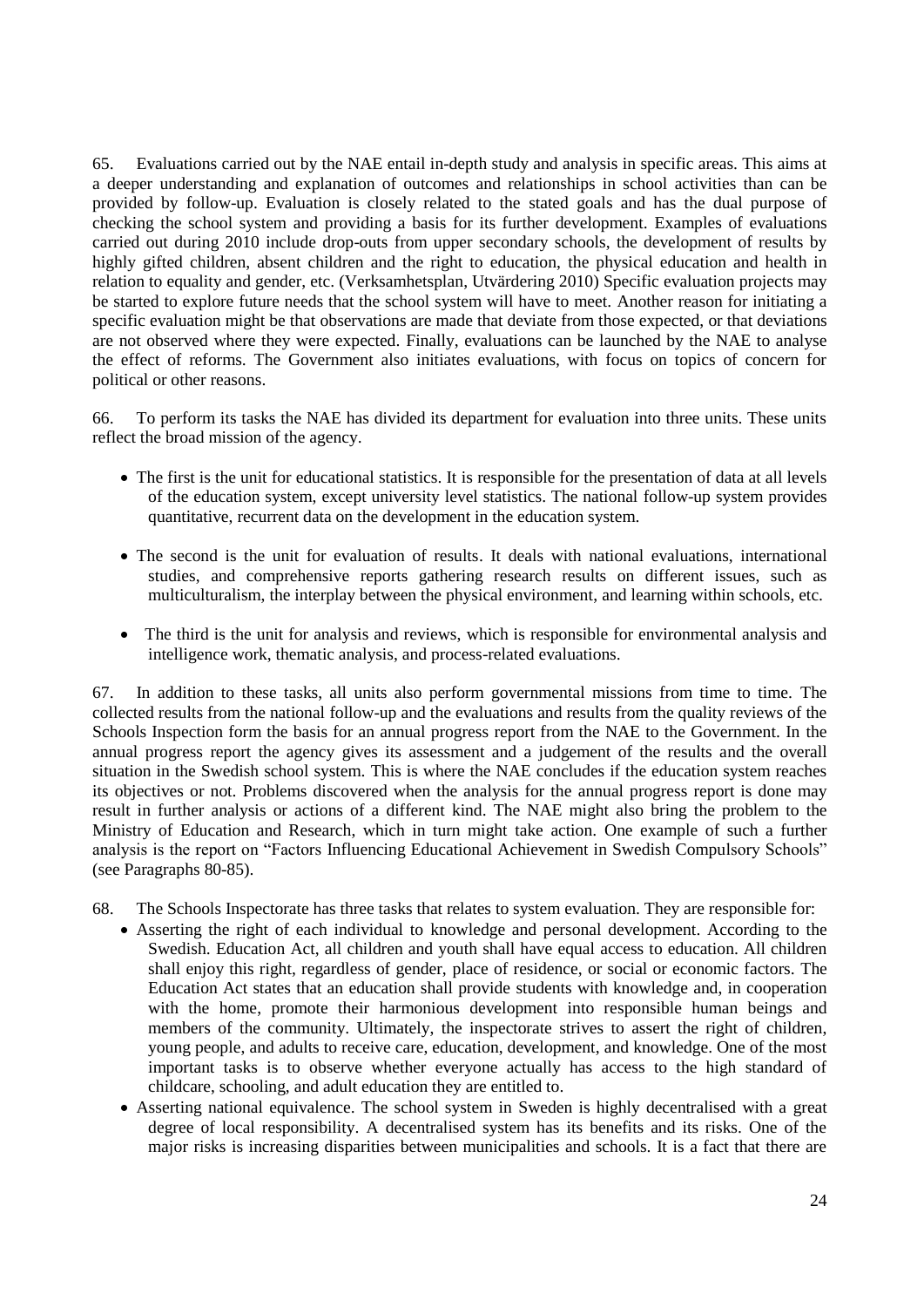big differences in economic and social conditions between different municipalities in Sweden. There are differences in the educational level of teachers and in the quality of the teaching between schools. There are also big differences in student performance between and within schools. The inspection strives to decrease the educational inequality by controlling if and how schools work to compensate for the factors that lead to low levels of achievement.

 Contributing to higher national educational standards. Even though Swedish schools achieve a relatively high standard and Swedish students generally perform at a level above the OECD average, PISA studies show that there has been a slight decline in recent years. One of the tasks for the inspectorate therefore is to ensure that the quality of the Swedish educational system is good enough to contribute to the economic and social prosperity of the country.

### *Procedures used in system evaluation*

69. National subject tests are carried out every year. These national tests have several purposes. They are to enhance educational achievement, concretize goals and grading criteria, clarify goals, indicate strengths and weaknesses in individual learners profiles. Furthermore, the national tests should enhance equity and fairness in assessment and grading, and provide statistics for local and national analysis of educational achievement. The national tests measure and describe a student's knowledge, skills, and results achieved. Equitable and fair grading is important for the legal rights of the student and it is the obligation of each school and school organiser to strive for just and unbiased grades. This means that normally teacher assessments of a student's responses and national test results should be in good agreement.

70. The system is to contribute to increased goal attainment by students and provide assessment guidelines by exemplifying course goals and grading criteria. Furthermore, the system should assist in the process of awarding fair and reliable grades (grading assistance) and have a diagnostic function by showing student strengths and weaknesses. Finally, by collating results the system should indicate the extent of goal attainment (monitoring).

71. The national test system should not influence the choice of teaching content or teaching methods (since this is determined by teachers and students) or function as a final examination tests (because teachers should award grades based on the assessment of a student's accumulated work or demonstrated knowledge). (National Assessment and Grading in the Swedish School System, NAE 2005)

- 72. National tests are given in the following school years and subjects:
	- Year 3: Mathematics, Swedish and Swedish as a second language
	- Year 5: English, Mathematics, Swedish and Swedish as a second language
	- Year 9: English, Mathematics, Swedish and Swedish as a second language, Biology, Physics and Chemistry.

73. Beginning 2012 national subject tests also will be used in year 6 in English, Mathematics, Swedish, and Swedish as a Second Language. These will replace the tests in year 5. The purpose of these national tests are both to establish a sound foundation for fair and equitable grades for students and to act as a basis for analyzing on the degree to which the students achieve the targets on school, municipal and national levels. It should be noted that the tests are corrected by the local teachers. Rather than being sent to a central unit for grading. It is the same teacher who has taught the students who corrects their tests.

74. The performance criteria and reference standards used in system evaluation are to be found in the curricula and the syllabi. There are direct links between the syllabi and the national tests. The national syllabus for every subject states, among other things, the learning goals for students at the end of the fifth and ninth school year. Also, there are nationally established grading criteria in each subject, building on the syllabi. The syllabus and the grading criteria are, in turn, the foundation for the national tests.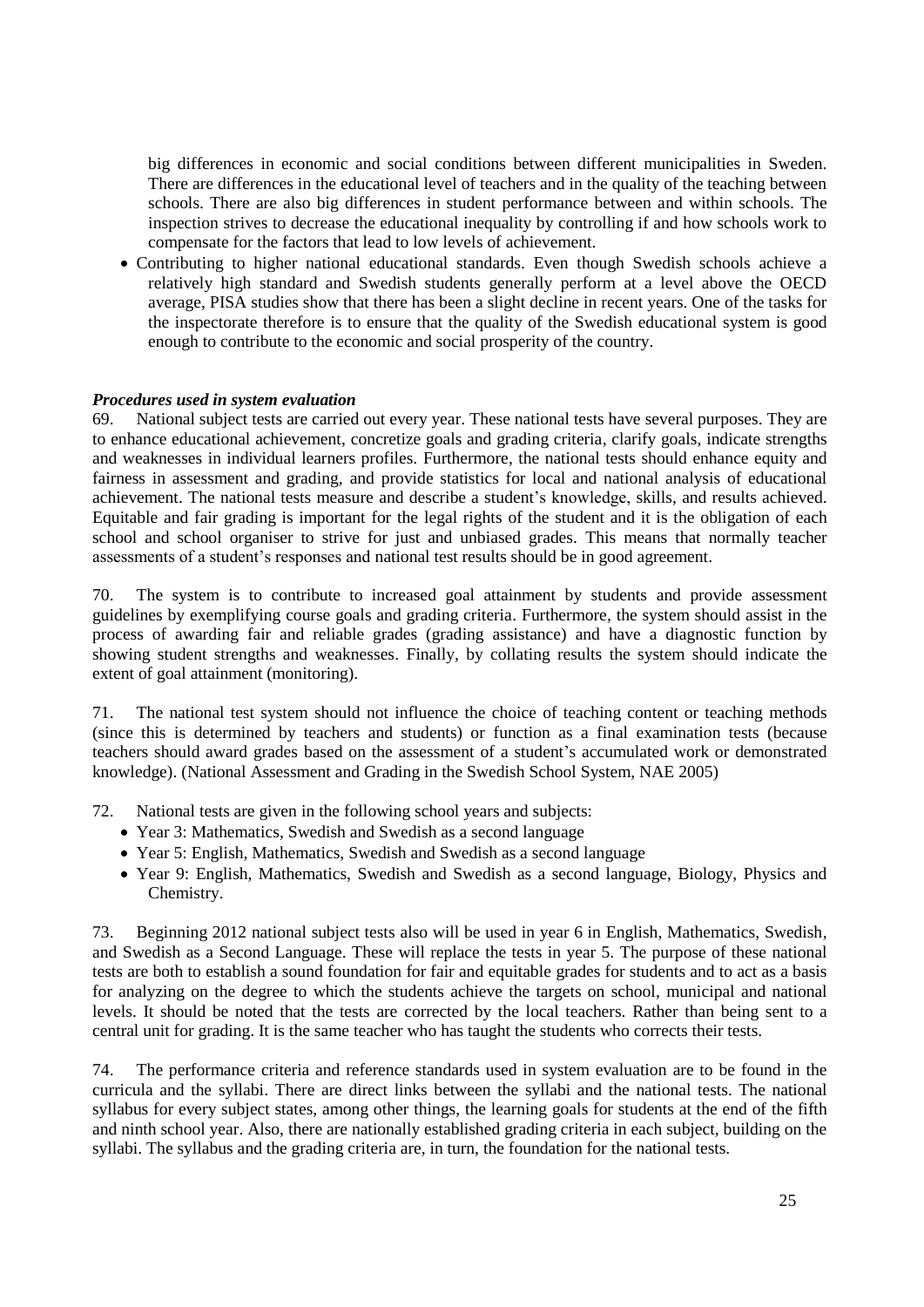75. The results of the national tests are publicly available on the website of NAE (http://www.skolverket.se/sb/d/2913). They are also published in reports commenting on the outcomes. The results form an important part of the basis upon which teachers give grades to their students. Student engagement with learning is part of the evaluation of student and parent attitudes towards school carried out every third year by the NAE. Evaluation of a student's knowledge, skills, critical thinking, and engagement with learning is also a part of some of the international projects (such as PISA and TIMSS) in which Sweden participates. Numbers of students passing and drop-out rates are measured and published on the municipal level by the NAE on a yearly basis. Differences between municipalities in terms of the socio-economic background of students and gender are also measured every year by the NAE in order that the equity of the school system is evaluated.

76. Other instruments used to evaluate the school system are international student assessments. Sweden has a long tradition of participating in international surveys, as is apparent from Figure 1.

#### **PIAAC** 2012 **ESLC 2012 ICCS** 2010 **TIMSS TIMSS TIMSS TIMSS** 1995 2003 2007 2011 **Civic FIMS** F. English 1999 1964 02 **IALS PIRLS** 1994-96 **PIRLS PIRLS SISS** 2001 2006 2011 1983 **FISS** 1970 **SIMS Reading L PISA** PISA PISA PISA PISA 1980 1991 2000 2003 2006 2009 2012 1980 1970 1990 2000 2010

#### **Figure 1. Overview of Sweden's participation in international assessment of competencies and skills 1964- 2013**

Designations:

FIMS: First International Mathematics and Science Study

FISS: First International Science Study

SIMS: Second International Mathematics Study

SISS: Second International Science Study

Reading L: IEA's Literacy Survey

IALS: International Adult Literacy Survey

TIMSS 95: Third International Mathematics and Science Study

Civic 99: Civic Education Study by IEA

PISA: Programme for International Student Assessment

PIRLS: Progress in International Reading Literacy Study

English 02: The Assessment of students' skills in eight European Countries

TIMSS (after 1995): Trends in International Mathematics and Science Study

PIAAC: Programme for the International Assessment for Adult Competencies (OECD)

ESLC: European Survey of Language Competencies

Source: Respective organisations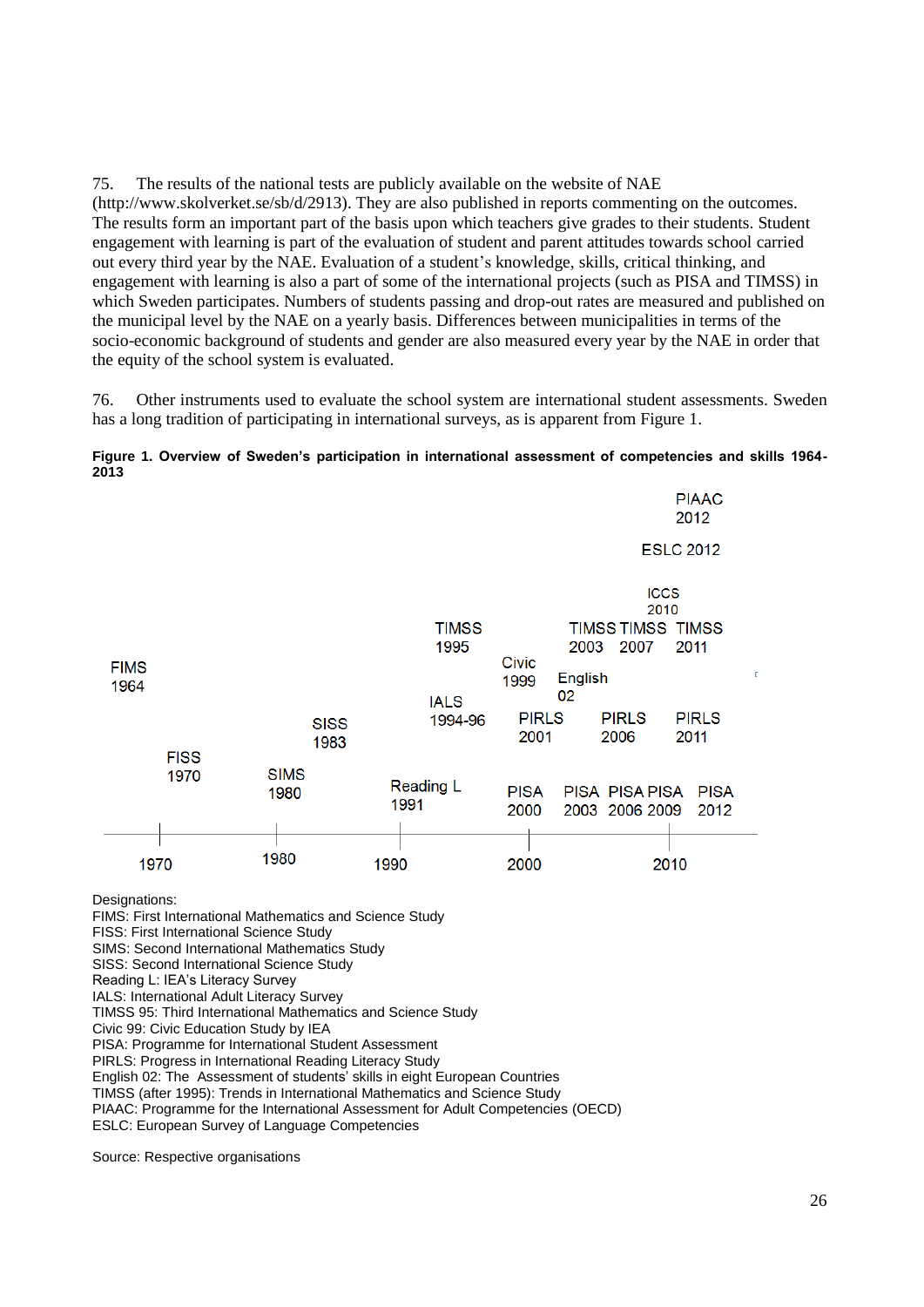77. National reviews of policies are done both nationally and by participating in international policy reviews, such as the OECD reviews on equity in education (2005), vocational education and training (2008) and the thematic review on migrant education (2009) to mention the most recent studies. Results from international surveys are used to mirror the development in Sweden with comparable countries. Some surveys indicate declining results from Swedish students in science and mathematics which, among other things, has caused the Ministry of Education and Research to launch an initiative to improve teaching materials for mathematics A similar response is the Boost for Teachers (Lärarlyftet), a comprehensive programme for in-service training of teachers with a particular focus on deepening their subject knowledge and didactics, (running 2007-2011).

78. National reviews of policy are done on an ad hoc basis by the NAE. Recently published reviews include an evaluation of earmarked governmental support to increase basic skills in reading, writing, and mathematics; how to prevent discrimination and work proactively for inclusiveness in schools; an analyses of the relationships between national tests and the setting of grades in upper secondary education; an analyses to identify the causes of the deterioration of school achievement in compulsory schools; and the needs regarding access and use of ICT in education, etc.

79. The overall performance of the school system is primarily monitored by the NAE. One way this is done is by looking at the percentage of students leaving compulsory school each year that is eligible to move on to a national programme in upper secondary school. This is part of the follow-up data gathered by NAE. In addition to monitoring, the NAE does evaluations and analysis – both process-related and thematic evaluations. Sometimes work done within all parts of the agency as well as independent research is put together in a broader analysis of a multi-faceted aspect or theme.

80. The NAE concluded in a comprehensive report published in 2009 that the Swedish school system, particularly at the compulsory primary and lower secondary levels, does not achieve its objectives as well as expected (National Agency for Education, 2009b). The NAE was commissioned by the Government to present an overall assessment of developments in each type of school, particularly focusing on the deteriorating results in Swedish compulsory school. This was done on the basis of statistical data and results from evaluations of different kinds done by the NAE itself, as well as international reviews, comparative studies, etc.

81. In the report the NAE concludes despite the difficulties to ascribe any reform impact, either in space or time (especially since reforms often do not have a clear beginning or end) an increasing differentiation of levels of attainment coincides with comprehensive changes in the Swedish school system that have occurred since the beginning of the 1990s. Changes in Swedish compulsory schools can be said to be related to general societal change as well as to the educational reforms themselves. The review takes a broad approach and contains a summary of the significance of various factors within four main areas: societal changes, educational reforms, resource allocation, and the inner workings of schools.

82. The systematic review describes a broad range of factors in evaluation research regarded as having a significant impact. These factors can be separated into different areas that are linked to individuals, the home, the school, and teachers and teaching, which in turn are echoed in a recent, comprehensive summary of international research dealing with factors that impact on student learning outcomes. Thus, there is strong evidence, in both Swedish and international research, that "the curriculum of the home" has a significant impact on learning outcomes. Swedish compulsory schools are usually described as equitable, with only small between-school variations. But Sweden is no longer in the "top of the class" regarding this issue. One conclusion is that the impact of parents' level of education on learning outcomes has assumed greater significance, including an increase in the impact of school choice. Furthermore, the study shows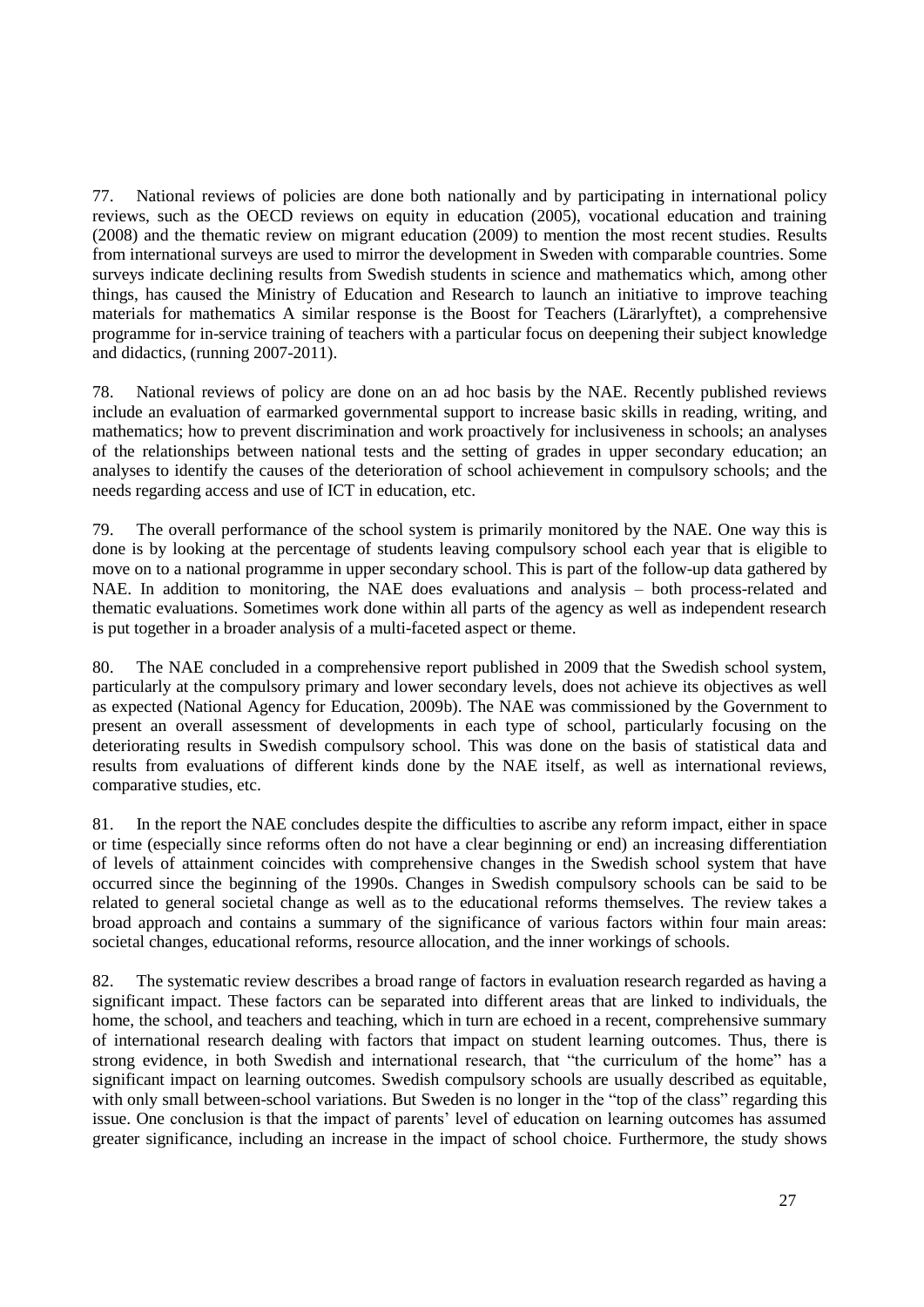that municipal allocation of resources is only to a minor extent based on the varying needs of schools, which can further contribute to increased dispersion in levels of learning outcomes between schools.

83. A comprehensive compulsory school with late tracking towards upper secondary school and integration as a defining principle has been a characteristic of Swedish compulsory schools. However, in terms of educational organisation, the report based on Swedish research indicates that mainstreaming, as a means of dealing with individual differences between students, has evolved as an organisational principle within the unified compulsory school. Mainstreaming solutions have become common. Students are often dispersed into different classroom groups based on special support needs or attainment levels, resulting in increasingly homogeneous groups. Research results indicate that such solutions generally do not have a positive impact on learning outcomes.

84. A significant amount of research supports the view of the importance of teachers, but also points to significant differences in how well teachers succeed in helping students attain their goals. Subject-related didactic competence is of greater importance than knowledge in only that subject. In other words, a teacher's competence is closely linked to how teaching practice is organised and delivered. Patterns of teaching practice in Swedish compulsory schools have moved in the direction of individualisation, which can be described in general terms as a shift of responsibility away from teachers to students and, in the longer term, as a move from the school to the home. There has been an increase in students' responsibility for their own learning, with the result that schoolwork is more individualised and teachers adopt more passive roles.

85. Finally, the report concludes that the "map" of Swedish evaluation research presented in the review would seem to indicate a need for building a more long-range, systematic and comprehensive knowledge base. It is evident from the systematic review that studies highlighting changes in Swedish compulsory schools from a perspective of equity are rare. The summary analysis points to four general tendencies in Swedish compulsory schools that are all well-grounded in evaluation research, namely: segregation, decentralisation, mainstreaming and individualisation.

86. The overall performance of the school system is also reviewed by looking at the percentage of students leaving compulsory school in a given year who are eligible to move on to a national programme in upper secondary school. This is part of the follow-up data gathered by NAE.

#### *Competencies to evaluate the school system and to use evaluation results*

87. As mentioned above the responsibility for the system evaluation rests on the NAE. It is the only agency involved in system evaluation on a daily basis. The NAE is complemented by the Institute for Labour Market Evaluation and to some degree the Swedish Agency for Public Management, which, from time to time evaluates issues related to the performance of the school system (see Chapter 7). In addition, the Swedish National Audit Office may review the work of the other agencies.

88. The national agencies build capacity to effectively evaluate by ensuring that they employ people with a variety of the competencies. In the NAE it has long been a clearly stated policy to mix employees with different competencies, such as educators, statisticians, political scientists, sociologists, economists, lawyers – to mention a few. The agency also has a long established cooperation with individual researchers and research departments at several universities regarding the design of the national tests, among other things. It should also be mentioned that the Government provides funds for educational research at universities and university colleges. The Committee for Educational Science (Utbildningsvetenskapliga kommittén) within the Swedish Research Council (Vetenskapsrådet) also distributes funds for this purpose.

89. Although no reliable information exists on the competencies of the employees at the municipal level, it can be assumed that at least the larger municipalities try to create a mix of competences. Some of the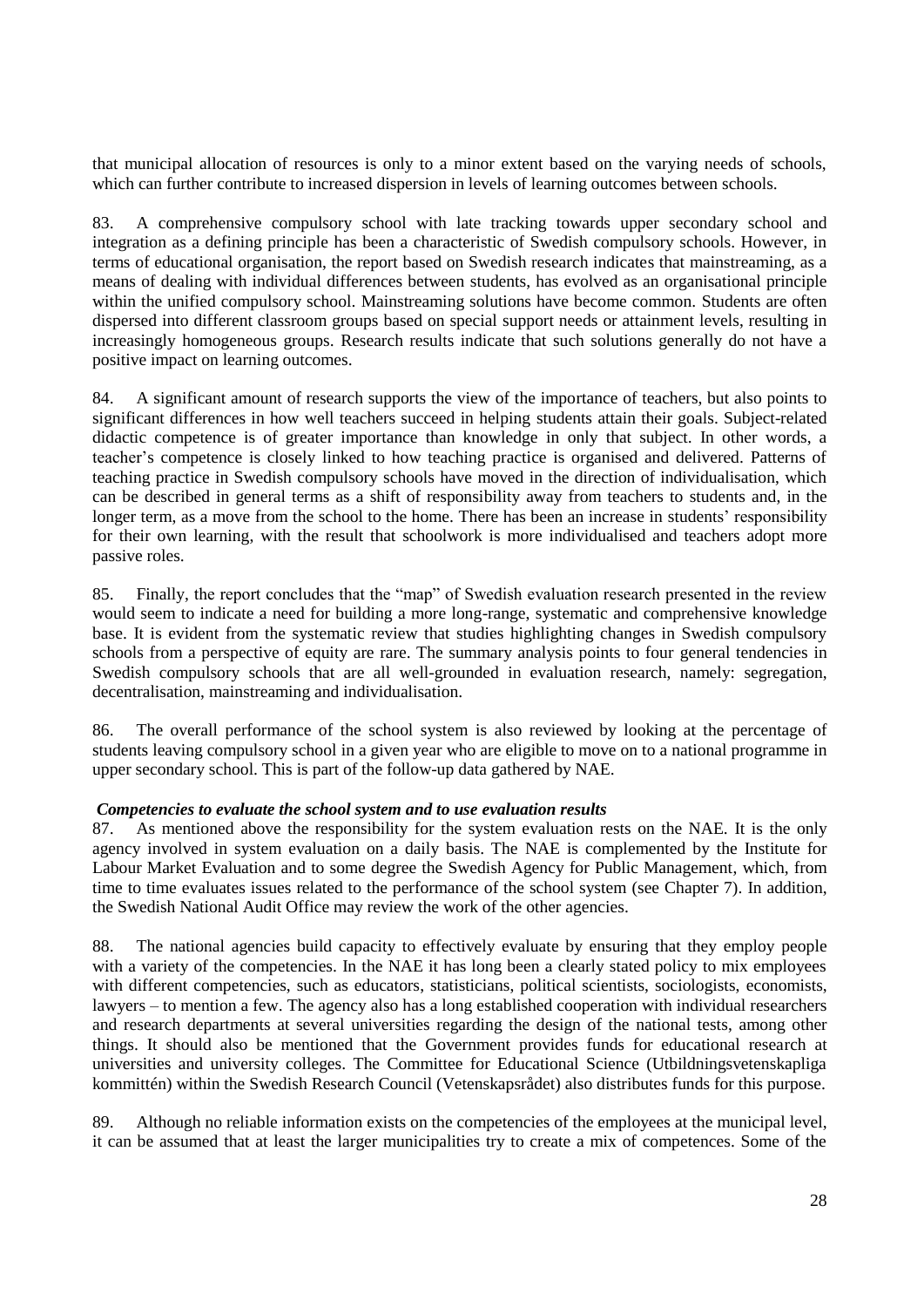larger cities do have specialists in their own staff, as well as units specializing in evaluation and statistics. At the school level, school heads are trained through the National School Leadership Training Programme to demonstrate knowledge of the requirements for follow-up and evaluation of activities and results.

# *Using system evaluation results*

90. All data from follow-up and evaluation gathered by the NAE are published, either in reports or in the databases SIRIS, SALSA, and the database with descriptive data on municipal level, which are all publicly available on the Internet. The NAE also publishes a yearly report called "Descriptive data on childcare, schools, and adult education in Sweden". This report provides a general description of current childcare and educational organisation in Sweden, showing student and staff strengths, along with expenditure and results for the various types of schooling. The report describes conditions in all types of schools that fall within the sphere of responsibility of the NAE. The report also describes differences between different responsible school providers and course organisers and important changes compared with previous years. The statistical information has been largely obtained from the national monitoring system and is based on information reported by the responsible authorities to Statistics Sweden.

91. SIRIS contains information on all the schools in Sweden. The database is open to anyone. It contains results from national knowledge tests, summations of student grades, the annual quality report, national quality reviews and basic information about specific schools such as size, costs, composition of students by sex, foreign background, and educational level of the parents. The information is aggregated and presented at the school level. For each school it is possible for the user of the system to find the above-mentioned information, and it is also possible for anyone to make comparisons between different groups of schools. For example it is possible to find out in what way a local school compares with other schools that work under the same conditions. Information that is stored from different schools makes it possible for the user to make comparisons over time, as the information from recent years is kept available.

92. SALSA gives another presentation of school results. On basis of a well-established research showing that a mixture of students with different socio-economic and national backgrounds, together with the gender composition of the students, explains a large proportion of the statistical variance, the results of the schools are recalculated using analysis of regression. The calculated residual effect is used as a measurement of the relative achievement of the school, an approximation of the value added that the school produces. The measurement does not reflect the quality of the individual school, but the result enables the school to understand the value of its own achievement. No ranking is made between schools, but the yearly presentations of information have given some newspapers an opportunity to make such comparisons. Schools and school leaders use the open presentations of school results for internal discussions of the quality of the work at the school. The material is also used in the dialogue between the school and the municipality about the distribution of different resources to achieve improvement of the schools.

93. Finally, the database with comparative statistics provides data on the municipal level showing child/student and staff strengths along with expenditures and results for the various types of childcare and schooling. The database describes conditions for all types of childcare centres and schools that fall within the sphere of responsibility of the NAE. The database also includes data on differences between school providers and course providers, and important changes compared with previous years. The statistical information has been largely obtained from the national monitoring system and is based on data reported by the school heads to Statistics Sweden. Data includes, for example, the number of children in school-age childcare, the percentage of students not attaining the goals in different subjects, the percentage of students eligible for national programs in upper secondary school, the number of students per class, the number of students per school, cost per student for school meals, cost per student for premises etc. Longitudinal data is most often provided from the mid or late 1990s.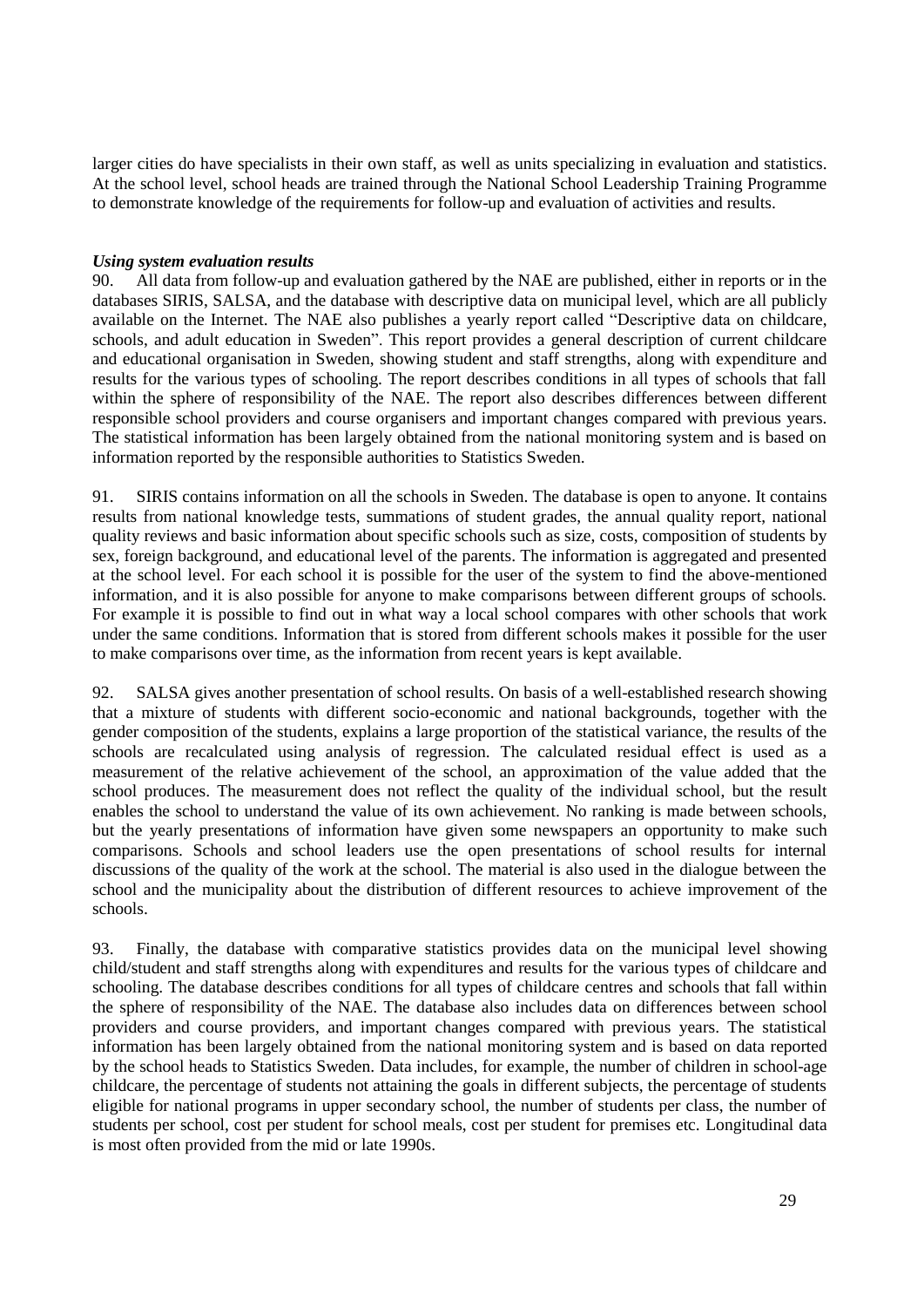94. As previously mentioned, the NAE summarises its findings in an annual progress report regarding the overall performance of the school system, giving its judgement of the strengths and weaknesses of the Swedish school system (see Paragraph 66). This report is particularly directed at the Government but also available to the public. When results from the analysis and tests show deficient results from students that calls for comprehensive action, the Ministry of Education and Research commissions the NAE to provide municipalities and schools with general support or more information. As cited above (see Paragraph 77), the Ministry of Education and Research sometimes launches specific programmes to address problems.

95. The Schools Inspectorate also publishes all the reports of their inspections on the Internet. These two agencies make use of their own information in reporting to the Government. Municipalities are also encouraged to make use of these data. Other agencies doing ad hoc analysis of the performance of the Swedish school system, such as the Institute for Labour Market Evaluation, the Swedish Agency for Public Management, as well as the Swedish Association of Local Authorities and Regions (SALAR), also make their publications available for free on the web or as hard copies at low cost.

96. As shown in the previous paragraphs, data, information and analysis from evaluations are made publicly available as much as possible. But how these results are actually used on different levels is a complex issue and there is no reliable information available on this subject.

# <span id="page-29-0"></span>**3.2 Implementation of system evaluation**

97. The fact that the Government is taking several steps in the direction of strengthening the evaluation, inspection, the grading and testing systems can be taken as an expression of concern about the current evaluation of the school system. Also in 2008 the Government commissioned an investigation into how evaluation activities in the field of education can be developed, quality assured, and organized. (SOU 2009:94) The results of this investigation are currently under consideration by the Government. It should also be noted that the NAE is doing further analysis of the data from the international student assessment studies in order to inform policy.

98. The recently conducted review of factors influencing educational achievement in Swedish compulsory schools concludes that while a systematic review may provide a broad picture, certain lacunae are evident. (National Agency for Education, 2009b) In the review a number of areas requiring further research are highlighted. The "map" of Swedish evaluation research presented in the review would seem to indicate a need for building a more long-range, systematic, and comprehensive knowledge base. Knowledge about how various factors co-vary in certain contexts needs to be developed. There are strong reasons for tracing change through the entire chain when systemic goal-setting and assessment practices are the target of reform.

99. SALAR has recently started to publish their own analysis of the data gathered by the NAE and others. (Swedish Association of Local Authorities and Regions, 2009) They have released a study on success indicators in Swedish municipalities and have started to rank individual schools in order of quality and results. In order to to focus the debate on the output of the education system, rather than the input and resources. In the view of SALAR the presentation of data in the NAE databases it is not sufficiently userfriendly, at least not for decision makers and decision shapers on a local level. By presenting the statistics as a ranking order and focusing on the achievement of results, they hope to shift the focus of the public debate.

100. According to the former National Agency for School Improvement (2007) schools clearly react in different ways when compared to other schools, but negative results are sometimes perceived as a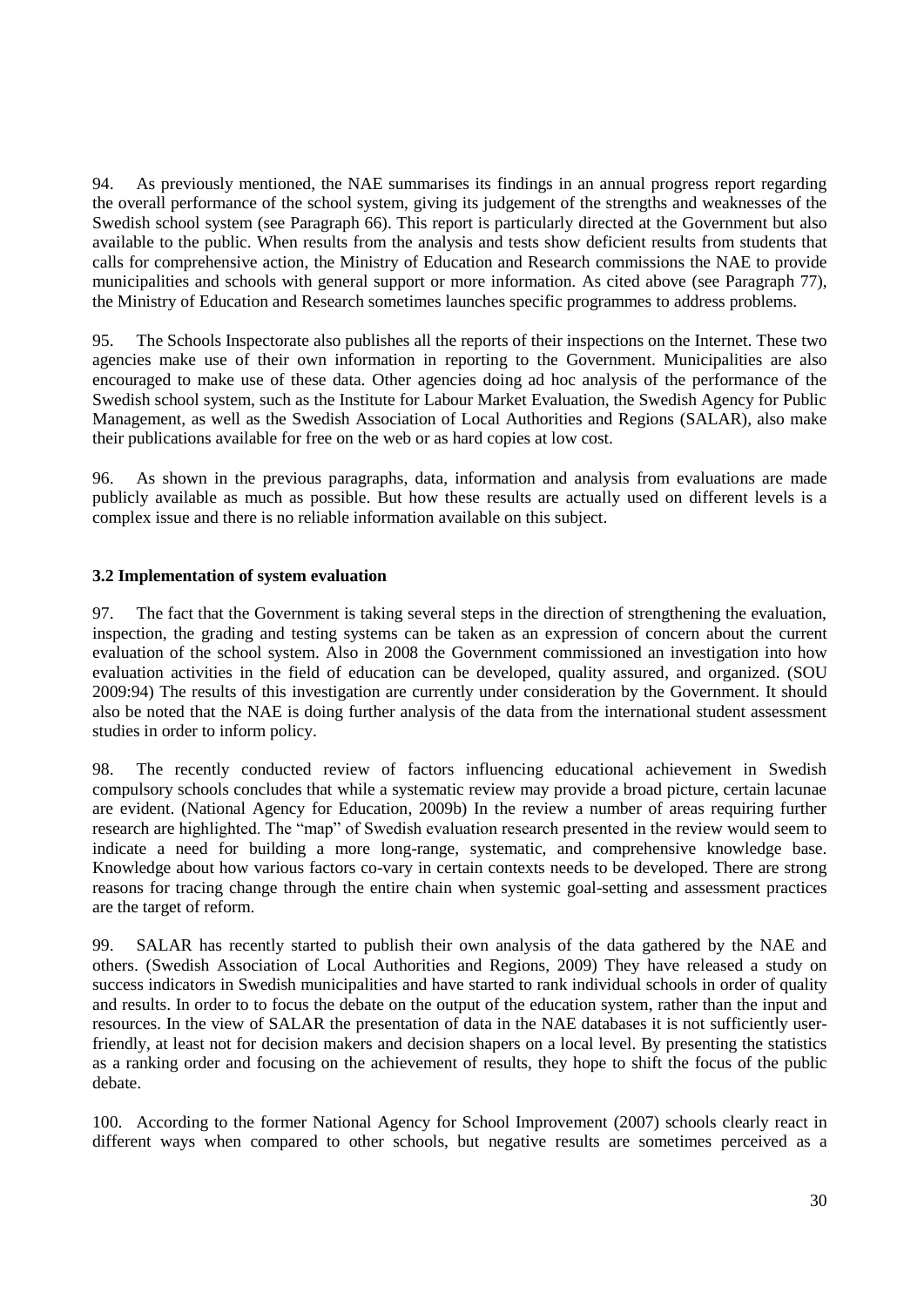challenge. Such schools are stimulated to improve themselves and are eager to show other schools that the results were only temporary. One of the reasons why schools react in this way may be because these evaluations cover topics where a lot of people at the school share the responsibility for the results. Rather than a single person being picked out and shown to others, it is a collective achievement that is evaluated. As the municipality is responsible for the financing of the schools, a bad evaluation result may be used as a tool to get more resources to a school that has not done well.

101. Apart from the initiative from SALAR, there are no official statements or positions from the different stakeholders mentioned in Chapter 2.3 regarding system evaluation.

# <span id="page-30-0"></span>**3.3 Policy initiatives and impact**

102. The policy priorities of evaluation and assessment are best shown by current activities in the area. As mentioned, school inspection was recently strengthened in terms of both resources and mandate. A new grading system with a six-point scale instead of the old three-point scale will be introduced. There are plans of introducing grades to students in the  $6<sup>th</sup>$  school year. The national testing system is being enforced with mandatory tests in years 3, 5, 6 and 9. There are discussions about strengthening the national evaluation system. Finally, Sweden participates in a number of international evaluation and student assessment studies.

<span id="page-30-1"></span>103. The most important policy initiative during recent years is the establishment of an independent Schools Inspectorate in 2008, with a broadened commission compared to the National Agency for Education and with significant financial resources. However, the Inspectorate has been operational for less than a year-and-a-half, which makes it a bit premature to look for any impact.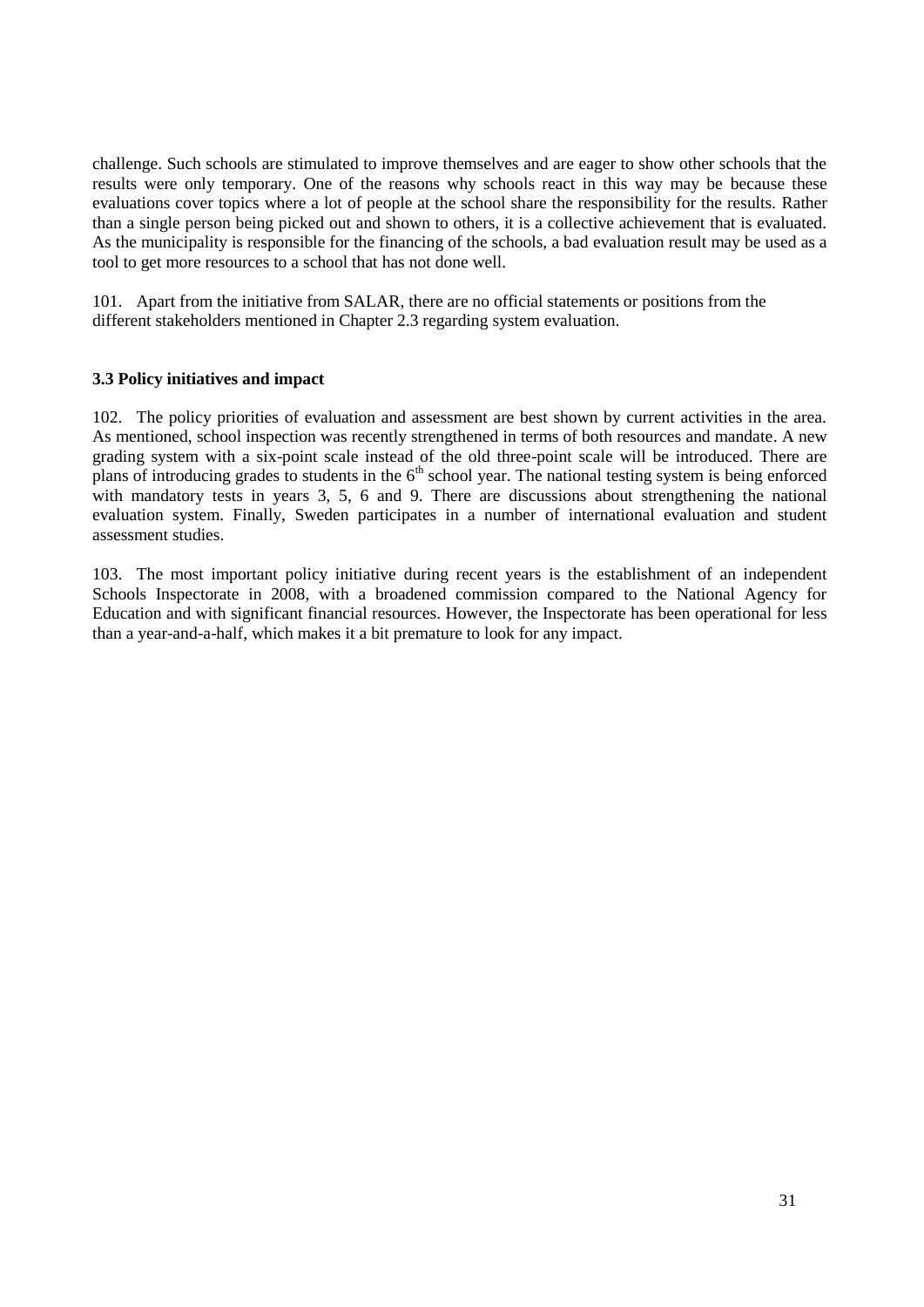# **CHAPTER 4: SCHOOL ASSESSMENT**

# <span id="page-31-0"></span>**4.1 Current practices in municipal and independent schools**

104. School assessment and supervision has a tradition in Sweden that goes back to the late 1950s. In 1990 the Swedish National Audit Office (Riksrevisionsverket) criticized the way supervision was carried out, and in 1991 this work was reorganised along with the closure of the National Board of Education and the formation of the NAE. In 1992 the NAE began to systematically supervise schools. In 1994 a new critical report appeared on the way supervision is carried out. This time it came from the Parliamentary Auditors (which was closed in 2003). In brief the report stated that the NAE must be more active in this field. In 1998 a specific board for quality assessment was established within the NAE as a step in its efforts to strengthen its work on school assessment and supervision. This board was closed in 2002, and in 2003 the NAE was divided in two separate agencies – one for school improvement (closed in 2008) and the NAE. From 2003 to 2008 the NAE was given school assessment and inspection as its most important task and began to do full inspections in all Swedish schools within six years (see Paragraph 119). In 2008 the Schools Inspectorate was established and took over the task of inspection and school assessment. (Source: Skolinspektionen, 2009)

105. The overall reason for school assessment is to ensure an equitable school in which every student has the opportunity to reach the goals set in the curriculum and syllabi. As in the case of evaluation, school assessment takes place on different levels in the educational system. The system for assessment has evolved out of the needs of schools, municipalities, and other school providers, as well as the national agencies and the Ministry of Education and Research. This means that all parts of the system might not be explicitly coordinated with each other.

106. Teachers and school heads are responsible for daily internal assessments in schools. The school head reports to the municipality. But in what way and how often the assessment is done, the methods and criteria used, whether it is systematic or ad hoc, differs from municipality to municipality and sometimes between schools within the same municipality. It is not unusual that municipalities use instruments like SIQ – an instrument developed by the Swedish Institute for Quality; Quality Score Card; Qualis – a certification model developed especially for the schools sector, or similar instruments. But no data is available regarding how many municipalities apply such instruments in a systematic way. Some municipalities organise their own knowledge tests according schemes they have developed (see: http://www.haninge.se/sv/Barn--Utbildning/Kvalitet-och-resultat/). Others organise their schools assessment using a kind of municipal school inspectors (see Stockholm, 2008). There is no information available on how many municipalities have done this, and these so-called inspectors have no relation to the Swedish Schools Inspectorate.

107. The NAE has developed an instrument for self-evaluation for teachers and schools called BRUK (see Paragraph 113), with indicators based on the national curriculum and syllabi (see Chapter 4.2). Furthermore, some municipalities join forces and use teachers from neighbouring municipalities as evaluators. Typically, such teachers are prepared by their home municipality with a short introduction, but receive no formal training in the practice of evaluation. Again, no data is available as to how common such peer evaluations are. The use of other external evaluators, such as researchers or evaluation consultants, seems rare. If used at all this is done in conjunction with specific projects.

108. As regards independent schools, they have the same responsibilities as municipalities to assess their students, teachers, school heads, and schools. They have different follow-up systems assessing students, teachers, school heads, and schools, both on segment level and on the overall level.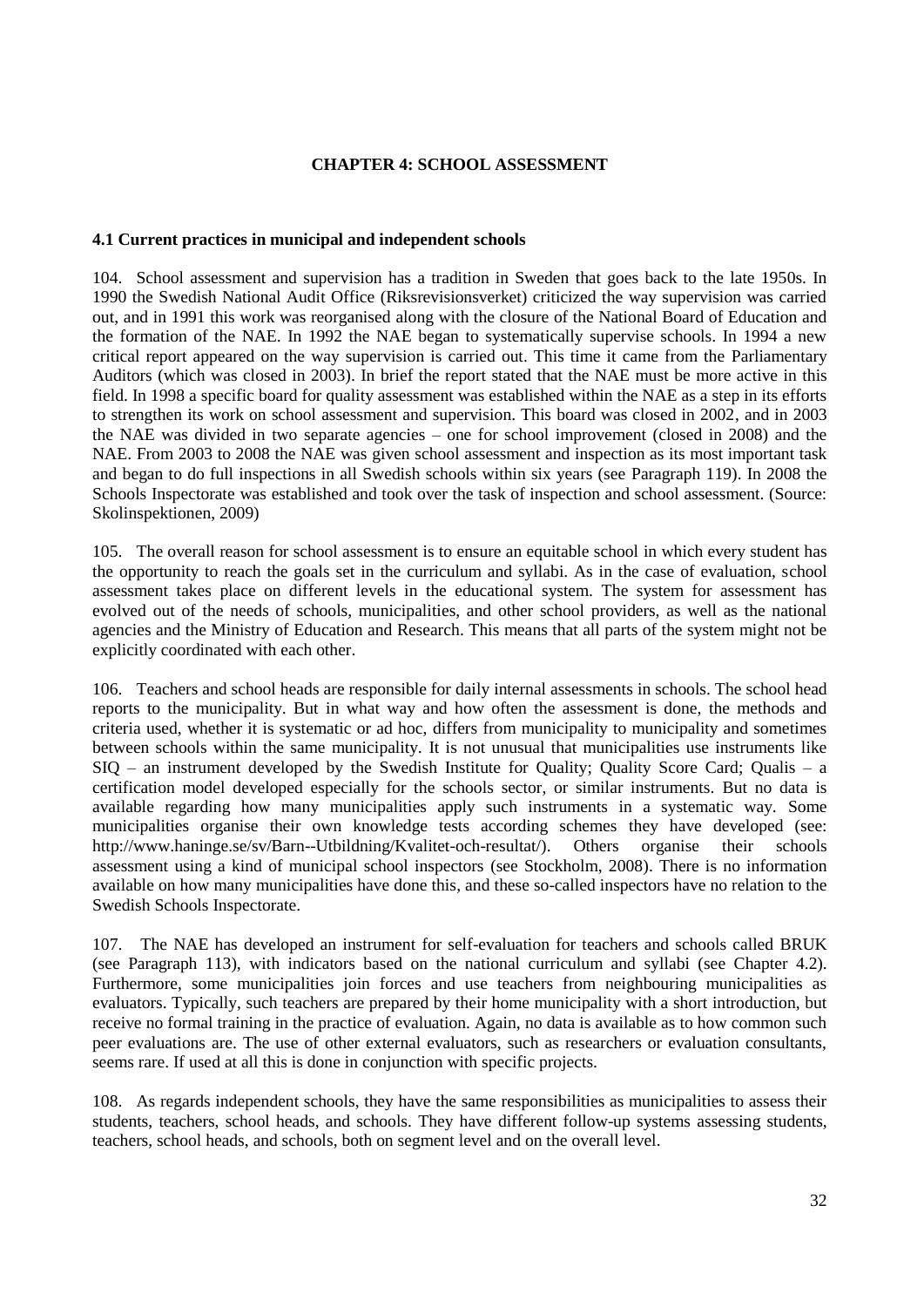109. It is known that small independent schools, as well as some municipalities, use external consultants to assess their schools. However, there is no information available as to how many municipalities or independent schools do this.

### *Quality reporting and self-evaluation frameworks*

110. Until recently there was an obligation imposed on schools concerning quality assurance and improvement. In accordance with the ordinance on quality reporting (since 1997), which is now under revision, quality reports must be prepared as one stage in the continual process of following-up and evaluating school activities ("systematic quality work"). This systematic quality work was aimed at continually identifying the necessary prerequisites for working towards the national goals, developing work processes, assessing results and goal fulfilment, and taking appropriate measures. To ensure that improvements were sustainable and that quality was improved, the trend was to be monitored over time. Quality reporting was seen as a tool for regularly checking how far the organisation had come in striving for continual improvement. Every municipality was obliged to draw up a quality report at the municipal level with regard to all municipally run pre-school activities, school-age childcare and school activities. Every school also had to prepare a quality report at the operational level. But the obligation to submit a yearly quality report created a lot of paperwork for teachers and school heads. Furthermore the process of drawing up quality reports and the use of their results did not have the strong effects anticipated. The limited use and the failing effects did not justify all the work put in to the reports. Thus, there is no longer an obligation for schools to submit such reports. This decision should also be seen in the light of the ongoing discussion that teachers spend too little of their working hours together with students and too much time doing other things.

111. The standpoint of the Inspectorate about the inspection of school self-evaluation is that the ordinance on quality reporting has not been very successful. According to the Schools Inspectorate, schools have had great difficulty understanding why and how quality reports are to be drawn up, and such reports have not been used as the tool for self improvement as they were meant to be. Subsequently, the Government has abolished the demand for quality reporting for the time being. The Inspectorate is investigating the possibility of elaborating a self-evaluation instrument closely linked to the inspection as a way to stimulate schools and municipalities to self-improvement and as a means of collecting information prior to an inspection.

112. The NAE has already developed a tool for the self-assessment of quality in all curriculum-driven activities, called BRUK (Bedömning, Reflektion, Utvärdering, Kvalitet) [in English: Assessment, Reflection, Evaluation and Quality] see: http://www.skolverket.se/bruk). The self-assessment uses indicators that are developed on the basis of national policy documents. BRUK can be of help to a team of teachers, a school, or a municipality. The tool can be used to start development processes and as part of the systematic quality work. It is supposed to be used in the ongoing process of setting goals, implementation, assessment of effectiveness, analysis and formulation of operational objectives, and ongoing development processes. BRUK has three main areas: processes, attainment of goals and framework factors. It has five levels beginning with those already mentioned to areas of indicators, and down to individual indicators and criteria. A criterion is a statement about the operations. The idea is to see to what extent the operations live up to the statement. Each criterion has a six-level scale starting from the statement that "the criterion does not characterise the operations at all", through "the work has begun and we are on our way", to "this criterion fully characterises the operations". When the estimation is done and the teachers have concluded their assessment of the present situation they are supposed to discuss possible actions. According to web statistics from the NAE, the website (where BRUK is described and where it is possible to download the guidelines) had more than 11,000 visitors in the nine months from April to December 2009.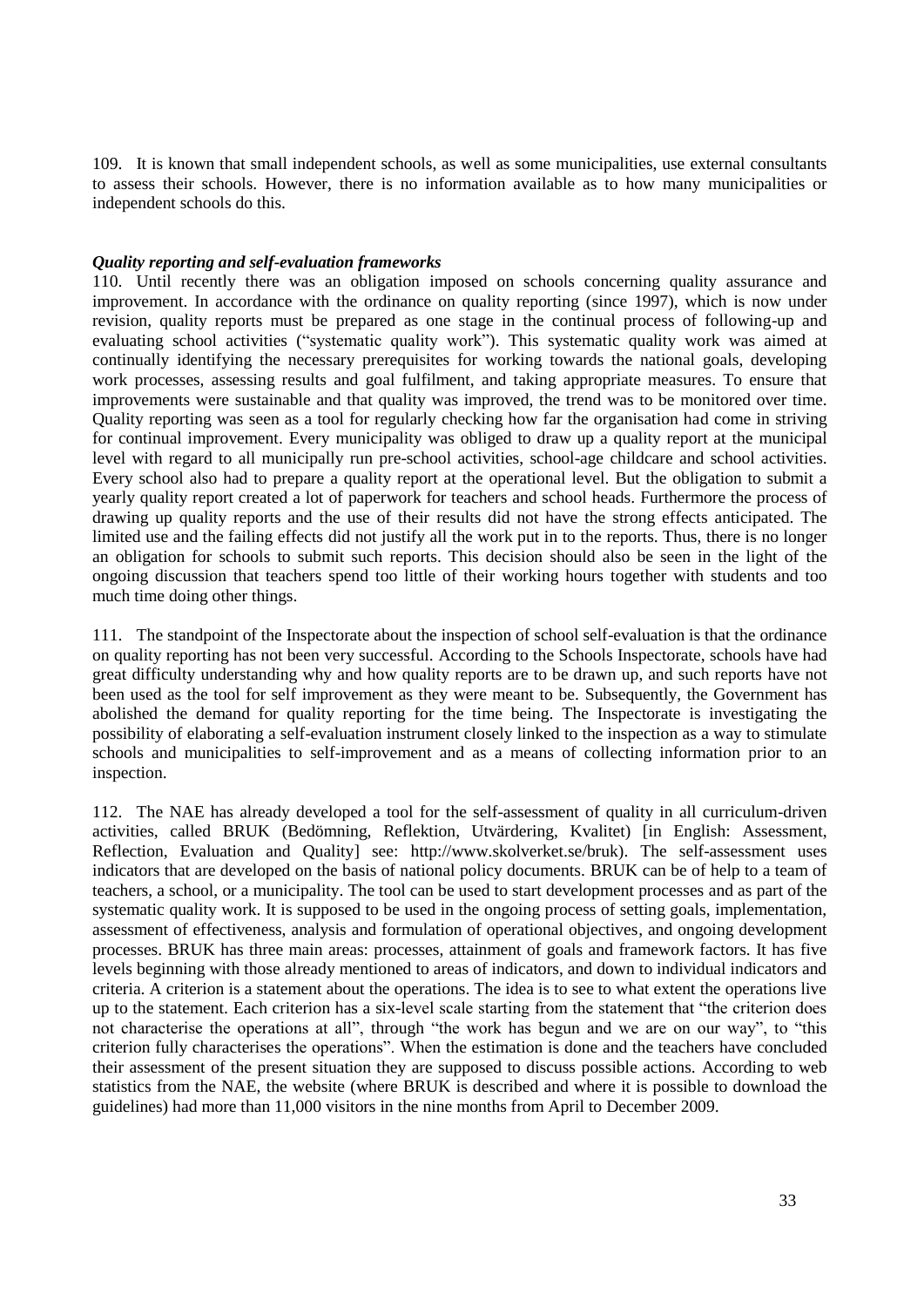113. Students in both compulsory school and upper secondary school are guaranteed by law some influence in the school. Teachers are requested to involve their students in the planning of the education flow and school leaders are expected to involve the students in the decision making process at the school. Thus, it is not uncommon to ask students to assess their school and teachers. This is done by the NAE every third year in their surveys on student and parent attitudes toward schools. It is also often carried out at the municipal level. factors that are asked about in annual surveys include comfort, security, and degrading treatment; skills and learning; and student possibilities of exercising influence.

#### *The Inspection of Schools*

114. The overall purpose of school inspection is to make sure that all children and young people are attending schools which focus on safety and knowledge. Everyone must be given an equal opportunity to achieve goals, regardless of gender, social/economic conditions or place of residence. It is the responsibility of the Schools Inspectorate to make sure that every school meets these requirements. The Schools Inspectorate makes sure that those responsible for schools, i.e., primarily local authorities and those in charge of running independent schools, follow the laws and regulations that apply.

(http://www.skolinspektionen.se/PageFiles/1854/SwedishSchoolsInspectorate2009.pdf?epslanguage=sv)

115. The educational inspection is carried out through regular supervision and thematic quality reviews. During regular supervision the main focus is legality; the purpose is to ensure the right of each individual in relation to the Education Act and regulations that apply. In the thematic quality reviews focus is on quality aspects in the teaching and learning processes in relation to the results and performance of schools. The aim is to affect the work of schools and local authorities in order to increase quality and standards of achievement. Both regular supervisions and quality reviews are to be proportionate. The Inspectorate is elaborating methods for risk analysis and for identifying good and poor performing schools.

116. The Schools Inspectorate has several times criticized the municipalities and schools for not being persistent and systematic enough in their follow-up and evaluation of their schools. (Skolinspektionen, 2009b) But looking at how an individual municipal school might organise its work, it should be noted that Swedish schools often have a rather flat organisational structure. They are typically divided into smaller units in which a group or team of teachers works together and shares the responsibility for organising their work. The results from the biannual individual discussions with the students on their progress and development is analysed for the school as a whole, in addition to the analysis done by each teacher of his or her own students. The analysis may be done by the school head or a specific group. The result of the analysis is given to the students and teachers as a basis for continuous development. Evaluations are usually done by the group of teachers to which they pertain. Evaluation can be followed up by discussions in smaller groups that are documented or by personal written reflections from teachers that are later discussed in a larger group. The group that did the evaluation is responsible for the documentation. Issues of concern to the whole staff are generally discussed at planning sessions in which everyone participates. The basic idea is to involve as many people as possible in the processes of follow-up and evaluation, as well as the ongoing work to improve the school.

117. The Schools Inspectorate carries out full inspections, regular supervision, thematic quality reviews, and investigations of complaints. The inspection within the six-year mandate 2003-2009 was carried out as a *full inspection* including both legal and quality aspects. The inspection targeted three key areas with attention paid to both the conditions of the operation and the results of the work:

• Results, standards of achievement, learning, and teaching. The inspectors collected information about what students learned in view of the objectives in the national curriculum and how the schools were working to increase standards of achievement; how teachers adapted their teaching to the individual needs of each student; if and how they followed up the results and evaluated the teaching; and if and how they supported children with special needs.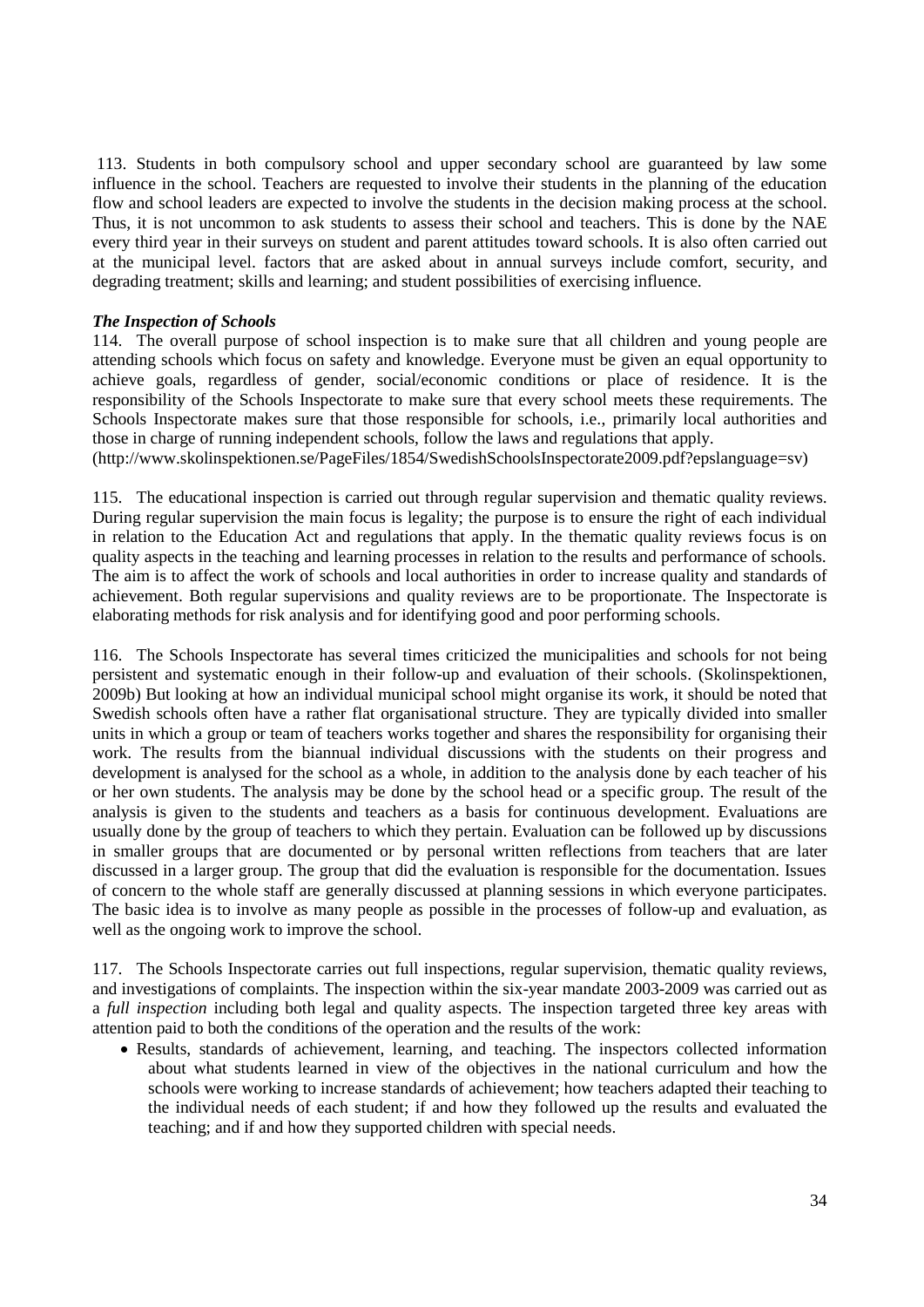- The inspectors also studied how schools succeeded in teaching students the norms and values of a democratic society. The inspectors assessed the school ethos, and how the school works to prevent bullying and discrimination.
- Finally, the management and internal audit were inspected at both the municipal and the individual school level. The inspectors studied how the municipalities ran and managed the schools and how they implemented the curriculum.

118. Since the end of 2009, when all schools and all municipalities had been inspected, inspections are performed as either regular supervision or thematic quality reviews. In the *regular supervision* the main focus is on legality and ensuring the right of each individual in relation to the Education Act. The Inspectorate has a mandate to act forcefully and the possibility of using sanctions is discussed. However, today the Inspectorate cannot close down schools or issue penalty fines. If this becomes a reality the legal system may become involved.

119. In the *thematic quality reviews,* the focus is on quality aspects in the teaching and learning processes in relation to the results and performance of schools. The aim is to affect the work of schools and local authorities in order to increase quality and standards of achievement. These evaluations are carried out as in-depth reviews of areas of strategic importance, with emphasis on teaching and learning processes. These areas include quality assessment and the assessment of the work of a particular school within a specific field. The assessments are based on steering documents such as the national curriculum also and on research and best practice.

120. The Schools Inspectorate often receives reports from parents or others (approximately 1,400 per year) calling attention to apparent inconsistencies in a school. If the Inspectorate judges there to be grounds for a review, an investigation is conducted into what happened and the accountability of the relevant authority or school in question. A complaint is investigated from a strictly legal point of view. The aim is to find out whether or not the responsible authority – a municipality or an independent school board – has fulfilled its responsibilities in relation to the regulations, and if the rights of students have been respected.

# *School assessment procedures*

121. The former general guidelines for school and municipal quality reporting aimed at providing support in the drawing up of quality reports and at explaining their role in the quality work. As they were directed toward several different operations, the guidelines were usually formulated in a general way. The responsible organisation needed to set their own goals, plan the work, and follow-up on the results. Each year, responsible schools are to describe how well they did in relation to the national objectives. The quality reports, which are still publicly available to anyone who wants information about a specific municipality or school, were the result of an internal audit and assessment of the school's performance. Basic questions included: Do our operations provide adequate conditions for students to develop and learn as intended? Do students develop and learn as described in the curricula?

122. The Schools Inspection carries out regular supervisions and thematic quality reviews. The process involves data collection, checks, analyses, assessments, and quality assurance. Irrespective of the type of inspection, the process is divided into four phases: preparation, on-site visits, analysis, and feedback. Prior to an inspection, a survey is completed of both the responsible authority, which may be a municipality or the board of an independent school, and of the individual schools. Existing materials, such as statistics, quality reports, previous supervisory decisions, and reports from quality inspections, are used during this process. The aim is to get an overview of the responsible authority's activities and identify any shortcomings. Also the inspectors collect as much academic experience, knowledge, and information as possible from different kinds of studies, research, and investigations.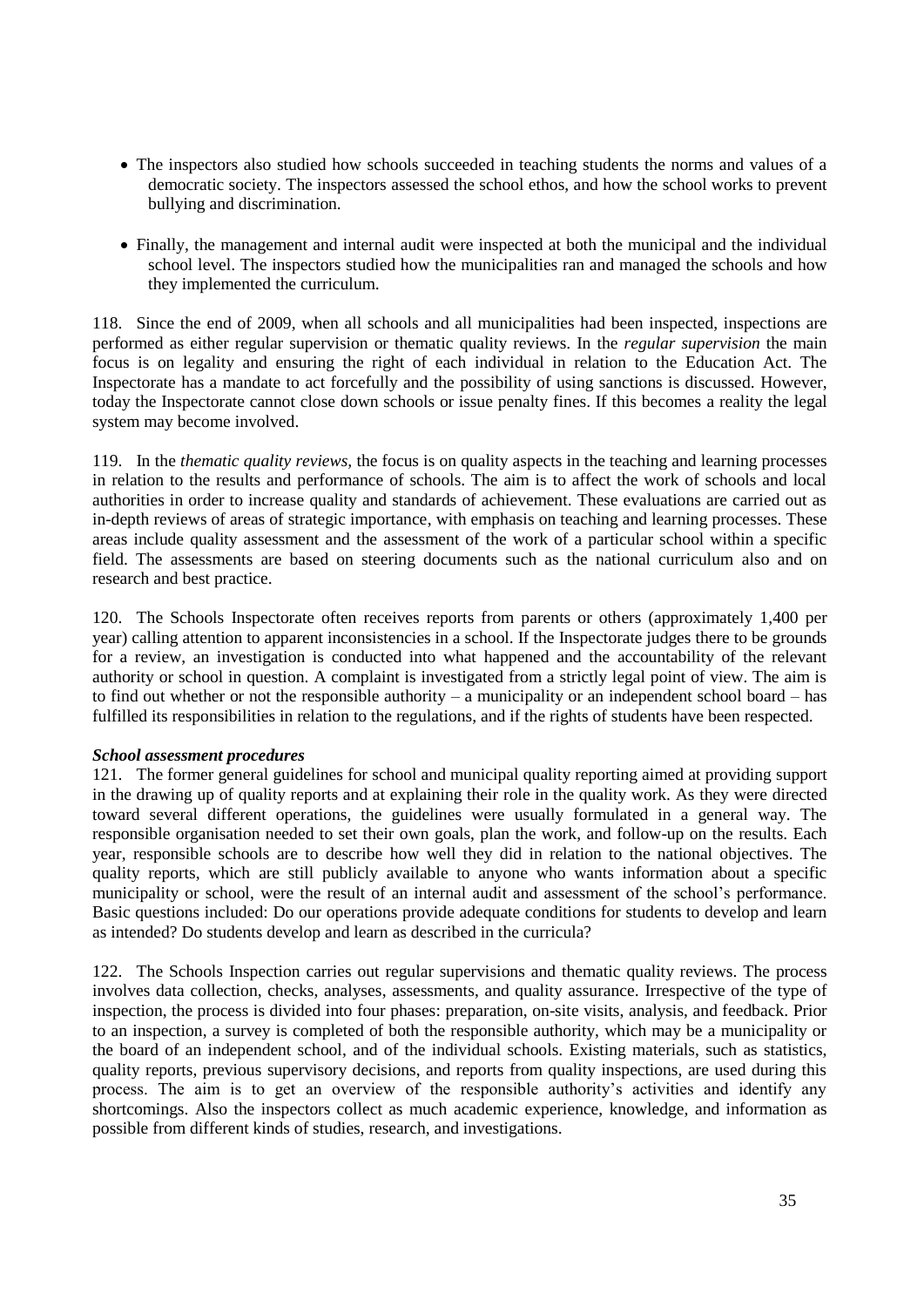123. In a regular supervision, all schools in a municipality are visited. Staff members in various categories are interviewed, as well as students, parents and the politicians in charge. Within a thematic quality review selected authorities and schools – municipal and independent – are visited. The authorities and schools are chosen from certain perspectives that differ according to the topic of the evaluation. Both good and poorly performing schools are selected for the purpose of supporting those in need as well as to disseminate best practice.

124. The information is documented and collated. All results are to be triangulated from various sources. The interpretation of what is gathered is carried out jointly within the team, against a background of professional expertise and the national steering documents. After a visit to a school, oral feedback is given to the school head. Before publishing the report the responsible authority and the school head are given the opportunity to comments on the inspectors' preliminary report. A formal decision is made on the position which the Schools Inspectorate will take, based on the inspection. The decision is aimed at the responsible organisation, and is to include a summary of the overall assessments. Finally, the inspectors return to the municipality and meet with the administration there and the different schools, as well as with representatives of staff, students, and parents, in order to comment on the written reports and decisions and explain the assessments.

125. The inspected local entity has to report in writing within three months on the work carried out to rectify shortcomings. If the Inspectorate believes that the requirements have been satisfied, it will conclude the inspection. If not the Inspectorate requests additional measures from the responsible organisation. When an independent school is involved, the Inspectorate can rescind its approval or the entitlement to funding, in which case the school cannot continue operating.

126. Currently, approximately 50% of inspection activities are carried out as quality reviews. In a thematic quality review the focus is on quality aspects in teaching and learning processes in relation to the results and performance of schools. Prior to the yearly planning process, an orientation survey is conducted in order to find those educational areas where the Inspectorate and others have defined certain problems or shortcomings. The following topics were subject to thematic quality review in 2008 and 2009:

- Teaching of Mathematics
- Teaching of Swedish
- Teaching of Physics
- Teaching of Modern Languages
- Teaching of Swedish for immigrants in adult education
- Teacher's level of education
- Drop-outs
- Education for newly arrived immigrant students
- Bilingual children's language and knowledge development
- Education for students with physical disabilities
- Education for students with intellectual disabilities
- School's compensatory work
- Adult education performance
- Education for young people in institutional care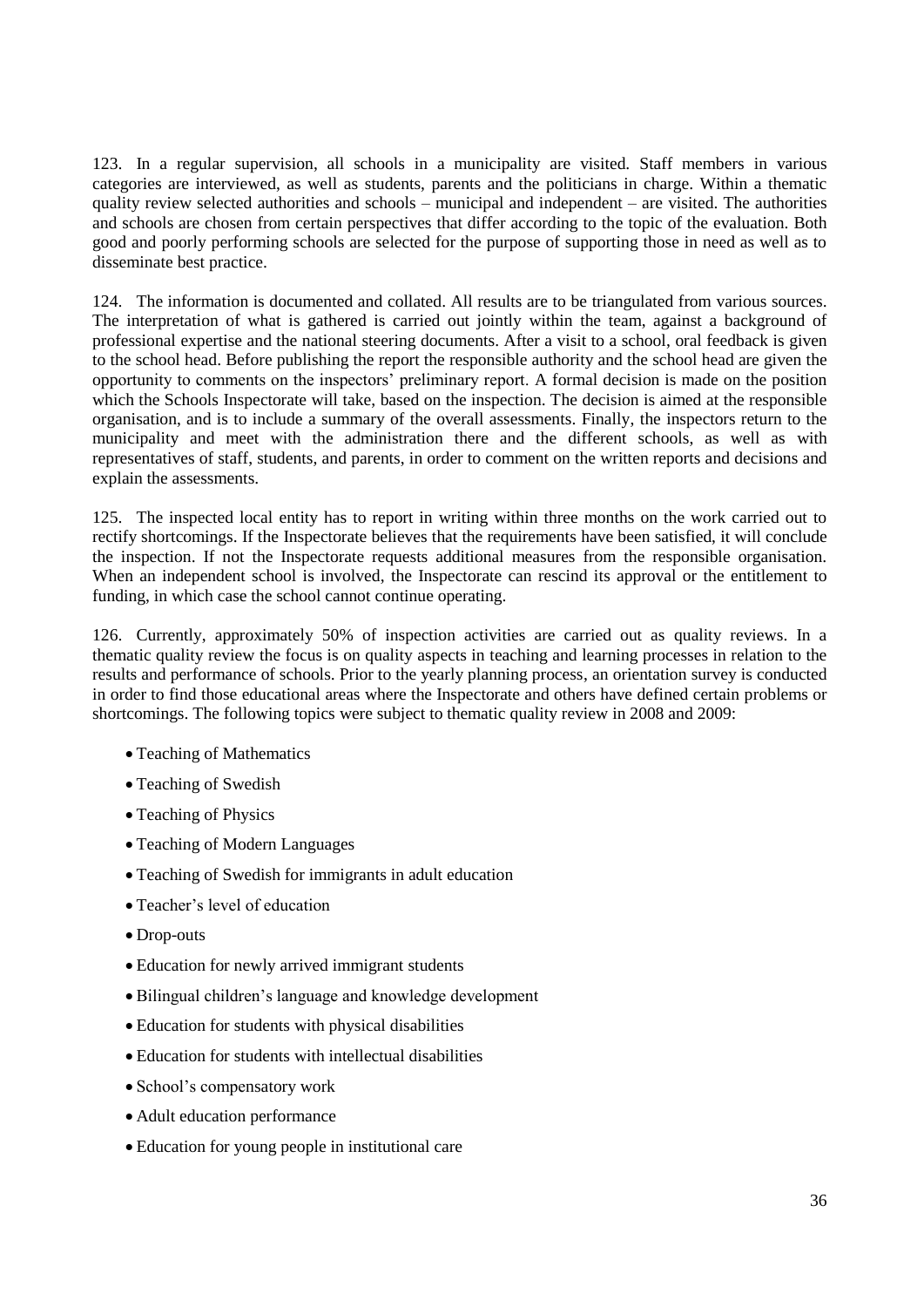- Follow-up and evaluation of teaching and learning results
- Bullying, harassment, and discrimination in schools
- Childcare for schoolchildren

127. Regarding the processes and methods in thematic quality reviews a survey of research and development is generally conducted as an important part of the initial investigation. The inspectors collect as much academic experience, knowledge, and information as possible from different kinds of studies, research, and investigations in order to target the right perspectives for the evaluation. The working methods used in quality reviews are observation, interviews, questionnaires, triangulation etc.

128. The results collected from the quality reviews are given to the NAE and forms part of the basis of their annual progress report.

# *Competencies to assess schools and to use assessment results*

129. As noted several times municipalities and the independent school authorities are responsible for assessing their schools. There are currently no regulations on how this should be done as long as it is done, in a systematic way and the process and the results are documented. Each school authority chooses the methods it to be the as best. There are currently no statistics or other kind of general information available as to how different municipalities organise the work of school assessment.

130. In a decentralised system the school heads play a key role. The National School Leadership Training Programme aims at providing school heads with the knowledge and skills required to be able to manage their responsibilities for the students to achieve the goals and objectives that have been established. The training programme includes school legislation and the role of exercising the functions of an authority; management by goals and objectives; and school leadership. On completion of the training, the school head is to demonstrate knowledge of the requirements for follow-up and for evaluation of activities and results.

131. Within the Schools Inspectorate the majority of the inspectors have their professional background in the educational field. Some of them have experience from working as senior administrators in a municipality, others were researchers in pedagogy and have been involved in teacher training. In order to widen the perspectives and to get as broad a base of knowledge and experience as possible the Inspectorate is even recruiting inspectors with different backgrounds. People trained in law, the social sciences, as well as researchers and analysts in different disciplines, are now employed as inspectors. Irrespective of background all inspectors must have a university education or equivalent and broad knowledge and experience in their professional field. There is no specific recruitment examination or test, although assessment procedures are under consideration. All new employees undergo a probationary period of six months beginning on the first day of their employment.

# *Using school assessment results*

132. As cited earlier the NAE and Schools Inspectorate publish the results of their evaluations and inspections. SALAR uses them in a new strategy for increased focus on results by open comparisons between municipalities and schools. On the compulsory school level, SALAR has published reports comparing results from national tests and resources spent on schooling since 2006. They also publish an online list that ranks upper secondary schools with best results in terms of grades, percentage of students with general entry requirements for higher education, and student completion rate. The purpose of the reports and the ranking is said to be to strengthen the focus on outcomes rather than input in the public debate. The kind of questions asked include: What are the results of our school programmes in relation to the goals set? What resources does the school have and how effectively is the organisation operating? Do we achieve the educational outcomes we expect from the resources we invest in our schools? Is there a clear and deliberate strategy of the municipality to increase student effectiveness? How good are the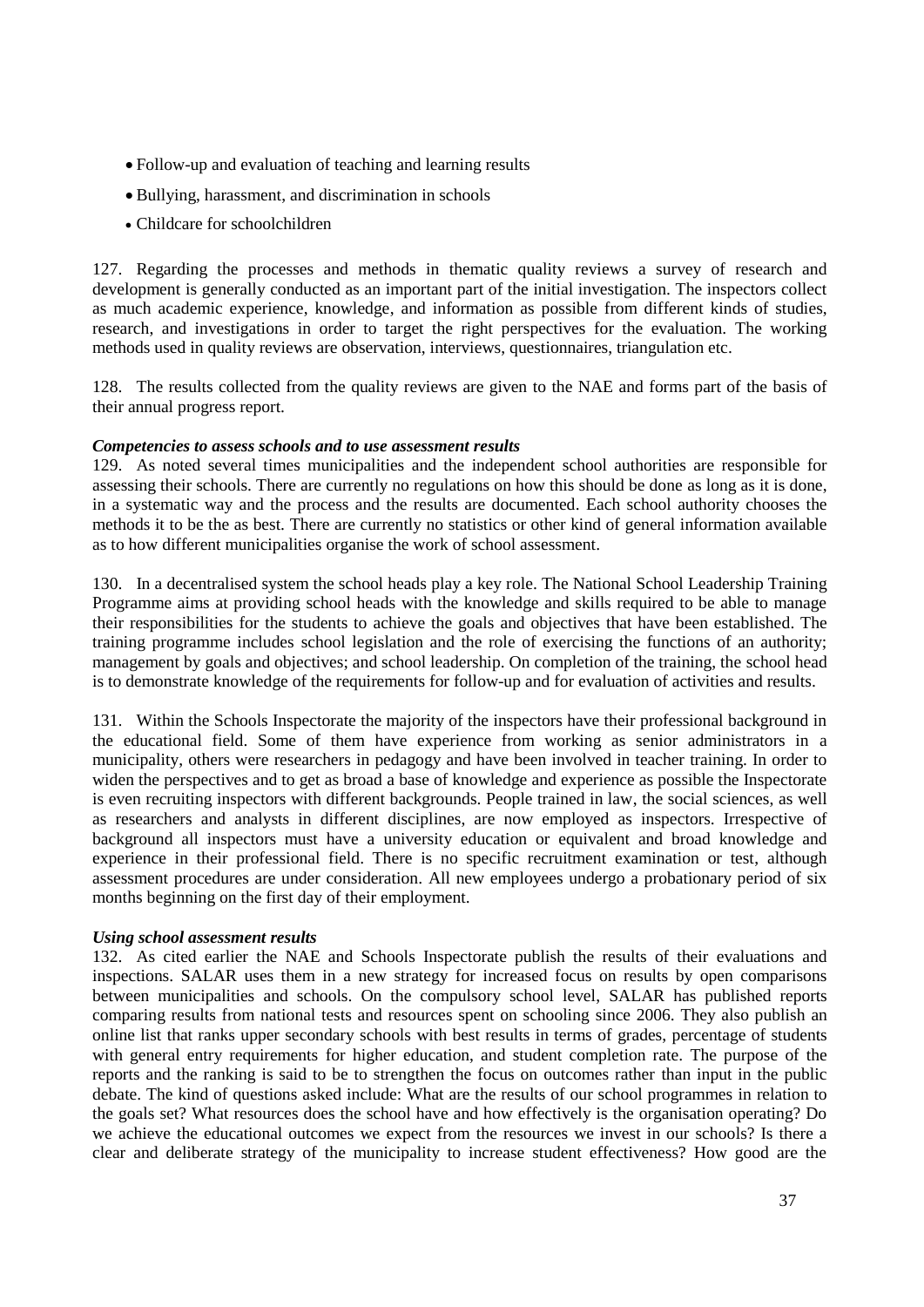achievements of our students compared to students in other municipalities? What can we learn from other municipalities? (SALAR, Öppna jämförelser 2009, Grundskola) No information is available on the impact of the ranking and the publication of the reports mentioned. There is also no information available regarding perceived risks within SALAR from the ranking or publication of comparative results.

133. The databases SIRIS, SALSA, and the database with descriptive data have so far been used by municipalities in their quality reports. The systematic work on evaluation and assessment on the local level is supposed to proceed in similar ways, although the requirement to submit annual quality reports have been abolished.

# <span id="page-37-0"></span>**4.2 Implementation of school assessment**

134. Statistics from the Schools Inspectorate shows that during 2008 they made regular inspections of 791 compulsory schools in 56 municipalities, and 88 upper secondary schools in 45 municipalities. The preliminary statistics from 2009 are shown in Tables 3 and 4.

# **Table 3: Preliminary statistics of regular inspection of schools in 2009**

|                                                                                                                                                                                                                                 | No. of<br>assessed<br>compulsory<br>schools | No. of<br>compulsory<br>schools where<br>action is<br>needed | Share of<br>compulsory<br>schools<br>where action<br>is needed | No. of<br>assessed<br>upp. sec.<br>schools | No. of upper<br>sec. schools<br>where action<br>is needed | Share of<br>upper sec.<br>schools<br>where action<br>is needed |
|---------------------------------------------------------------------------------------------------------------------------------------------------------------------------------------------------------------------------------|---------------------------------------------|--------------------------------------------------------------|----------------------------------------------------------------|--------------------------------------------|-----------------------------------------------------------|----------------------------------------------------------------|
| The school carries out<br>systematic quality<br>work, i.e., planning,<br>monitoring and<br>evaluating its<br>operations, takes<br>advantage of the<br>results, and translates<br>them into actions to<br>improve effectiveness. | 984                                         | 701                                                          | 71%                                                            | 172                                        | 90                                                        | 52%                                                            |
| The quality work is<br>documented in a<br>quality report that<br>meets the<br>requirements.                                                                                                                                     | 981                                         | 926                                                          | 94%                                                            | 172                                        | 140                                                       | 81%                                                            |

Source: The Schools Inspectorate (figures to be confirmed later in spring 2010)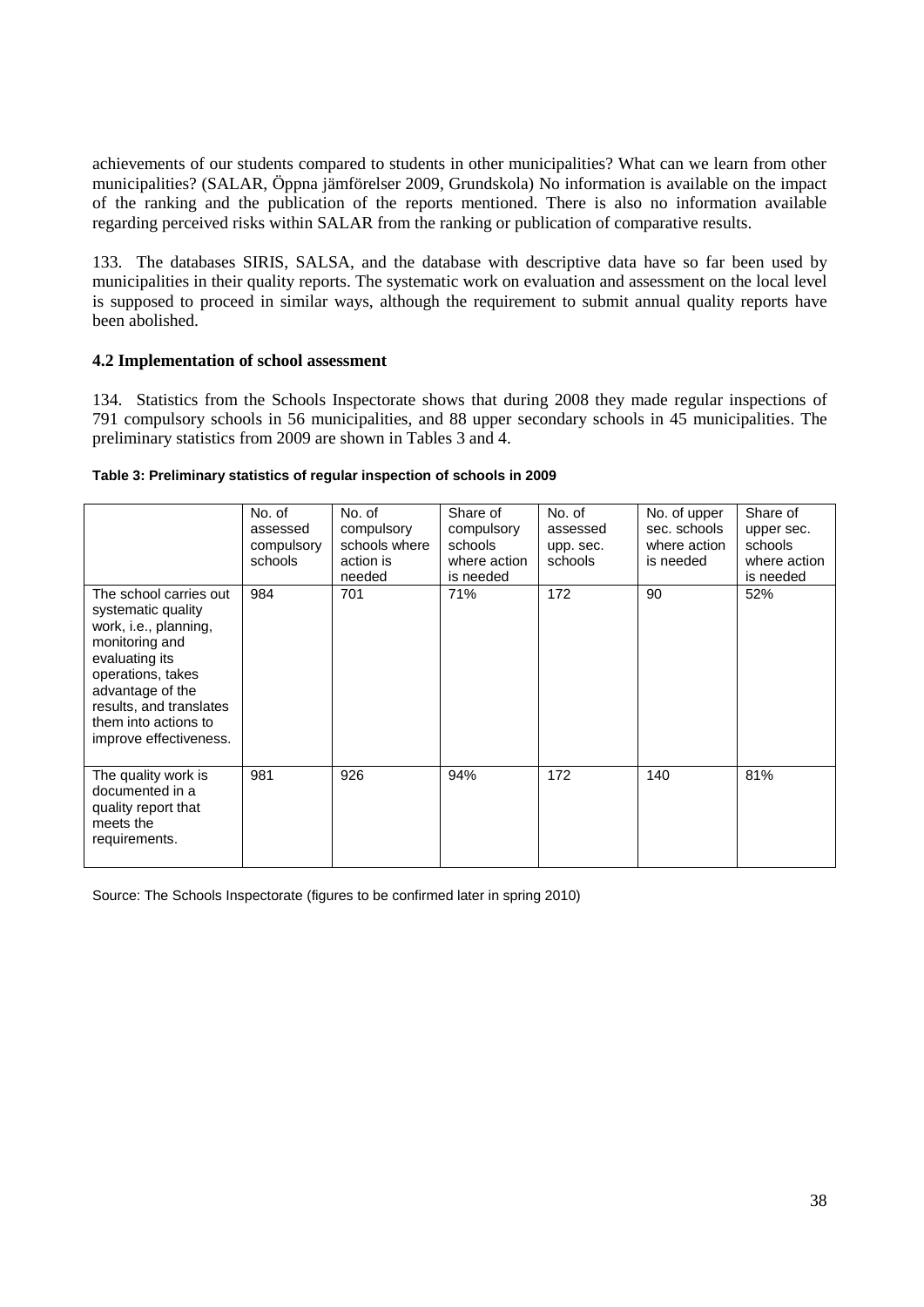#### **Table 4: Preliminary statistics of regular inspection of municipalities in 2009**

|                                                                                                                                                                                                                                          | No. of assessed<br>municipalities | No. of municipalities<br>where action is needed | Share of municipalities<br>where action is needed |
|------------------------------------------------------------------------------------------------------------------------------------------------------------------------------------------------------------------------------------------|-----------------------------------|-------------------------------------------------|---------------------------------------------------|
| The municipality monitors and<br>evaluates knowledge results<br>in all types of schools and the<br>outcome of the work with care,<br>development, and learning in<br>preschool and school-age<br>childcare.                              | 72                                | 69                                              | 96%                                               |
| The municipality pursues a<br>systematic quality work, i.e.,<br>planning, monitoring, and<br>evaluating their activities<br>taking advantage of the<br>results, and translating them<br>into actions to improve school<br>effectiveness. | 71                                | 67                                              | 94%                                               |
| The quality work is<br>documented in a quality report<br>that meets the requirements.                                                                                                                                                    | 72                                | 69                                              | 76%                                               |

Source: The Schools Inspectorate (figures to be confirmed later in spring 2010)

# <span id="page-38-0"></span>**4.3 Impact of school assessment and policy initiatives**

135. The Swedish National Financial Management Authority (Ekonomistyrningsverket – ESV) did an evaluation of the work of the school inspection from 2003 to 2006. (ESV 2006) The inspection was then still a part of the NAE and was in the midst of doing a full inspection of all schools in Sweden. On the basis of a survey sent to local politicians, civil servants, school heads, and teachers in 38 municipalities and complemented by a few case studies, the National Financial Management Authority concluded that both the inspectors and the inspections were given positive judgements. Although the purpose of the inspections was perceived as a way of controlling their operations, many of the respondents felt that they were given support in their development. The evaluators declared that the inspectors generally found the most important and relevant deficiencies, and that when the inspectors called the attention to these deficiencies this seldom came as a surprise to the responsible stakeholders. The complaints were used constructively by the schools to improve their work. The most important impact was that the inspections brought about improvements earlier than would otherwise have been the case.

136. In 2009, when the task of making full inspections in all Swedish schools was completed, the Schools Inspectorate summarised its findings in a publication. (Skolinspektionen 2009b) They concluded that many schools failed to follow-up on the achievements of the students and failed to support them as they should. They found important deficiencies in the way schools tried to counteract offences against students and they attempted to strengthen the responsibilities and influence of students. Finally, the Inspectorate criticized the schools for not doing enough to ensure that students get fair and equal assessments and grades.

137. As mentioned earlier, a number of actions have recently been undertaken to improve school assessment and the effectiveness of system evaluation. A number of decisions that have been made still are waiting to be implemented. Most important during recent years is the establishment of an independent Schools Inspectorate in 2008, with a broadened commission compared to the National Agency for Education and with significant financial backing.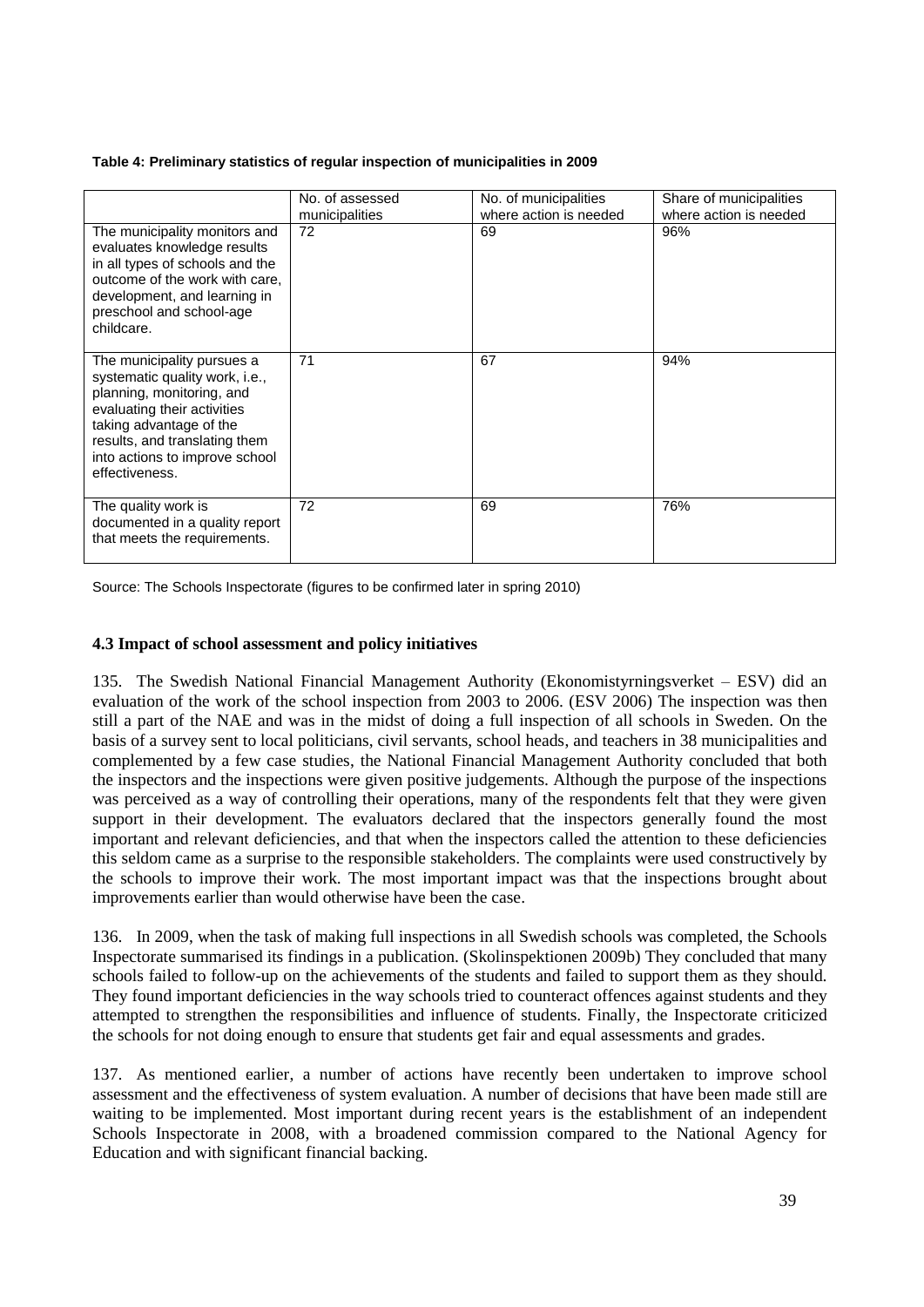# **CHAPTER 5: TEACHER APPRAISAL**

# <span id="page-39-1"></span><span id="page-39-0"></span>**5.1 Current practices**

138. Teacher appraisal is not a major issue in Sweden at present. Since the system for remuneration of teachers is based on an individual pay scheme, it is primarily a market issue, as will be explained in detail below. Much more controversial is the fact that some municipalities have initiated a system where students assess individual teachers. At least in one of the municipalities student appraisal of teachers will form part of the basis for their future salaries. The system has been developed together with the teacher unions. The basis for this could be said to be found in the curriculum which states that the democratic principles of being able to influence, take responsibility, and become involved should embrace all students.

139. The Swedish system for remuneration of teachers is unique from an international comparative perspective in that it does not involve fixed pay scales, but is based on a decentralised individual pay scheme. Currently there is no ceiling but an agreed minimum salary after one year of probationary employment for newly qualified teachers. The system was implemented in 1996, following years of negotiations between teacher unions and local employment authorities.

140. The reason for introducing a decentralised, individualised pay system was to give the employers responsibility for setting pay rates in order to stimulate improvement in effectiveness, productivity, and quality in the workplace. An important part of this reform was to improve the recruitment and retention of teachers and to link pay to performance.

141. The shift in responsibility from the state to local municipalities did not involve a change in the pay system. It was not until 1995 that the system with a fixed scale was replaced by an individualised pay scheme. This was the result of several talks and discussions between the Swedish Association of Local Authorities and Regions (SALAR), the organisation representing the employers (i.e., the country's 290 municipalities) and the two teacher unions.

142. The conditions of employment for teachers with regard to pay and working time are governed by agreements between the employer's organization (SALAR) and the teacher unions. In 1996 SALAR (then called SALA) and the teacher unions concluded a five-year agreement that entailed dramatic changes in teacher working time and pay conditions. The centrally agreed on salary scheme with fixed pay scales was replaced by an individual-based pay system determined locally. The first five-year agreement was succeeded by a second one. The first agreement was meant to be a transition from the old system of centrally regulated working time and fixed pay scales that had a long-standing tradition within the school culture. The agreement was intended to provide local stakeholders with the opportunity to determine the way to deal with the new changes and create consensus on what solution would be appropriate to achieve the objectives of the agreement. A major part of this was to also decide on local priorities in school development and how to relate these two means of rewarding effective teachers. (Stråth 2004)

143. Moreover, the first agreement contained several yearly guarantees when it came to teacher pay raises; these were revised twice a year. The first one was more general, whereas the second revision was meant to give the employer a chance to reward teachers who had made an extra effort or contribution to school improvement. It was agreed by all parties that the second revision would lead to a 10% additional increase in teacher pay collectively over the five-year period. It has been argued that this was also one of the conditions that persuaded teachers to agree to accept individualised pay. The first agreement contained an agreed minimum salary after one year of probationary employment as well as an agreed minimum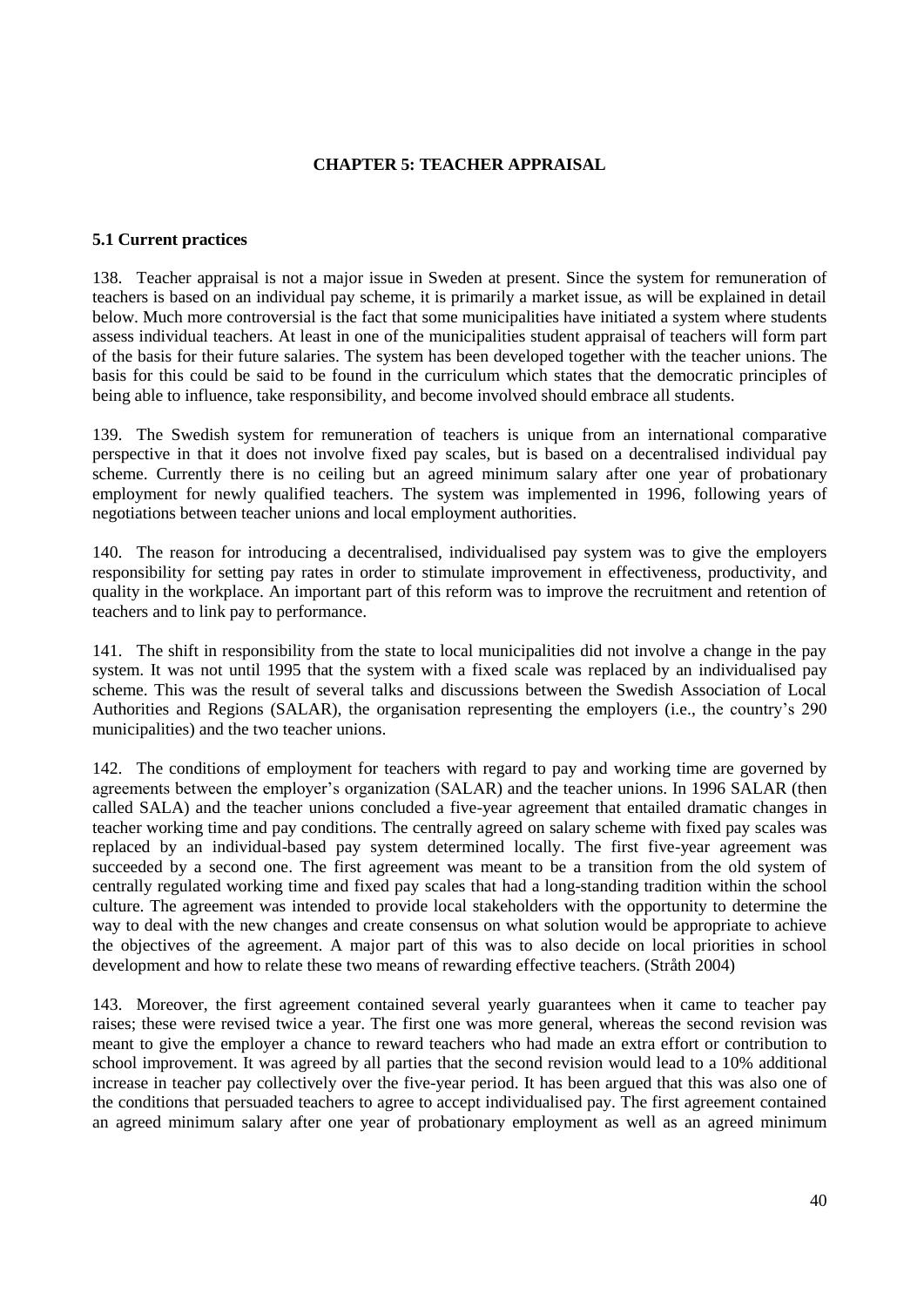salary after five years of employment. The guaranteed salary after five years was relaxed in subsequent agreements.

144. The second agreement which entered into force on April 2000 was a further development of the first one. The new agreement differed on two accounts:

- (1) There are fewer guaranteed amounts in terms of a raise.
- (2) The link between performance and pay was more clearly spelled out so that the agreement firmly stated on what grounds pay setting should be based.

145. On top of the increase in teacher salaries some improvements of the working conditions for teachers were introduced. Among other things teachers were to receive a personal working space in the school building and the amount of time that could be used for the development of teacher competence was increased from 5 to 13 annual days. A teacher has the right as well as the duty to develop his/her competence. The need of a single teacher to improve a specific, individual competence area must be balanced with the need to cover and improve competence areas in the school as a whole. Today schools use this time resource for collective actions among the teachers, as well as time for individual development.

146. The system of individual salaries means that schools can reward committed teachers. The system makes it possible to use some teachers' best competencies in an improved way. The system can link better performance to better pay. However, the system combines several objectives and, in that sense, certain aims still have not been entirely implemented, although the system has been in place for more than a decade. Because the system is strongly labour market driven it runs the risk of endangering the performance-related side of the system. The salary system seems to serve the purpose of attracting young teachers rather well. The system has led to higher salaries for young teachers, but it is not as well geared to give recognition to experienced teachers who have reached high standards of professional performance. Even before they have demonstrated their competence, new teachers can demand a high salary in order to begin working at a school. When the school is in a region where teacher shortages are high, the school will be inclined to give in to the high salary demands of beginning teachers. This system absorbs funds that can no longer be invested to reward high standards of performance. (Improving School Leadership, 2007)

147. As a result the system does not necessarily differentiate between performance and commitment. Teachers who are prepared to take on more jobs and responsibilities can be better rewarded. The same is true for teachers who are performing very well, but there are no clear, objective indicators available. The system does not explain just how evidence that teachers have reached higher standards of performance can be measured in ways that are credible to teachers and to the public. There seems to be a lack of clear processes for evaluating the performance of teachers in many schools.

148. Economic conditions vary between schools. School leaders are fully dependent on and expected to work within the financial framework that the municipality assigns to a school. In today's compulsory school, approximately 20,000 non-teacher-educated persons are working with teaching. Within the framework of assigned money, school leaders also have to handle the development of salaries for teachers and other staff. The lack of qualified teachers may lead to a situation where young and inexperienced teachers can negotiate their salary to a relatively high level. (Improving School Leadership, 2007)

149. As regards teacher appraisal in independent schools, there is no overall information on systems and procedures. The variation between such schools is probably as great as between municipal schools. But within the larger companies that operates a number of independent school all over the country it seems as if follow-up systems as well as teacher and school head appraisal is more systematic, if for no other reason than economic necessity.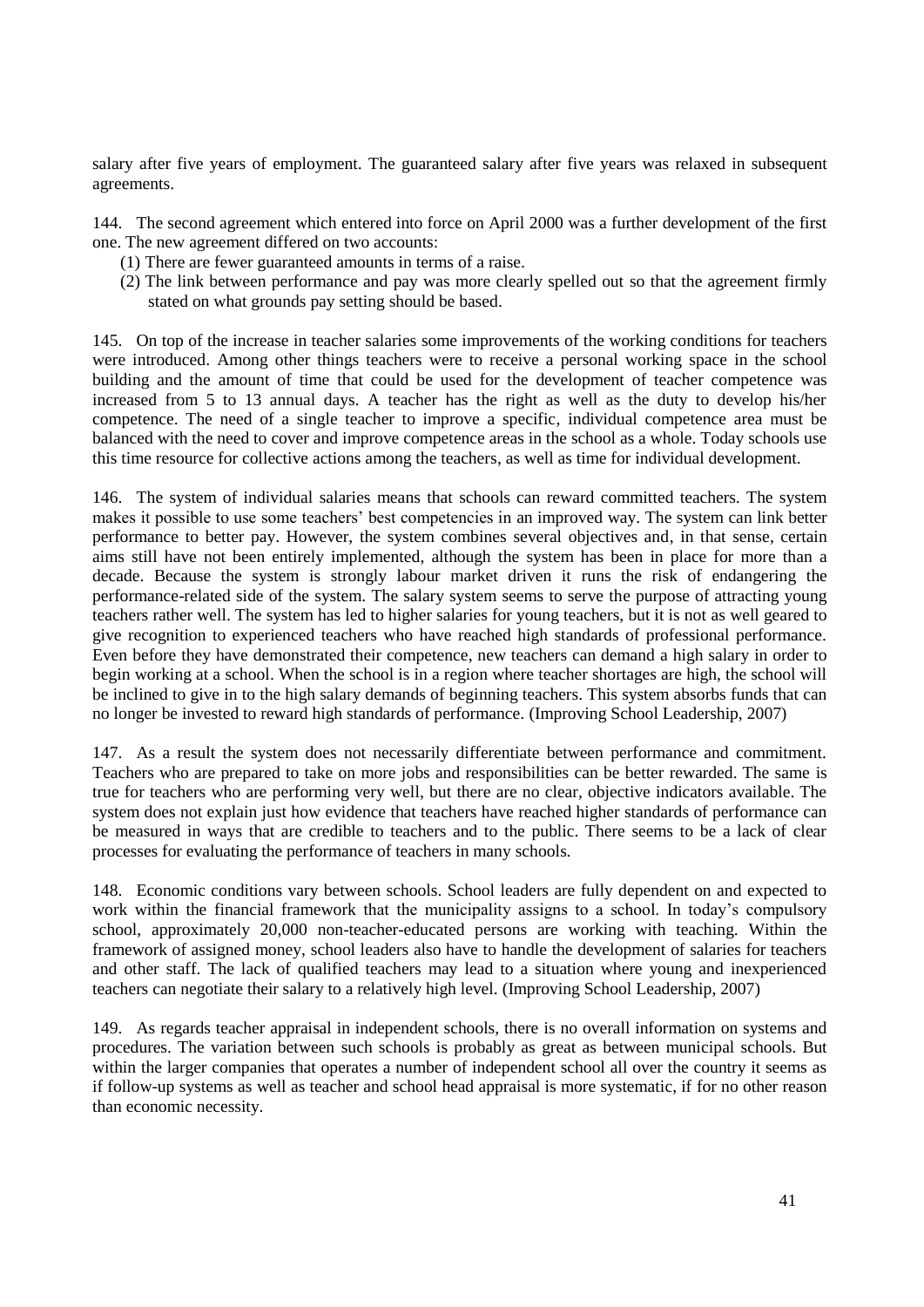### <span id="page-41-0"></span>**5.2 Using teacher appraisal results**

150. The performance of teachers is assessed by the school head. This is usually done through an annual or biannual dialogue about the individual salary of each teacher. The basis for this discussion is "salary criteria" that usually are decided on at the level of the municipality and have been accepted by the representatives of the teacher unions. As there are 290 municipalities in Sweden, there are many variations in which ways the criteria are described and used in the salary discussions.

151. According to the former National Agency for School Improvement (2007), quality assessment meetings between a teacher and his or her school head are no longer uncommon but it is not a rule that every school leader assesses each teacher annually. If the work of a teacher is of very low quality, the school leader is the one who is responsible for finding a solution. It is very rare that a teacher with a tenured post is discharged. In that case, the teacher has usually committed some kind of an offense. If a teacher is lacking in competence, the school leader together with people from the personnel department of the municipality, tries to find another position in which the poorly functioning teacher can work with something else. There is so far no research regarding the impact of performance-related pay for teachers based on teaching practices.

### *School heads*

152. Since the school head is identified in the legislation as being responsible for a number of key tasks, the performance of school heads is supervised by the Schools Inspection. Even though the Schools Inspectorate has no responsibility for hiring or firing staff, promotion, or other administrative or managerial acts (these responsibilities are in the hands of the local authorities and the schools alone), the inspection may lead to consequences for an individual school head. If the inspection identifies a malfunctioning school head, the inspectors inform the responsible body and the inspection may lead to replacement or dismissal of the person in question, even though the decision is not made by the inspectorate. The inspectorate does not assess the performance of teachers or other staff but an inspector may also identify a malfunctioning teacher. If so, the inspector informs the school head, who has to decide how to handle the problem.

# <span id="page-41-1"></span>**5.3 Policy Initiatives**

153. An inquiry, has proposed a system for registered teachers (SOU 2008:52). At present the Ministry of Education and Research has also prepared a memorandum which has been circulated for formal consultation. According to the proposal the new teacher should undergo an introduction year after the completion of initial teacher training. During the introduction year a mentor, who is supposed to be an experienced and qualified teacher, should be assigned to the teacher. After the introduction year, the teacher applies for being registered to the National Agency for Education. If the school head has assessed the teacher as suitable for the profession, the teacher will typically be registered. The register will state for which type of school, grades, and subjects that the teacher is qualified to teach. A teacher can then be employed for an indefinite period. To encourage teachers to continue their professional development after they have been registered, it has also been proposed to establish a qualification stage in the form of governmental appointments. These proposals are currently under consideration by the Government.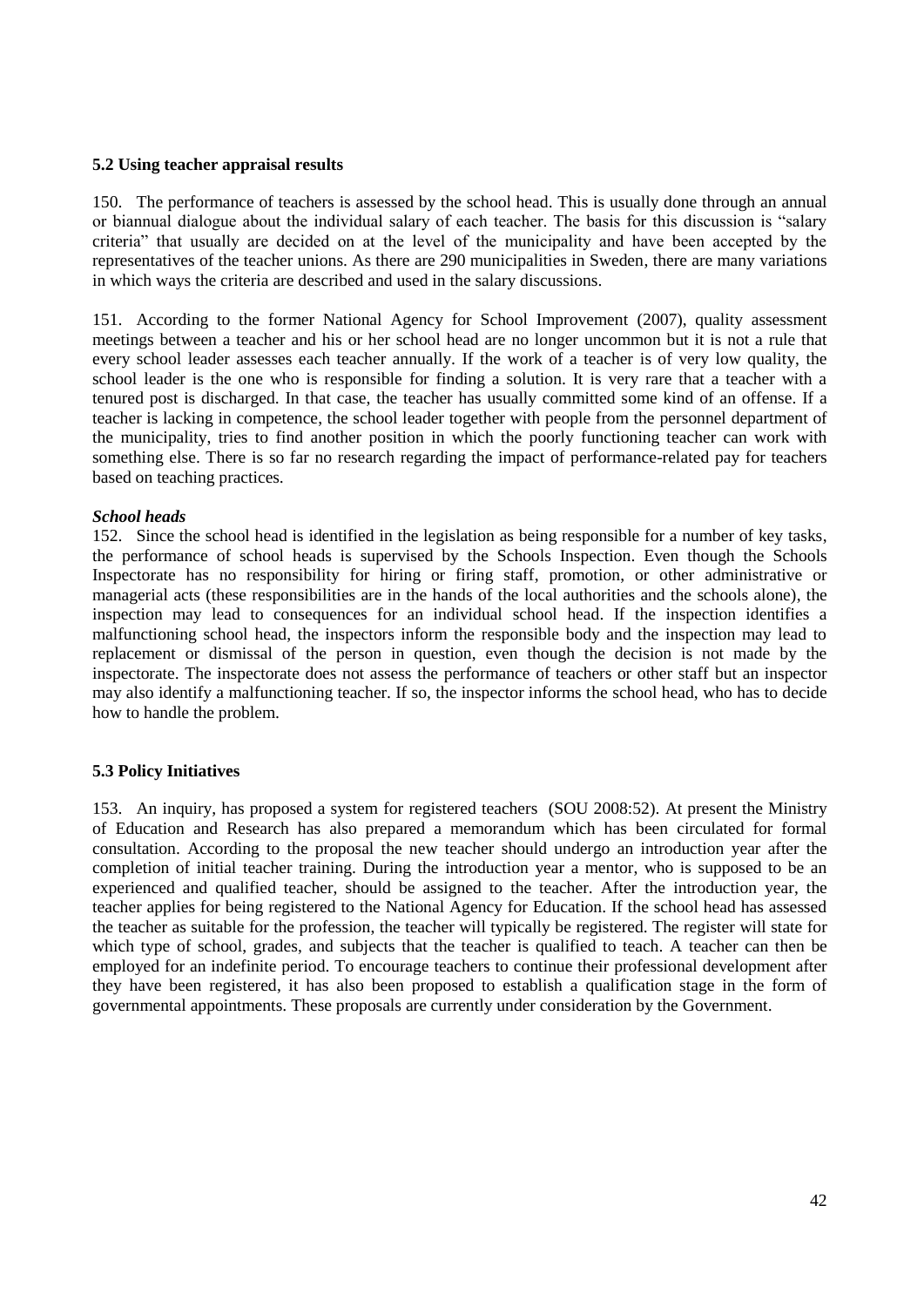# **CHAPTER 6: STUDENT ASSESSMENT**

<span id="page-42-0"></span>154. The general approach to student assessment is based on the principal that the instructor teaching the student is the person best suited to assess that student. The assessment should be an ongoing process – formative assessment plays an important role in the Swedish school system. Teachers are to continually inform the student about his or her progress. Thus, when the student receives his or her first grades, the results should not come as a surprise but as a confirmation of the on-going dialogue between the teacher, the student and his or her care provider. The teacher should also have a continuous dialogue with his or her colleagues regarding the performance of the students. Furthermore, the teacher is supported in the task of assessment by results from the national tests.

### <span id="page-42-1"></span>**6.1 Current practices**

155. Teaching methods and materials are not subject to central regulation. The individual teacher decides on the appropriate teaching methods, the selection of topics to be covered in the lessons (within the framework of the syllabus and local plans), and the choice of teaching materials. Under the terms of the Education Act and the curriculum, students should have an influence over the organisation of teaching and, as they get older and more mature, should be given increasing responsibility for their own work at school.

156. As mentioned earlier student assessment takes place through end-of-semester reports at the conclusion of the autumn and spring semesters of years 8 and 9. Certificates are issued when a subject is completed or when the period of compulsory attendance expires. Students are no longer obliged to attend school after the end of the spring semester of the calendar year in which they turn 16. End of semester reports and terminal certificates are set by the teacher using the following grade notation:

- $\bullet$  Pass (G)
- Pass with distinction (VG)
- Pass with special distinction (MVG)

157. In assessing the certificates for school year 9, the teacher must assume that the objectives included in the curricula have been met for the grade G. There are nationally established criteria for grades VG and MVG. Grades in end-of-semester reports are awarded in relation to the set national objectives for a subject. If the student does not achieve the objectives of the Pass grade in a subject or a subject block, no grade is awarded for either the subject or the subject block. In that case, a written assessment displaying the student's achievement based on curriculum objectives is provided instead. The support measures undertaken must appear in the assessment.

158. At least once every semester, teachers are required to have discussions on progress with the student and the student's guardian. The purpose of these discussions is to come to a joint conclusion on how the student's knowledge and social development can best be supported, and to formulate and document this in an individual development plan. The individual development plan must contain assessments of the students' knowledge in relation to the objectives of the course of study and the syllabi. The school head of the individual school decides on the wording of the evaluation, and if an evaluation is to be provided regarding the student's development within the framework of the course of study in general. This can be about the student's ability to take responsibility and to respect other people's intrinsic value. The conversation and the individual development plan should be based on a comprehensive evaluation of the student's development so far. Furthermore, the development plan must summarize the contributions needed in order to ensure that the student will achieve the objectives and in general develop as much as possible within the framework of the course of study and syllabi.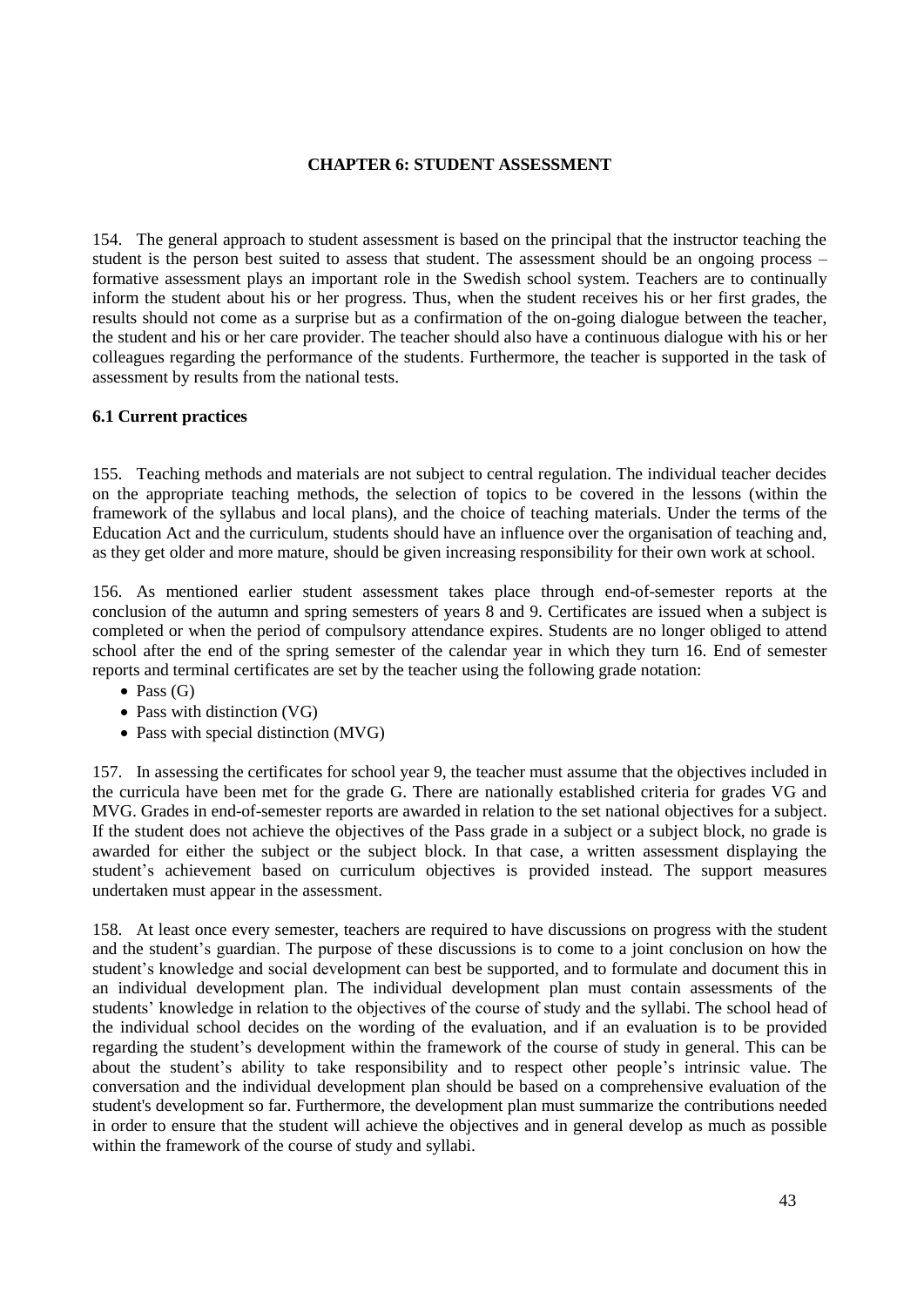159. Furthermore, teachers solely decide on the awarding of grades based on their comprehensive assessment of a particular student's accumulated performance in relation to goals and grading criteria valid for that specific course. From an international perspective the Swedish system consists of goals similar to "content standards" or "contents strands", since they rarely contain specifications about teaching matter. The grading criteria, on the other hand, resemble what is usually referred to as "performance standards" since they stipulate what students have to demonstrate in order to qualify for a certain grade.

160. Throughout a student's compulsory schooling, the school must keep students and parents regularly informed of progress at school. The basic contact between school and home is in the form of a verbal personal development dialogue focusing on the student's progress, knowledge, and social skills. The dialogue should result in an individual development plan for the student. Teachers monitor student progress through continuous assessment. The grading system used is goal and attainment related.

| Grade                            | Interpretation                                                                                                       |
|----------------------------------|----------------------------------------------------------------------------------------------------------------------|
|                                  | Has not yet attained all goals in the subject                                                                        |
| Pass (G)                         | Has attained all goals in the subject                                                                                |
| Pass with distinction (VG)       | Has attained all goals in the subject and satisfies the criteria for the award of<br>"pass with distinction"         |
| P with special distinction (MVG) | Has attained all goals in the subject and satisfies the criteria for the award of<br>"pass with special distinction" |

**Table 5: The awarding of grades in compulsory school**

Source: National Agency for Education, 2005

161. The grade Pass (G) is equivalent to meeting the goals to attain in the syllabi. The grade criteria for Pass with Distinction (VG) and Pass with Special Distinction (MVG) are set up by the Swedish National Agency for Education. The goals to attain are stipulated as a number of short points and the fundamental principle for awarding a student a pass grade is that each of the stipulated goals are attained. If a student does not fulfil the requirements for a passing grade, no grade is awarded in the subject. As mentioned earlier, the Government has proposed a new grading scale for the compulsory school, the upper secondary school, and municipal adult education that is planned to come into effect by autumn 2011.

162. Grades are first given at the end of the autumn semester in the 8<sup>th</sup> year and thereafter at the end of each semester. The teachers award grades in different subjects. The curriculum states that when awarding grades, teachers should make use of all available information on the student's knowledge in relation to the requirements of the syllabus and make a comprehensive assessment of this knowledge. The certificate of completion awarded in the  $9<sup>th</sup>$  year is determined with the aid of nationally-devised grading criteria in conjunction with the course syllabus for each subject. In grade 9 the national tests in Swedish, Swedish as a Second Language, English and Mathematics are important tools to ensure that grading is comparable between schools.

163. When awarding grades in Swedish or Swedish as a second language, English, or Mathematics, teachers are to factor in national tests for each subject provided by the NAE. In addition they should consider other achievements during the course. In addition to the compulsory national tests, the NAE is responsible for a test bank of national tests in different subjects and courses, including modern languages, biology, physics, and certain vocational subjects.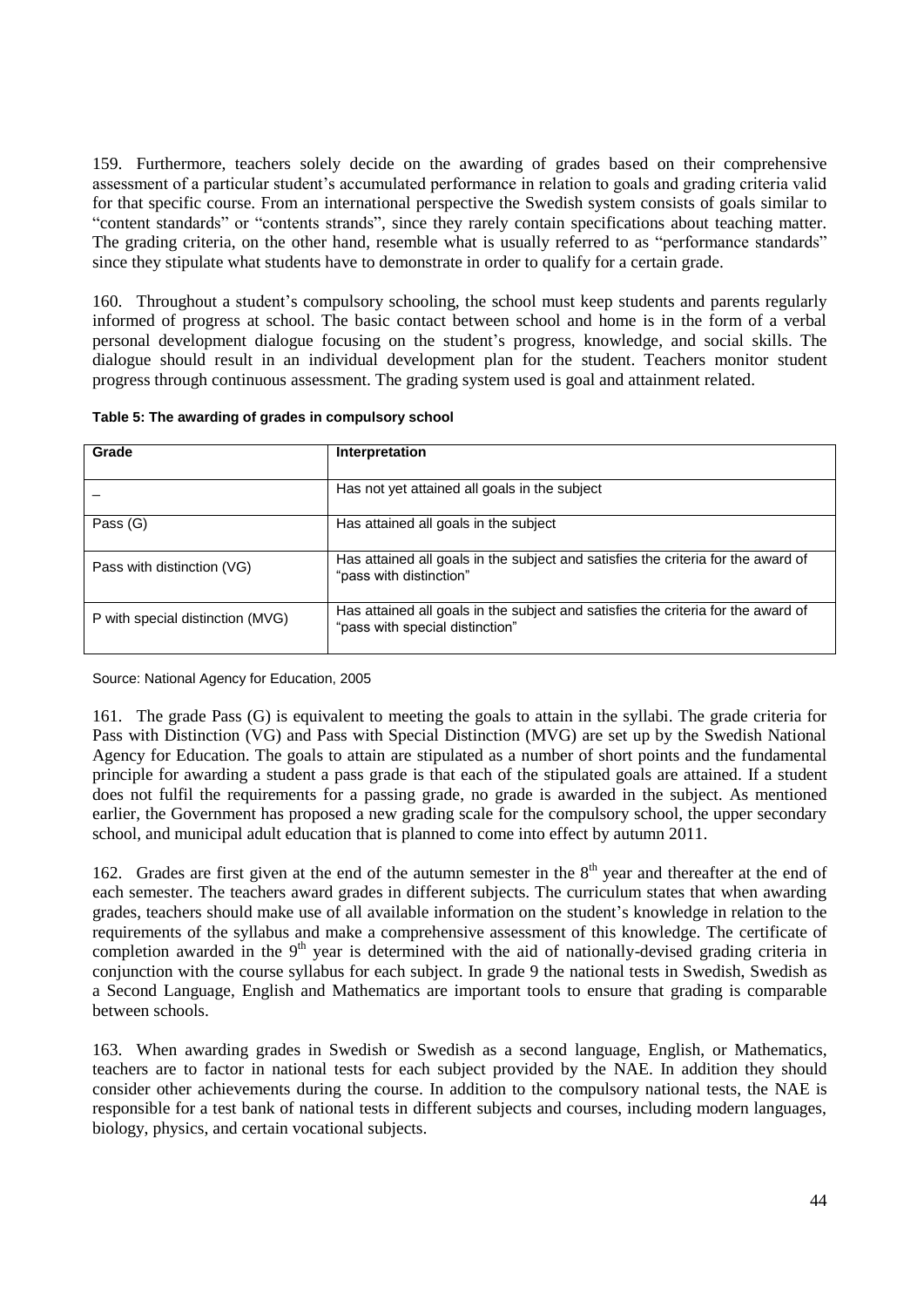164. One policy option under consideration is whether schools should be allowed to give grades from year 6.

165. As regards upper secondary school, the grades are the following:

- $\bullet$  Fail (IG)
- $\bullet$  Pass (G)
- Pass with distinction (VG)
- Pass with special distinction (MVG)

166. The upper secondary grading criteria determine what level of knowledge a student is to have achieved to receive a certain grade. To obtain a certificate of completion from a national or speciallydesigned programme, the student is to have been awarded a grade for all courses and for the project work that is included in the student's course. To obtain a certificate of completion for an individual programme, the student is to have completed his or her individual study plan.

| Grade                            | Interpretation                                                                                                       |
|----------------------------------|----------------------------------------------------------------------------------------------------------------------|
| Not passed (IG)                  | Has not attained all goals in the subject                                                                            |
| Pass (G)                         | Has attained all goals in the subject                                                                                |
| Pass with distinction (VG)       | Has attained all goals in the subject and satisfies the criteria for the award of<br>"pass with distinction"         |
| P with special distinction (MVG) | Has attained all goals in the subject and satisfies the criteria for the award of<br>"pass with special distinction" |

#### **Table 6: The awarding of grades in upper secondary school**

Source: National Agency for Education

167. The grading system in the upper secondary school is related to the goals of each course as set out in the syllabi. Grading criteria stipulate the knowledge required for each grade. Students are awarded grades when a course is completed. If a student has not been present for a sufficient number of classes no grade is awarded. Students can obtain a transcript of their grades for completed courses. Normally, grades are presented in a separate document at the end of each semester. The school head is responsible for the official documentation of a student's grades. Students receive a final grade when they have completed a national or individual programme, and have received grades for all courses as well as the project work that is part of their programme. A student who has pursued an individual programme will receive a final grade after completing his or her study plan.

168. Student assessment is done for different purposes but it should be emphasized that a national test cannot examine a student's knowledge against all targets or criteria. The criteria used to assess the student are those in the syllabus for each subject. As mentioned earlier (see Paragraphs 12-14), the curriculum and syllabi not only emphasis subject knowledge, but other competencies as well. Therefore, test results can be only one part of the evidence that the teacher has to take into account when grades are awarded. How much weight is given national test results in determining a student grade is not regulated, but determined locally. This means that there is no "high stake test" such as a final exam or single test that alone determines the grade for the student. Test results should always be complemented by other results.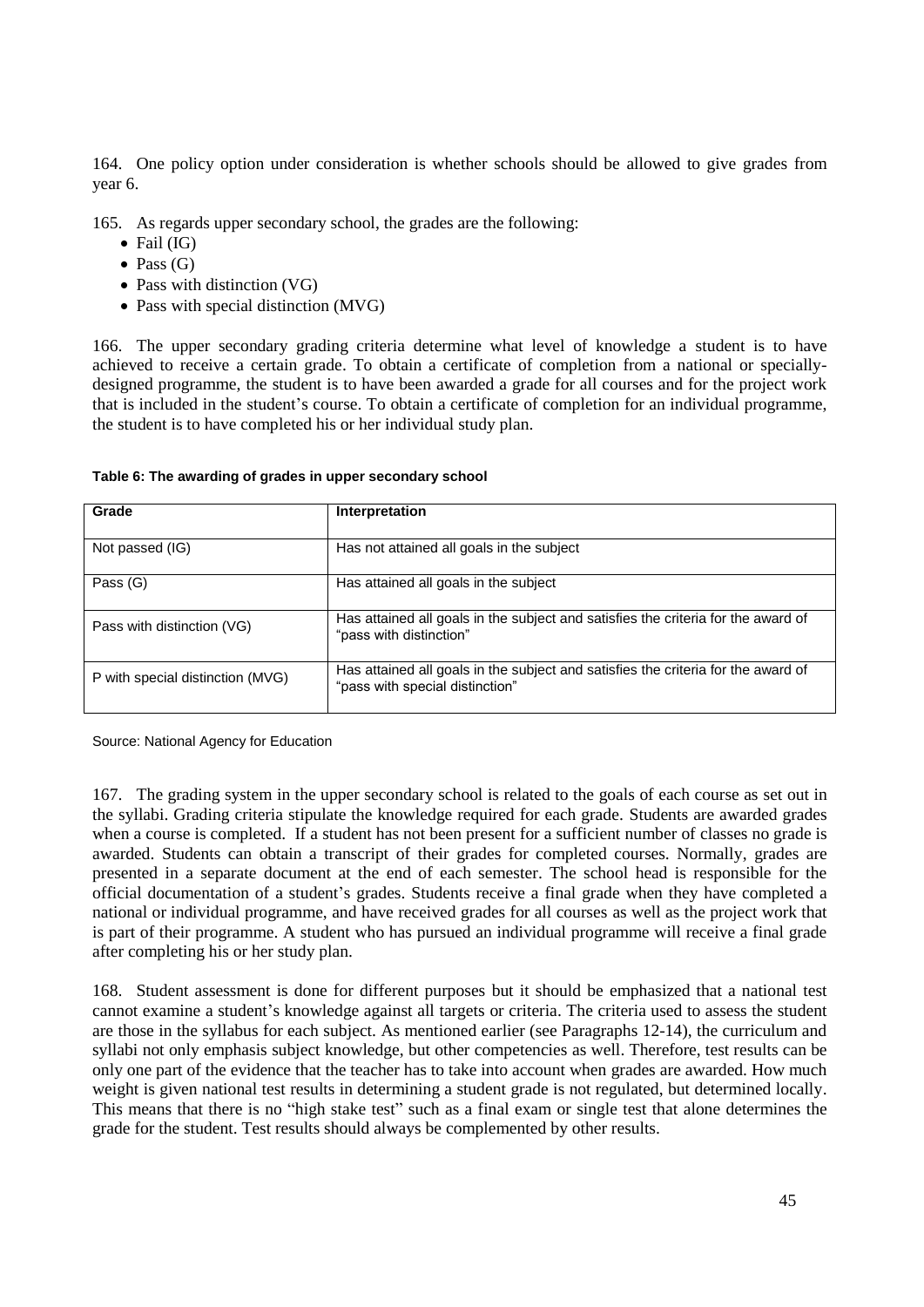169. The competence in how to assess students and award grades is part of initial teacher training as well as the new School Leadership Training Programme (see: Goals of the National School Leadership Training Programme, National Agency for Education, 2009a). How this is implemented by the different programmes is up to the individual universities and teacher training institutions. Universities also offer inservice training to municipalities regarding these issues, but there is no information available as to what extent this is done.

170. There are no official statements or positions from the different stakeholders mentioned in Chapter 2.3 regarding the national tests and the way they are used as a basis for awarding grades to students.

# <span id="page-45-0"></span>**6.2 Implementation of student assessment**

171. Formative assessment, defined in OECD (2005) as "frequent, interactive assessments of student progress and understanding to identify learning needs and adjust teaching appropriately" is frequently used. Teachers using formative assessment approaches and techniques are better prepared to meet diverse students' needs by means of differentiation and adaptation of teaching to raise levels of student achievement and to achieve a greater equity of student outcomes.

172. In 2009 the NAE issued a report stating that there are great differences between how teachers rate students in relation to their performance on national tests. (Likvärdig betygssättning i gymnasieskolan? Skolverket, 2009) This was the case with teachers within the same school and between schools. Which grade students will receive in relation to their test results will depend more on which teachers the student has than which school the student goes to, but the differences between schools are also of concern. Major differences between teachers and between schools' grading in relation to the national tests is an indication that grades are not given on equivalent basis. The conclusion is that there is a structural equivalence problem regarding grades in upper secondary education in Sweden. A weakness in the equivalence of grading is a legal problem for students because it risks distorting the competition of individuals for admission to university programs.

173. The problem appears to be that some teachers set grades which are significantly higher than test results, others parallel test results and some assign grades lower than the test results. If there were another instrument to measure the knowledge of the students, it would be possible to analyse these differences, but at the moment no such instrument is available for upper secondary education. These differences do not seem to change over time in spite of a number of measures taken by authorities at both the national and local levels. Several initiatives have been taken and more are underway, but so far most of them concern only compulsory schools.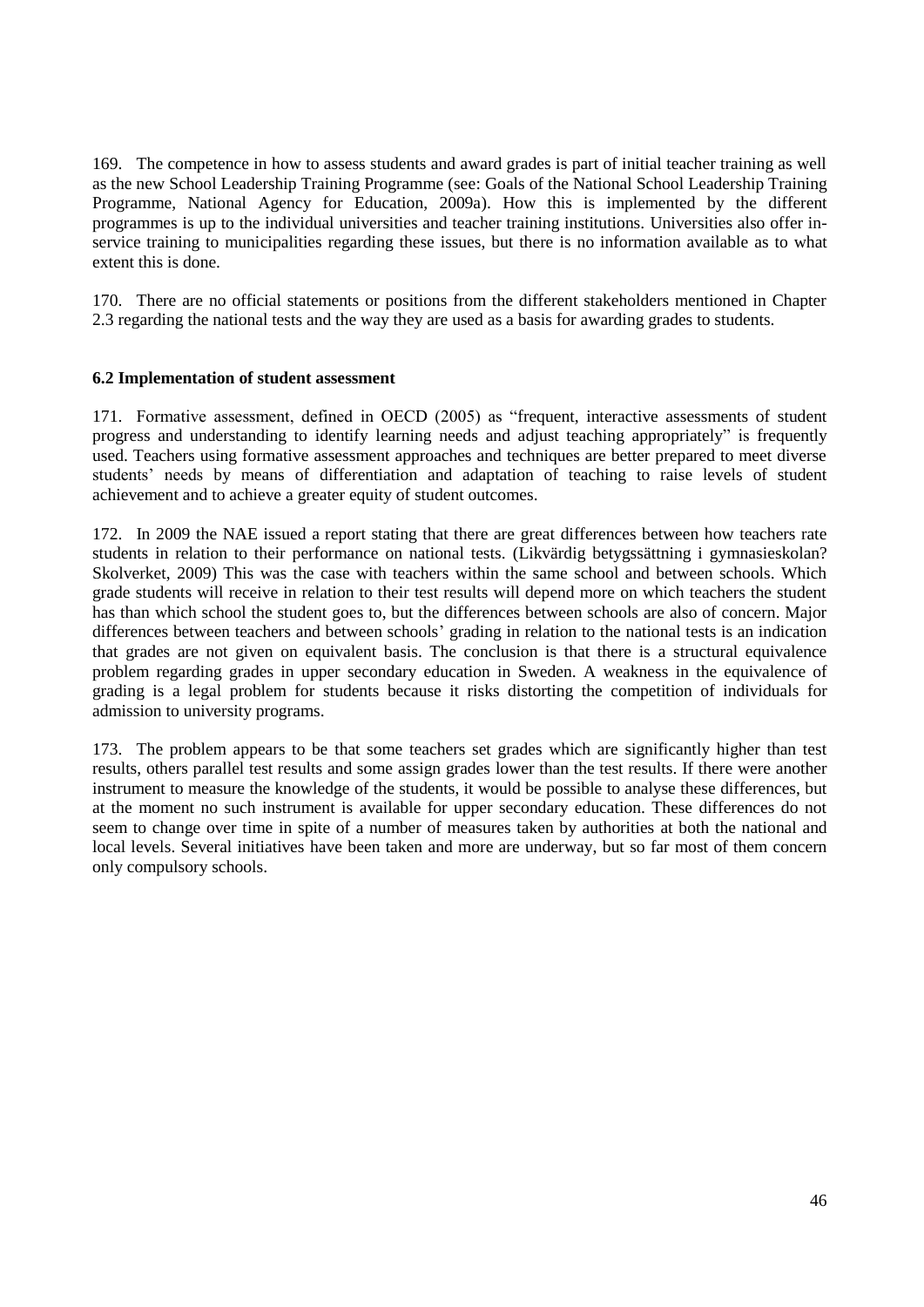# **CHAPTER 7: OTHER TYPES OF EVALUATION AND ASSESSMENT**

<span id="page-46-0"></span>174. The evaluation and assessment of school heads is an internal issue for the municipality or the independent school provider. As mentioned earlier (see Paragraph 157) the Schools Inspectorate may alert a municipality if they discover a malfunctioning school head. But it is the responsibility of the school provider to make sure that the school heads perform their duties.

175. As regards the evaluation of municipal education authorities and independent school organisers, that is done by the Inspectorate by assessing whether there are individual schools not functioning as they should, either in terms of the achievements of students or in terms of legal issues (see Section 4.3).

176. There are a number of agencies and other actors doing ad hoc evaluations, either of specific aspects or themes in education or of the performance of such national agencies as the NAE and Schools Inspection. These are listed below.

177. The Institute for Labour Market Evaluation (Institutet för arbetsmarknadsrelaterad utvärdering – IFAU) is a research institute under the Swedish Ministry of Employment. IFAU's objective is to promote, support and carry out scientific evaluations. This assignment includes, among other things, studying and distributing information about the labour market effects of educational policies. The focus is on how different education policies affect both school and future labour market outcomes. Different categories of individuals are separated in the analyses (for example, according to sex, age, and social background).

178. The Swedish Agency for Public Management (Statskontoret) supports the Government in evaluating and following-up state and state-financed activities. During 2009 the Agency had the task of evaluating the Governmental programme on in-service training for qualified teachers "Boost for Teachers", the relation between the special school and the municipalities, and the future economic responsibility for the so-called national upper secondary schools.

179. The Swedish National Audit Office (Riksrevisionen) is responsible for auditing the activities of the entire Swedish state and, in this way, promoting the optimum use of resources and efficient administration. One important role of the National Audit Office is to ensure democratic transparency, i.e., provide citizens with the opportunity to see how democratic decisions are made and implemented, how their tax money is spent, and whether public administration follows directives, rules, and regulations and achieves the objectives set for it. The Swedish Parliament and the Government are the most important recipients of the findings from the audits. The audits are used to support decisions, for the purposes of accountability, and to facilitate informed public discussion.

180. The Swedish National Financial Management Authority (Ekonomistyrningsverket) has the task of developing and implementing efficient and appropriate financial management in order to ensure effective controls in central government finances, resource allocation in accordance with political priorities, and high levels of productivity and efficiency. It is their mission to be the government's expert in performance and financial management, to be responsible for good accounting practices in central government, to possess unique knowledge of central government finances, to offer cost-efficient administrative support systems, to work at all levels in central government, to work in close cooperation with the Government Offices and government agencies, to work internationally, to continually monitor external developments, to participate in major networks, to have expertise in all aspects of financial management, and to maintain a comprehensive overview of the financial management field.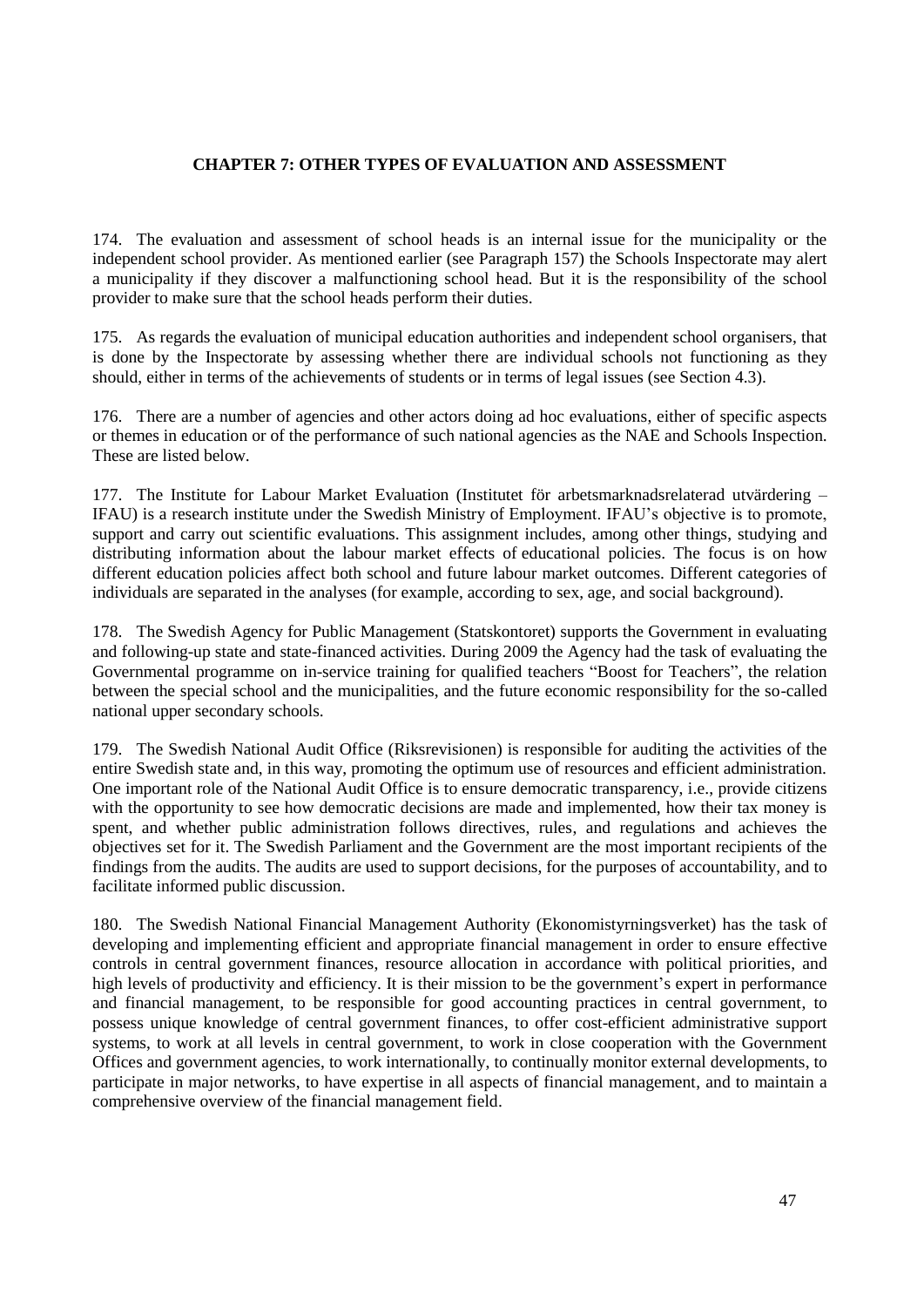# <span id="page-47-0"></span>**REFERENCES**

Association of Independent Schools information: http://www.friskola.se/Om\_oss\_In\_English\_DXNI-38495\_.aspx

Björnsson, M (2003): "Elva år med Skolverket – en myndighet under påverkan" Magisteruppsats vid Försvarshögskolan maj 2003.

Children's Agency (Barnverket) information: http://www.barnverket.nu/web/index.php

Education Act (1985)[: http://www.sweden.gov.se/sb/d/574/a/21538](http://www.sweden.gov.se/sb/d/574/a/21538)

Government Bill ( 2009/10:165) Regeringen (2010): "Den nya skollagen - för kunskap, valfrihet och trygghet", http://www.regeringen.se/sb/d/12493/a/142364

Haninge Municipality information: http://www.haninge.se/sv/Barn--Utbildning/Kvalitet-och-resultat

Lund, S. and Ramstedt, K. (2009): "Studiebesök från Finland, oktober 2009", PowerPoint-presentation.

National Agency for Education (2005): "National Assessment and Grading in the Swedish School System"

National Agency for Education (2009a): "Goals of the National School Leadership Training Programme"

National Agency for Education (2009b): "Factors influencing Educational Achievement in Swedish Compulsory Schools". A Systematic Review and Summary Analysis, Fritzes 2009.

National Agency for Education information of BRUK:<http://www.skolverket.se/bruk>

National Agency for School Improvement (2007): Improving School Leadership. Background Report Sweden, February 2007.

National Union of Teachers in Sweden (Lärarnas Riksförbund) information: http://www.lr.se

OECD (2005): Formative Assessment: Improving Learning in Secondary Classrooms, Paris, 2005.

Parent's Association (Hem och skola) information: http://www.hemoskola.se

SALAR (Sveriges Kommuner och Landsting) information: http://english.skl.se/web/english.aspx

Schools Inspectorate (Skolinspektionen) (2009a): " The Inspectorate of Educational Inspection of Sweden"

Schools Inspectorate information: http://www.skolinspektionen.se/PageFiles/1854/SwedishSchoolsInspectorate2009.pdf?epslanguage=sv

Skolinspektionen (2009): "Vi vässar pennan. Skolinspektion med mycket fokus på kunskap och kvalitet," Fritzes 2009.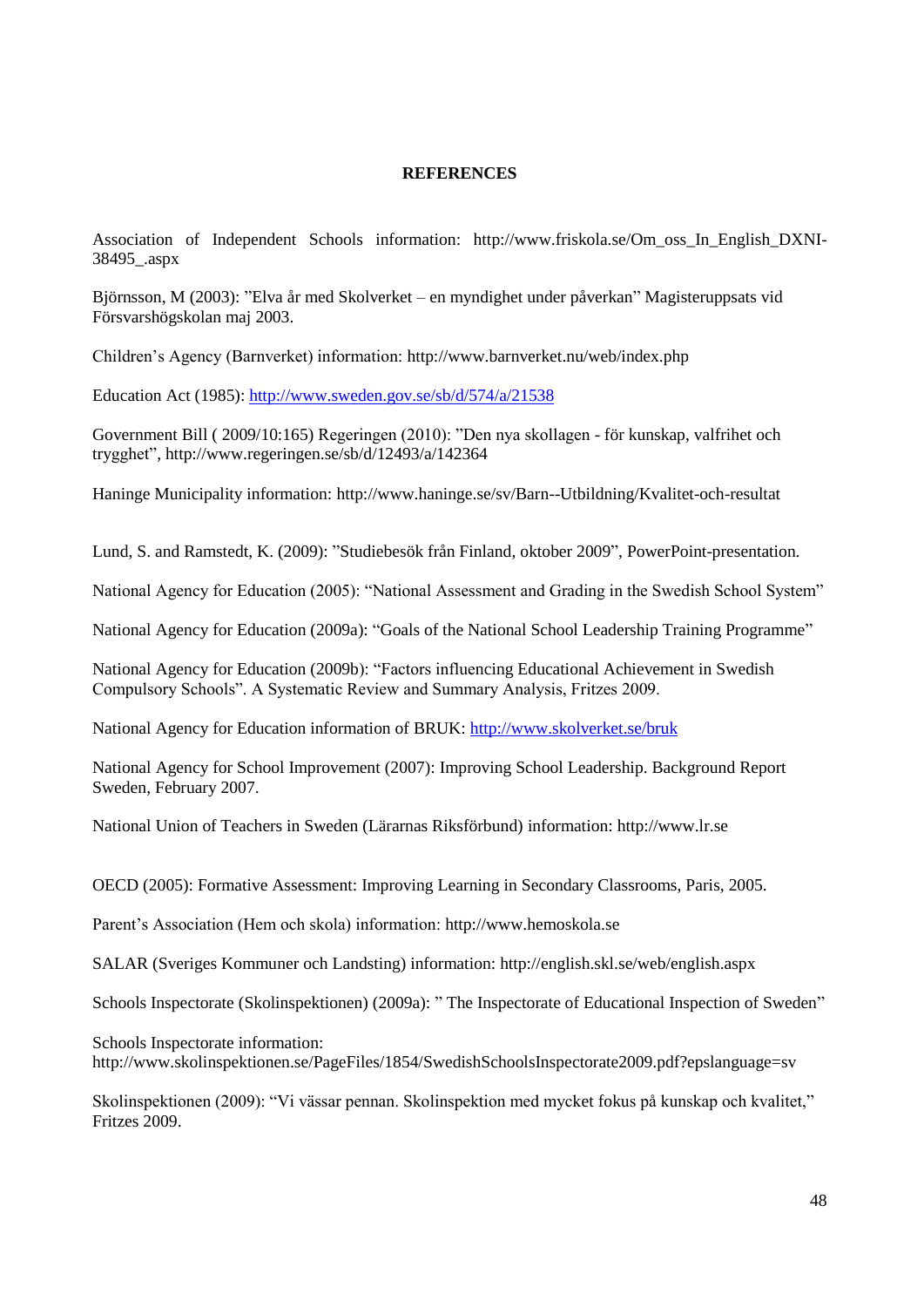Skolverket (2009): Likvärdig betygssättning i gymnasieskolan?

Skolverket (2010): Verksamhetsplan, Utvärdering

Skolverket: Information of national tests are publicly available on: (http://www.skolverket.se/sb/d/2913).

Skolverket: Information of SALSA and SIRIS: http://www.skolverket.se/sb/d/3534/a/8785

SOU (2008): "Legitimation och skärpta behörighetsregler" (SOU 2008:52)

SOU (2009:94): "Att nå ut och nå ända fram. Hur tillgången till policyinriktad utvärdering och forskningsresultat inom utbildningsområdet kan tillgodoses"

Stockholms stad, Utbildningsförvaltningen (2008): Stockholms stads skolinspektörers årsrapport 2007- 2008, Grundskola – Förskoleklass– Skolbarnsomsorg.

Stråth, A. (2004): "Teacher Policy Reforms in Sweden: The Case of Individualised Pay", International Institute for Educational Planning, Paris December 2004

Swedish Alliance of Parents (Föräldraalliansen Sverige) information: http://www.foraldraalliansen.nu

Swedish Agency for Public Management (2002:20) Evaluation: by whom and for what?" Utvärderingar – Av vem och till vad? En kartläggning av Regeringskansliets utvärderingsresurser,

Swedish Agency for Public Management (2002:21): Evaluation and Policy II: How does government evaluate? "Utvärderingar och politik II – Hur använder regeringen utvärderingar?",

Swedish Association of Local Authorities and Regions, (Sveriges Kommuner och Landsting) (2009) "Analys: Öppna jämförelser. Konsten att nå resultat – erfarenheter från framgångsrika skolkommuner"

Swedish Association of School Principals and Directors of Education (Sveriges Skolledarförbund) information: http://www.skolledarna.se/InEnglish/Sidor/inenglish.aspx

Swedish National Financial Management Authority (Ekonomistyrningsverket) (2006) "Skolverkets utbildningsinspektion - ger den några effekter? Effektutvärdering genomförd på uppdrag av Skolverket,

Syllabi for compulsory and upper secondary school: http://www3.skolverket.se/ki03/front.aspx?sprak=EN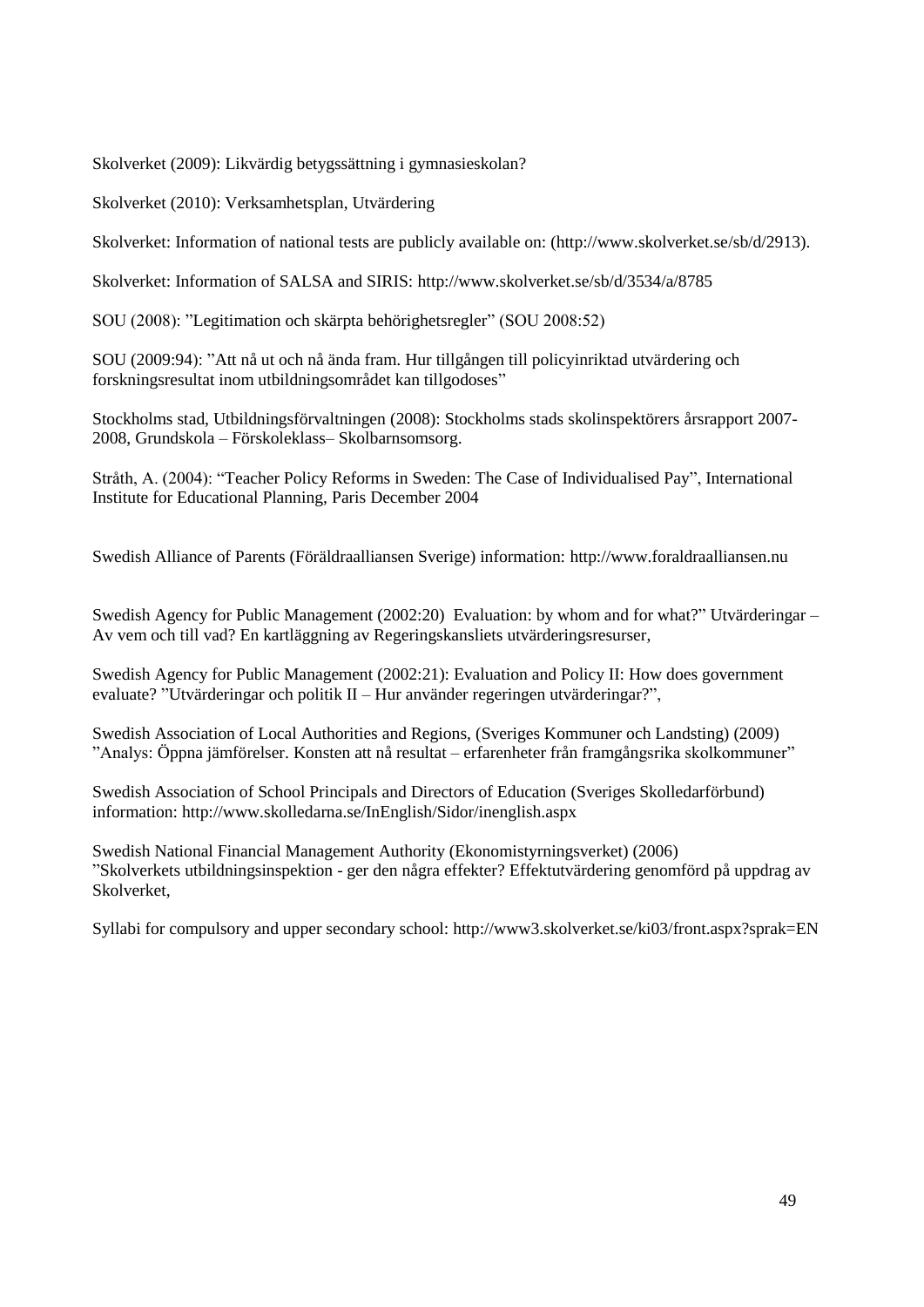<span id="page-49-0"></span>

# **APPENDIX A: THE STRUCTURE OF THE EDUCATION SYSTEM**

Source: National Agency for Education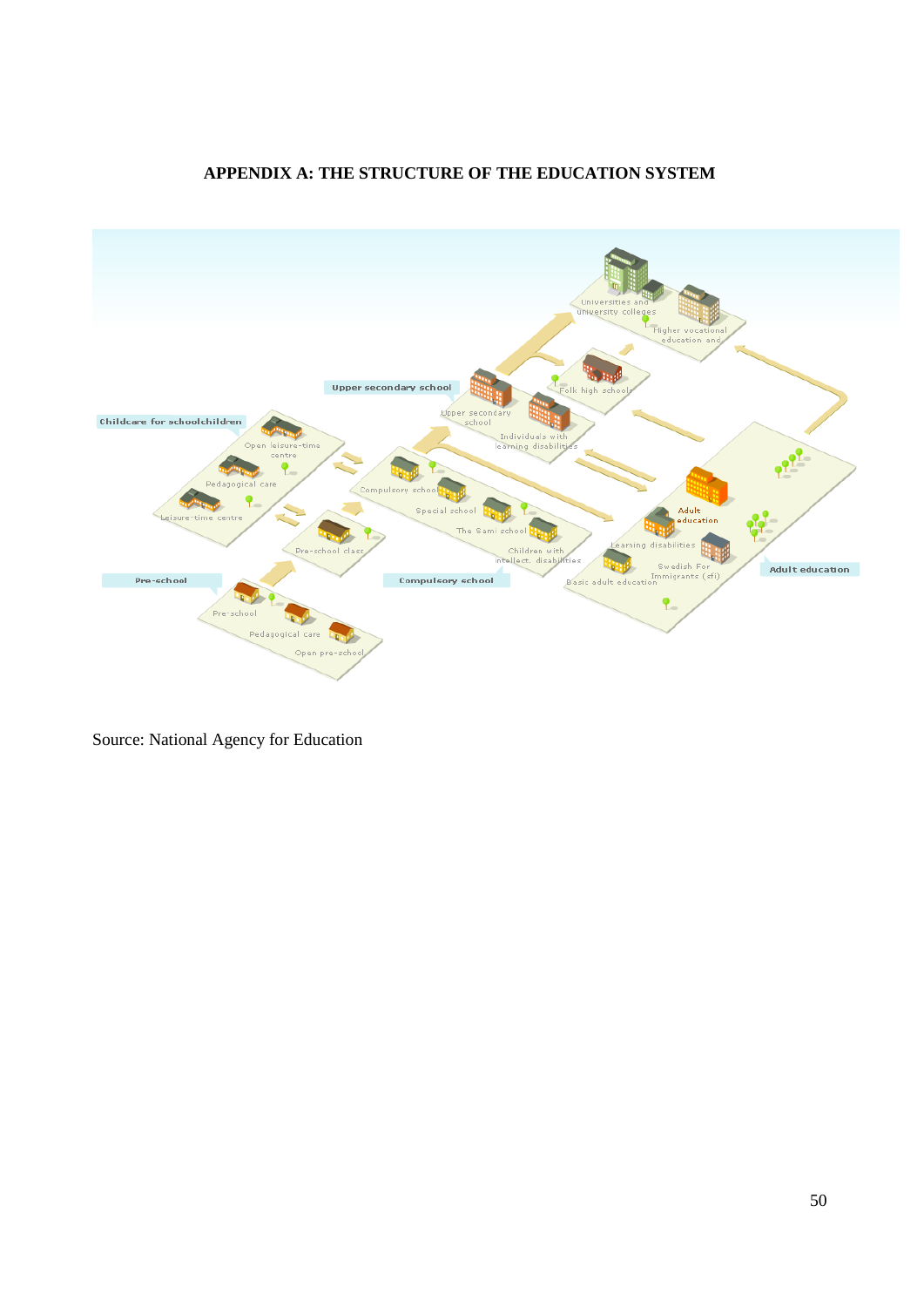# **APPENDIX B: SYLLABI**

<span id="page-50-0"></span>The basic regulations for the compulsory school are set out in the Education Act (1985:1100) and the Compulsory School Ordinance (1994:1194). The Government and Parliament through the curriculum lay down the fundamental values that are to permeate the school's activities and the goals and guidelines that are to be applied. Apart from these regulations governing the activity of the school, there are also the syllabi. These are binding regulations containing the requirements the state imposes on education in different subjects.

The introductory text to the syllabus covers *the aim of the subject* and *its role in education,* and makes clear how the subject contributes to fulfilling the goals of the curriculum, as well as the reasons for studying the subject in order to fulfil different societal and civic needs.

*Goals to aim for* express the direction the subject should take in terms of developing students' knowledge. They clarify the quality of knowledge which is essential in the subject. These goals are the main basis for planning teaching and do not set any limits to the students' acquisition of knowledge.

The section on *the structure and nature of the subject* deals with the core of the subject and specific aspects, as well as essential perspectives, which can provide the basis for teaching in the subject. Since the subjects are different, they are described in different ways.

*Goals to attain* define the minimum knowledge to be attained by all students in the fifth and ninth year of school. The goals thus set out a basic level of knowledge required in the subject from both these time perspectives. Goals to attain in the ninth year of school are the basis for assessing whether a student should receive the "Pass" grade. The majority of students will advance further and should, of course, also advance further in their learning.

The syllabuses are designed to make clear what all students should learn, at the same time as they provide great scope for teachers and students to choose their own materials and working methods. The syllabuses do not lay down ways of working, organisation or methods. On the other hand, they lay down the qualitative knowledge which teaching should develop and thus provide a framework within which the choice of materials and methods are to be locally determined. At each school and in each class, the teacher must interpret the national syllabuses and together with the students plan and evaluate teaching on the basis of the student's preconditions, experiences, interests and needs.

Common to all subjects in the compulsory school is that they should impart pleasure in being creative and a desire to continue learning. In their education students should develop the ability to draw conclusions and generalise, as well as explain and be able to provide the reasons for their thinking and their conclusions. Based on their own experiences and questions, students can develop good judgment and get a feeling of what is important.

Both the curriculum and the syllabuses should serve as the foundation for planning teaching. Fundamental values such as people's inviolability, the freedom and integrity of the individual, the equal value of all people, equality between women and men, and solidarity with the weak and vulnerable, should not only permeate all teaching in each subject, but should also influence the organisation and co-ordination of teaching in different subjects, as well as the choice of working methods. The goals in the curriculum lay down the orientation of the teaching and the guidelines set out the principles on how the work is to be carried out.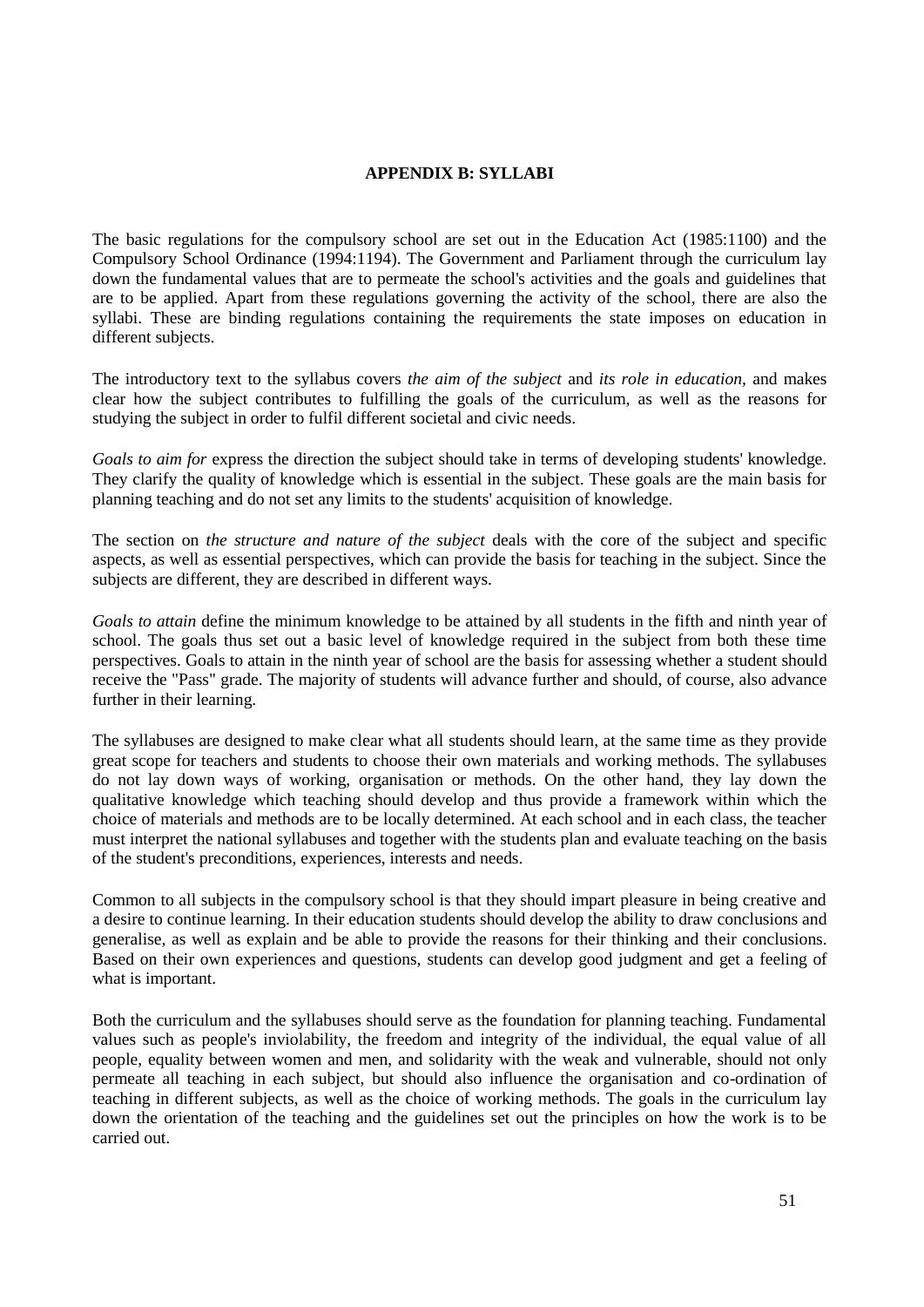The following sections deal with the syllabuses in alphabetical order. The subjects of biology, physics and chemistry are presented under the heading *science studies* and the subjects of geography, history, religion and civics under the heading *social studie*s. The common texts for science studies and social studies, and the syllabuses for individual subjects in each of these groupings together set out the national task of education in these subjects.

The division into subjects is a practical way of organising the contents of the education, but the aim is not, however, to create boundaries between them. Co-operation across subjects is necessary in order to make possible the all-round, meaningful development of knowledge in accordance with the fundamental values of the curriculum, its goals and guidelines.

### **Mathematics**

### *Aim of the subject and its role in education*

The compulsory school has the task of providing students with the knowledge in mathematics needed for them to be able to make well founded decisions when making different choices in everyday life, in order to be able to interpret and use the increasing flow of information and be able to follow and participate in decision-making processes in society. The subject should provide a sound basis for studying other subjects, for further education and lifelong learning. Mathematics is an important part of our culture and the education should give students an insight into the subject's historical development, its importance and role in our society. The subject aims at developing the student's interest in mathematics, as well as creating opportunities for communicating in mathematical language and expressions. It should also give students the opportunity to discover aesthetic values in mathematical patterns, forms and relationships, as well as experience satisfaction and joy in understanding and solving problems. The subject should give students the opportunity to practise and communicate mathematically in meaningful and relevant situations through actively and openly searching for understanding, new insights and solutions to different problems.

# *Goals to aim for*

The school in its teaching of mathematics should aim to ensure that students

– develop an interest in mathematics, as well as confidence in their own thinking and their own ability to learn and use mathematics in different situations,

– appreciate the important role mathematics plays in different cultures and activities, and become familiar with historical contexts, where important concepts and methods in mathematics are developed and used,

– appreciate the value of and use mathematical forms of expression,

– develop their ability to understand, carry out and use logical reasoning, draw conclusions and generalise, as well as orally and in writing explain and provide the arguments for their thinking,

– develop their ability to formulate, represent and solve problems with the help of mathematics, as well as interpret, compare and evaluate solutions in relation to the original problem situation,

– develop their ability to use simple mathematical models, as well as critically examine the assumptions, limitations and uses of these models,

– develop their ability to make use of pocket calculators and computers.

The aim should also be that students develop their numerical and spatial understanding, as well as their ability to understand and use:

– basic numerical concepts and calculations with real numbers, approximate values, proportionality and percentages,

– different methods, measuring systems and instruments to compare, estimate and determine the size of important orders of magnitude,

– basic geometrical concepts, properties, relations and propositions,

– basic statistical concepts and methods for collecting and processing data and for describing and comparing important properties of statistical information,

– basic algebraic concepts, expressions, formulae, equations, and inequalities,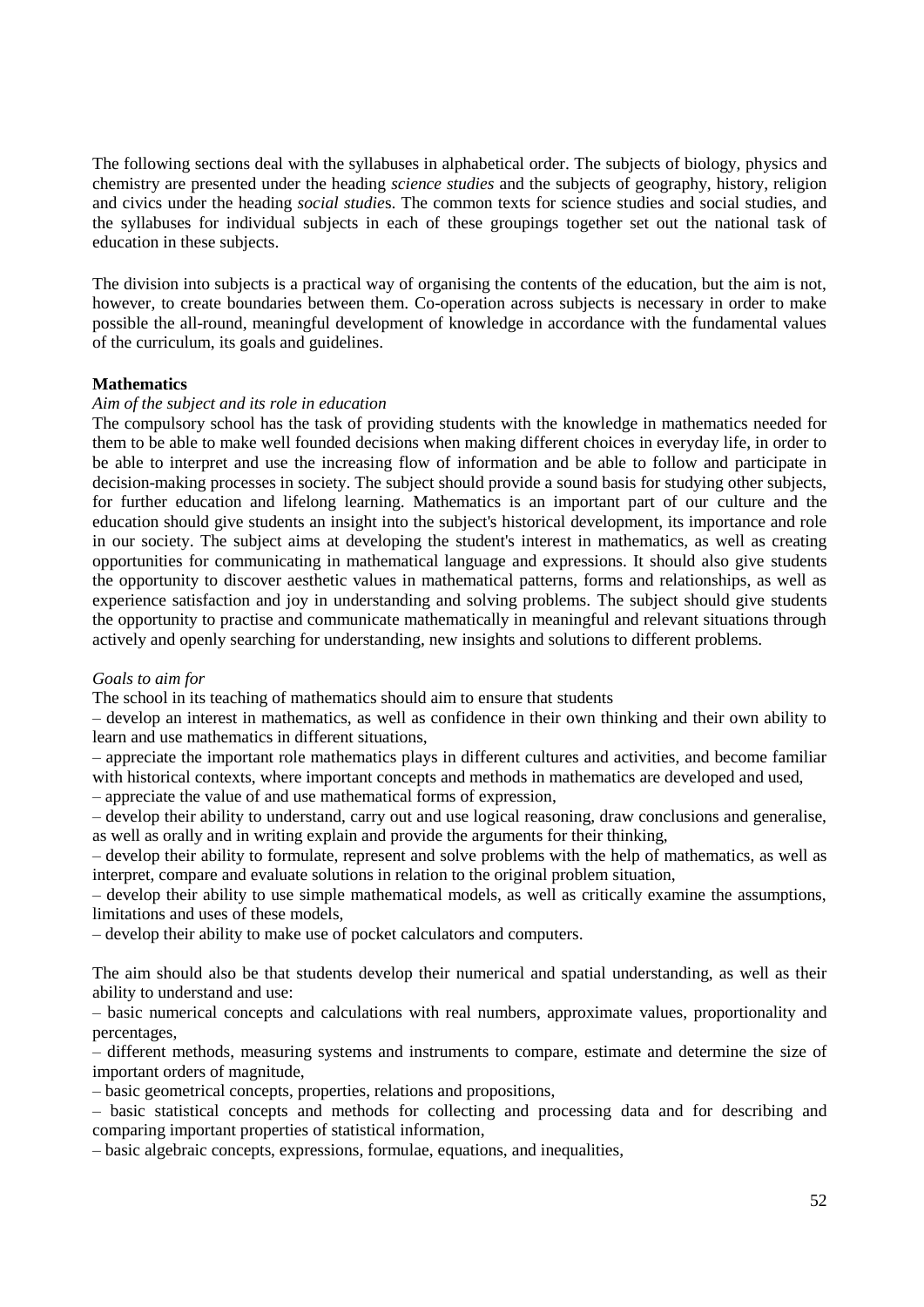– properties of different functions and their corresponding graphs,

– the concept of probability in concrete random situations.

#### *Structure and nature of the subject*

Mathematics is a living human construction involving creativity, research activities and intuition. Mathematics is also one of our oldest sciences and has been considerably stimulated by the natural sciences. The subject of Mathematics is based on the concept of number and space and studies concepts with well-defined properties. All mathematics contains some degree of abstraction. Similarities between different phenomena are observed and these are described in mathematical terms. A natural number is one such abstraction. Applications of mathematics enable problems in everyday life, societal life and in scientific activities to be formulated in mathematical models. These are studied through mathematical methods. The value of the results achieved depends on the extent to which the model describes the problem. Powerful computers have made it possible to apply more precise models and methods in areas where previously this was not practically feasible. This has also led to the development of new research areas in mathematics, which in their turn have led to the development of new applications.

Problem solving has always occupied a central place in the subject of mathematics. Many problems that are directly connected to concrete situations can be solved without using mathematical expressions and methods. Other problems need to be removed from their context, and be provided with a mathematical interpretation and solved with the help of mathematical concepts and methods. The results can thereafter be interpreted and evaluated in relation to the original context. Mathematics may also be used to solve problems, which are directly linked to concrete reality. In order to successfully apply mathematics, a balance is required between on the one hand creative, problem solving activities, and on the other knowledge about mathematical concepts, methods and forms of expression. This applies to all students, not only those who need special support, but also those who need special challenges. Mathematics is closely connected with other school subjects. Students obtain experiences from the surrounding world and can thus use this as a basis for expanding their mathematical skills. Goals which students at the minimum should have attained by the end of the third year in school Goals specify the lowest acceptable level of knowledge. The school and its organiser are responsible for ensuring that students are given the opportunity of attaining this. Most students can and should exceed more than this level specifies. Students should have acquired a basic knowledge of mathematics needed to:

– be able to interpret information of a mathematical nature relevant to their specific contexts,

– be able to express themselves orally, in writing, and through their actions in an understandable way by means of everyday language, basic mathematical concepts and symbols, tables and pictures, and also

– be able to explore mathematical problems related to their specific contexts, and try out and choose methods of solution and calculation, as well as be able to assess and reflect over solutions and their reasonableness.

Within this framework, students should concerning numbers and their representation:

– be able to read and write numbers, and also show by its position the value of an integer in the range 0-1 000,

– be able to compare, order and divide integers in the range 0-1 000,

– be able to divide integers into different combinations, and also be able to describe, compare and show parts as simple fractions,

– be able to describe patterns in simple number sequences, and

– be able to handle mathematical equivalences for integers in the range 0-20, concerning calculations with positive integers

– be able to explain what the different methods of calculation represent, and their relationship with each other by using e.g. concrete materials or pictures,

– be able to mentally use the four methods of calculation where numbers and answers are integers in the range 0-20, and also for simple integers in higher ranges, and